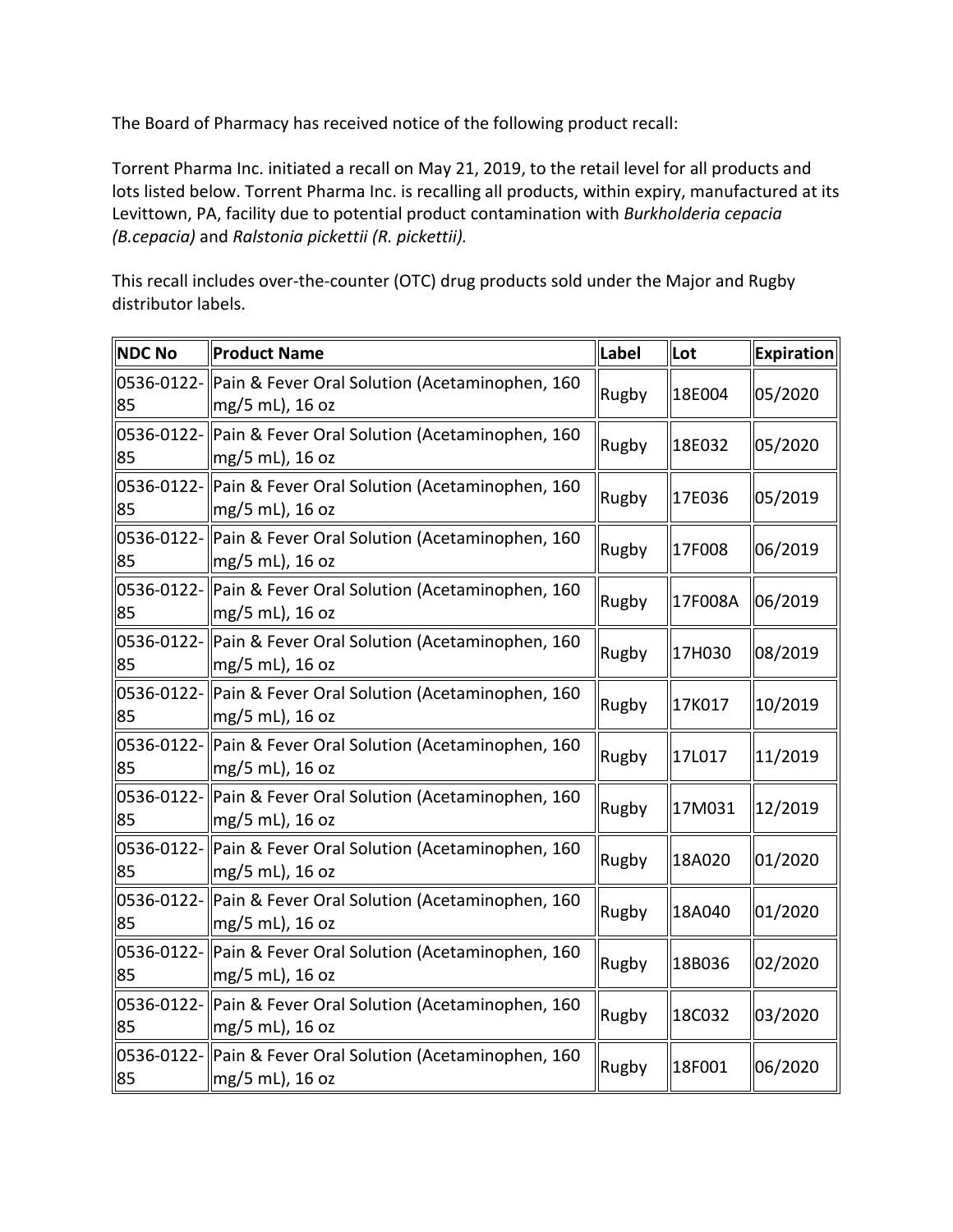| NDC No | <b>Product Name</b>                                                                  | Label | Lot    | <b>Expiration</b> |
|--------|--------------------------------------------------------------------------------------|-------|--------|-------------------|
| 85     | 0536-0122- Pain & Fever Oral Solution (Acetaminophen, 160<br>$\vert$ mg/5 mL), 16 oz | Rugby | 18H006 | 08/2020           |
| 85     | 0536-0122- Pain & Fever Oral Solution (Acetaminophen, 160<br>mg/5 mL), 16 oz         | Rugby | 18K032 | 10/2020           |
| 85     | 0536-0122- Pain & Fever Oral Solution (Acetaminophen, 160<br>mg/5 mL), 16 oz         | Rugby | 18L003 | 11/2020           |
| 85     | 0536-0122- Pain & Fever Oral Solution (Acetaminophen, 160<br>$mg/5$ mL), 16 oz       | Rugby | 19A007 | 01/2021           |
| 97     | 0536-0122- Pain & Fever (Acetaminophen Oral Solution) 160<br>mg/5 mL, 4 oz           | Rugby | 18E009 | 05/2020           |
| 97     | 0536-0122- Pain & Fever (Acetaminophen Oral Solution) 160<br>$mg/5$ mL, 4 oz         | Rugby | 18E019 | 05/2020           |
| 97     | 0536-0122- Pain & Fever (Acetaminophen Oral Solution) 160<br>$mg/5$ mL, 4 oz         | Rugby | 17E022 | 05/2019           |
| 97     | 0536-0122- Pain & Fever (Acetaminophen Oral Solution) 160<br>$mg/5$ mL, 4 oz         | Rugby | 18E028 | 05/2020           |
| 97     | 0536-0122- Pain & Fever (Acetaminophen Oral Solution) 160<br>mg/5 mL, 4 oz           | Rugby | 17E037 | 05/2019           |
| 97     | 0536-0122- Pain & Fever (Acetaminophen Oral Solution) 160<br>$mg/5$ mL, 4 oz         | Rugby | 17G006 | 07/2019           |
| 97     | 0536-0122- Pain & Fever (Acetaminophen Oral Solution) 160<br>mg/5 mL, 4 oz           | Rugby | 17G026 | 07/2019           |
| 97     | 0536-0122- Pain & Fever (Acetaminophen Oral Solution) 160<br>$mg/5$ mL, 4 oz         | Rugby | 17H019 | 08/2019           |
| 97     | 0536-0122- Pain & Fever (Acetaminophen Oral Solution) 160<br>$mg/5$ mL, 4 oz         | Rugby | 17H020 | 08/2019           |

| <b>NDC No</b> | <b>Product Name</b>                                                                        | Label | <b>ILot</b> | $\ $ Expiration $\ $ |
|---------------|--------------------------------------------------------------------------------------------|-------|-------------|----------------------|
| 97            | 0536-0122- Pain & Fever (Acetaminophen Oral Solution) 160<br>$\left \right $ mg/5 mL, 4 oz | Rugby | 17J020      | 09/2019              |
| 97            | 0536-0122- Pain & Fever (Acetaminophen Oral Solution) 160<br>$\left \right $ mg/5 mL, 4 oz | Rugby | 17K006      | $\parallel$ 10/2019  |
| 97            | 0536-0122- Pain & Fever (Acetaminophen Oral Solution) 160<br>$\parallel$ mg/5 mL, 4 oz     | Rugby | 17K012      | 10/2019              |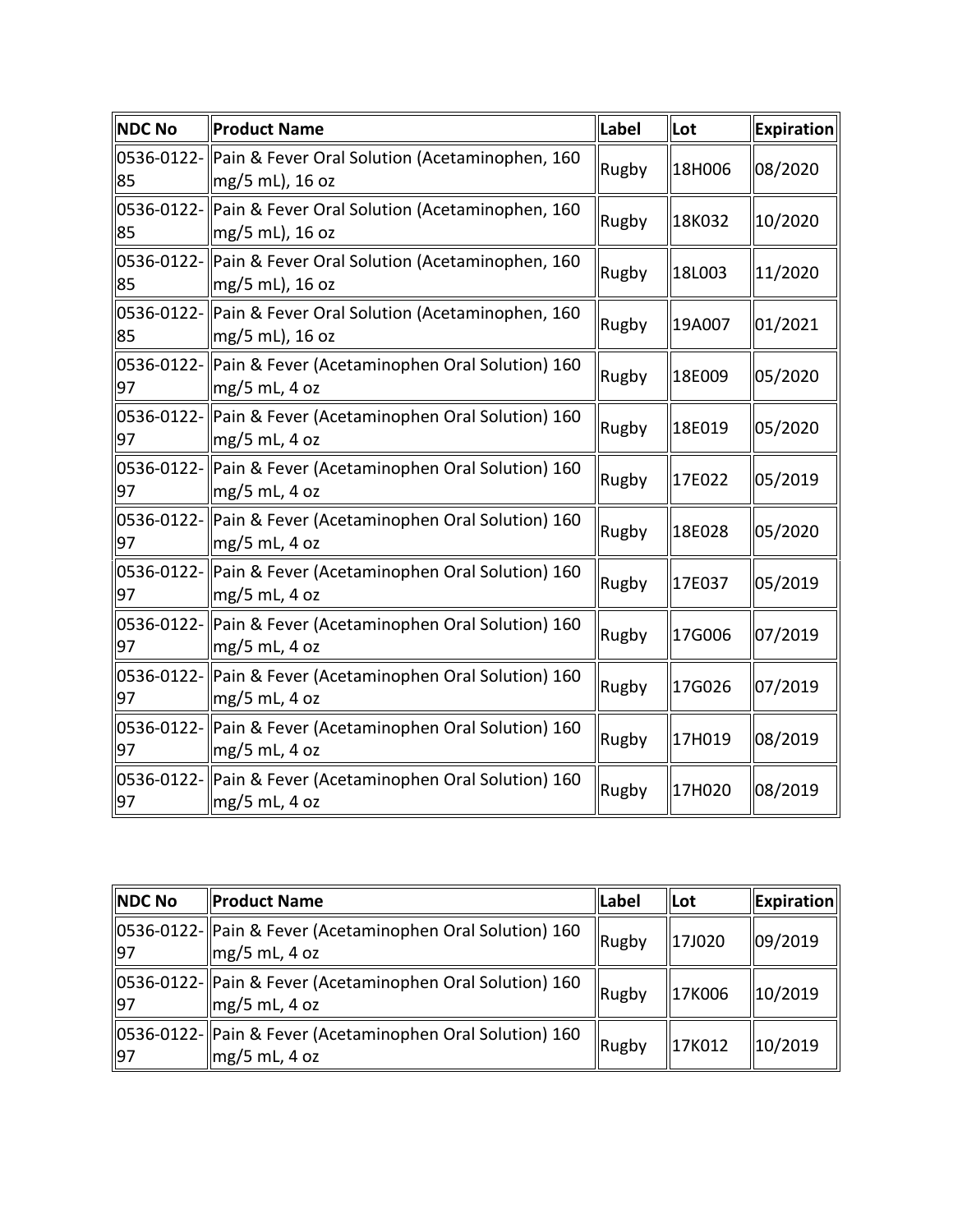| <b>NDC No</b> | Product Name                                                                             | Label | Lot    | $ $ Expiration $ $ |
|---------------|------------------------------------------------------------------------------------------|-------|--------|--------------------|
| 97            | 0536-0122- Pain & Fever (Acetaminophen Oral Solution) 160<br>$\log/5$ mL, 4 oz           | Rugby | 17L028 | 11/2019            |
| 97            | 0536-0122- Pain & Fever (Acetaminophen Oral Solution) 160<br>$\text{mg/5}$ mL, 4 oz      | Rugby | 17L033 | 11/2019            |
| 97            | 0536-0122- Pain & Fever (Acetaminophen Oral Solution) 160<br>$\parallel$ mg/5 mL, 4 oz   | Rugby | 18A001 | 01/2020            |
| 97            | 0536-0122- Pain & Fever (Acetaminophen Oral Solution) 160<br>$\parallel$ mg/5 mL, 4 oz   | Rugby | 18A006 | 01/2020            |
| 97            | 0536-0122- Pain & Fever (Acetaminophen Oral Solution) 160<br>$\parallel$ mg/5 mL, 4 oz   | Rugby | 18A013 | 01/2020            |
| 97            | 0536-0122- Pain & Fever (Acetaminophen Oral Solution) 160<br>$\log/5$ mL, 4 oz           | Rugby | 18A038 | 01/2020            |
| 97            | 0536-0122- Pain & Fever (Acetaminophen Oral Solution) 160<br>$\log/5$ mL, 4 oz           | Rugby | 18B036 | 02/2020            |
| 97            | 0536-0122- Pain & Fever (Acetaminophen Oral Solution) 160<br>$\parallel$ mg/5 mL, 4 oz   | Rugby | 18C024 | 03/2020            |
| 97            | 0536-0122- Pain & Fever (Acetaminophen Oral Solution) 160<br>$\parallel$ mg/5 mL, 4 oz   | Rugby | 18F010 | 06/2020            |
| 97            | 0536-0122- Pain & Fever (Acetaminophen Oral Solution) 160<br>$\parallel$ mg/5 mL, 4 oz   | Rugby | 18H003 | 08/2020            |
| 97            | 0536-0122-  Pain & Fever (Acetaminophen Oral Solution) 160<br>$\log/5$ mL, 4 oz          | Rugby | 18J010 | 09/2020            |
| 97            | 0536-0122- Pain & Fever (Acetaminophen Oral Solution) 160<br>$\parallel$ mg/5 mL, 4 oz   | Rugby | 18J012 | 09/2020            |
| 97            | 0536-0122- Pain & Fever (Acetaminophen Oral Solution) 160<br>$\parallel$ mg/5 mL, 4 oz   | Rugby | 18J013 | 09/2020            |
| 97            | 0536-0122- Pain & Fever (Acetaminophen Oral Solution) 160<br>$\parallel$ mg/5 mL, 4 oz   | Rugby | 18J019 | $\vert 09/2020$    |
| 97            | 0536-0122- Pain & Fever (Acetaminophen Oral Solution) 160<br>$\parallel$ mg/5 mL, 4 oz   | Rugby | 18K003 | 10/2020            |
| 97            | 0536-0122- Pain & Fever (Acetaminophen Oral Solution) 160<br>$\parallel$ mg/5 mL, 4 oz   | Rugby | 18K012 | 10/2020            |
| 97            | 0536-0122- Pain & Fever (Acetaminophen Oral Solution) 160<br>$\log$ /5 mL, 4 oz          | Rugby | 19A016 | 01/2021            |
| 85            | 0536-0770- Diphenhist Oral Solution (Diphenhydramine HCl,<br>  USP), 12.5 mg/5 mL, 16 oz | Rugby | 17E010 | 05/2019            |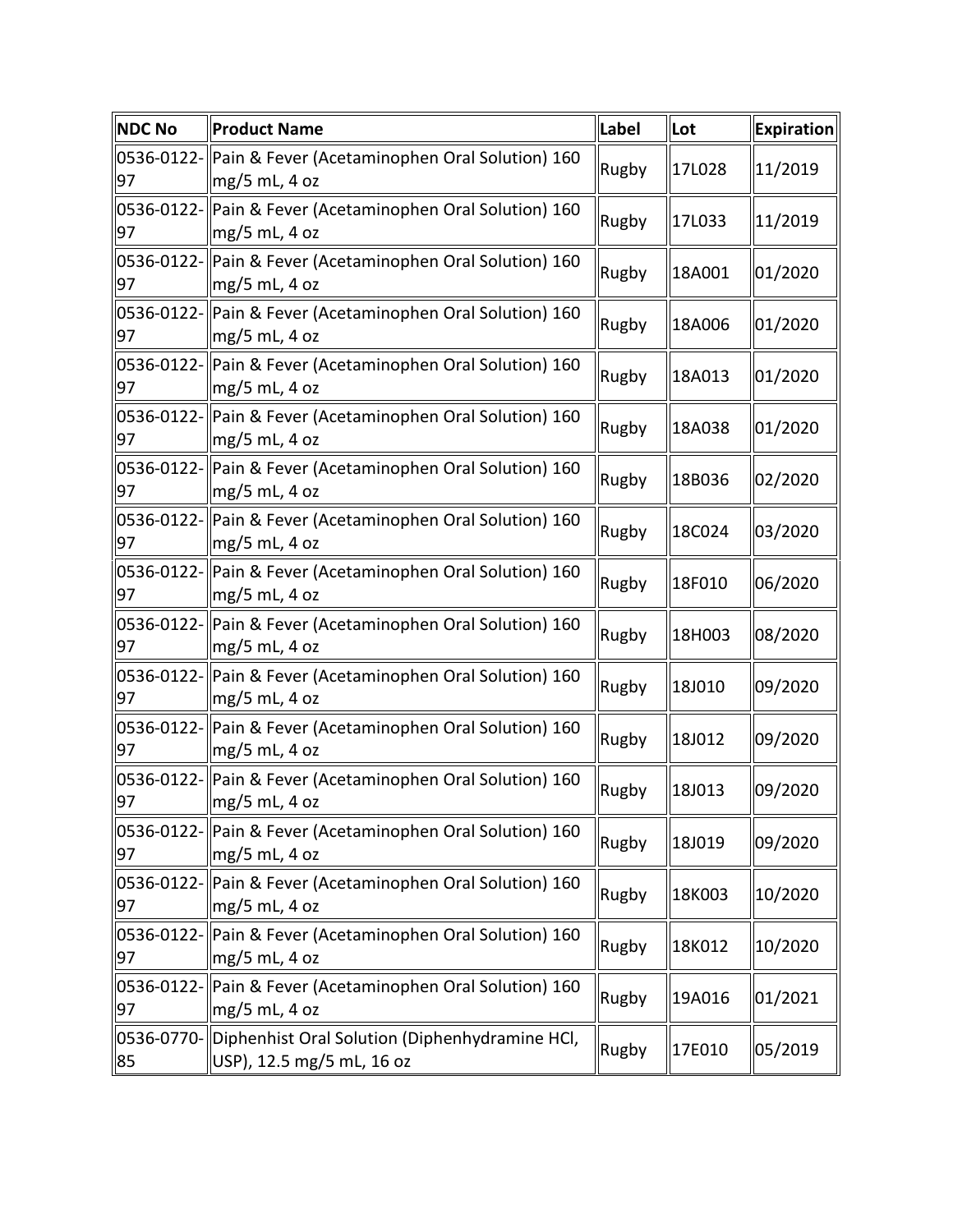| NDC No           | <b>Product Name</b>                                                                      | Label | Lot    | <b>Expiration</b> |
|------------------|------------------------------------------------------------------------------------------|-------|--------|-------------------|
| 85               | 0536-0770- Diphenhist Oral Solution (Diphenhydramine HCl,<br>USP) 12.5 mg/5 mL, 16 oz    | Rugby | 18E011 | 05/2020           |
| 0536-0770-<br>85 | Diphenhist Oral Solution (Diphenhydramine HCl,<br>USP), 12.5 mg/5 mL, 16 oz              | Rugby | 17E030 | 05/2019           |
| 85               | 0536-0770- Diphenhist Oral Solution (Diphenhydramine HCl,<br>USP), 12.5 mg/5 mL, 16 oz   | Rugby | 17F010 | 07/2019           |
| 85               | 0536-0770-   Diphenhist Oral Solution (Diphenhydramine HCl,<br>USP), 12.5 mg/5 mL, 16 oz | Rugby | 17F013 | 06/2019           |
| 0536-0770-<br>85 | Diphenhist Oral Solution (Diphenhydramine HCl,<br>USP), 12.5 mg/5 mL, 16 oz              | Rugby | 17J014 | 09/2019           |
| 85               | 0536-0770-   Diphenhist Oral Solution (Diphenhydramine HCl,<br>USP), 12.5 mg/5 mL, 16 oz | Rugby | 17L005 | 11/2019           |
| 85               | 0536-0770-   Diphenhist Oral Solution (Diphenhydramine HCl,<br>USP), 12.5 mg/5 mL, 16 oz | Rugby | 17M017 | 12/2019           |
| 85               | 0536-0770-   Diphenhist Oral Solution (Diphenhydramine HCl,<br>USP), 12.5 mg/5 mL, 16 oz | Rugby | 18A022 | 01/2020           |
| 0536-0770-<br>85 | Diphenhist Oral Solution (Diphenhydramine HCl,<br>USP), 12.5 mg/5 mL, 16 oz              | Rugby | 18B021 | 02/2020           |
| 85               | 0536-0770-   Diphenhist Oral Solution (Diphenhydramine HCl,<br>USP), 12.5 mg/5 mL, 16 oz | Rugby | 18D017 | 04/2020           |
| 85               | 0536-0770-   Diphenhist Oral Solution (Diphenhydramine HCl,<br>USP), 12.5 mg/5 mL, 16 oz | Rugby | 18F041 | 06/2020           |
| 85               | 0536-0770-  Diphenhist Oral Solution (Diphenhydramine HCl,<br>USP), 12.5 mg/5 mL, 16 oz  | Rugby | 18G021 | 08/2020           |
| 0536-0770-<br>85 | Diphenhist Oral Solution (Diphenhydramine HCl,<br>USP), 12.5 mg/5 mL, 16 oz              | Rugby | 18H022 | 08/2020           |
| 85               | 0536-0770-  Diphenhist Oral Solution (Diphenhydramine HCl,<br>USP), 12.5 mg/5 mL, 16 oz  | Rugby | 18H028 | 08/2020           |
| 85               | 0536-0770-  Diphenhist Oral Solution (Diphenhydramine HCl,<br>USP), 12.5 mg/5 mL, 16 oz  | Rugby | 18H030 | 08/2020           |
| 97               | 0536-0770-  Diphenhist Oral Solution (Diphenhydramine HCl,<br>USP), 12.5 mg/5 mL, 4 oz   | Rugby | 18E011 | 05/2020           |
| 97               | 0536-0770-  Diphenhist Oral Solution (Diphenhydramine HCl,<br>USP), 12.5 mg/5 mL, 4 oz   | Rugby | 17H025 | 08/2019           |
| 97               | 0536-0770-  Diphenhist Oral Solution (Diphenhydramine HCl,<br>USP), 12.5 mg/5 mL, 4 oz   | Rugby | 17M022 | 12/2019           |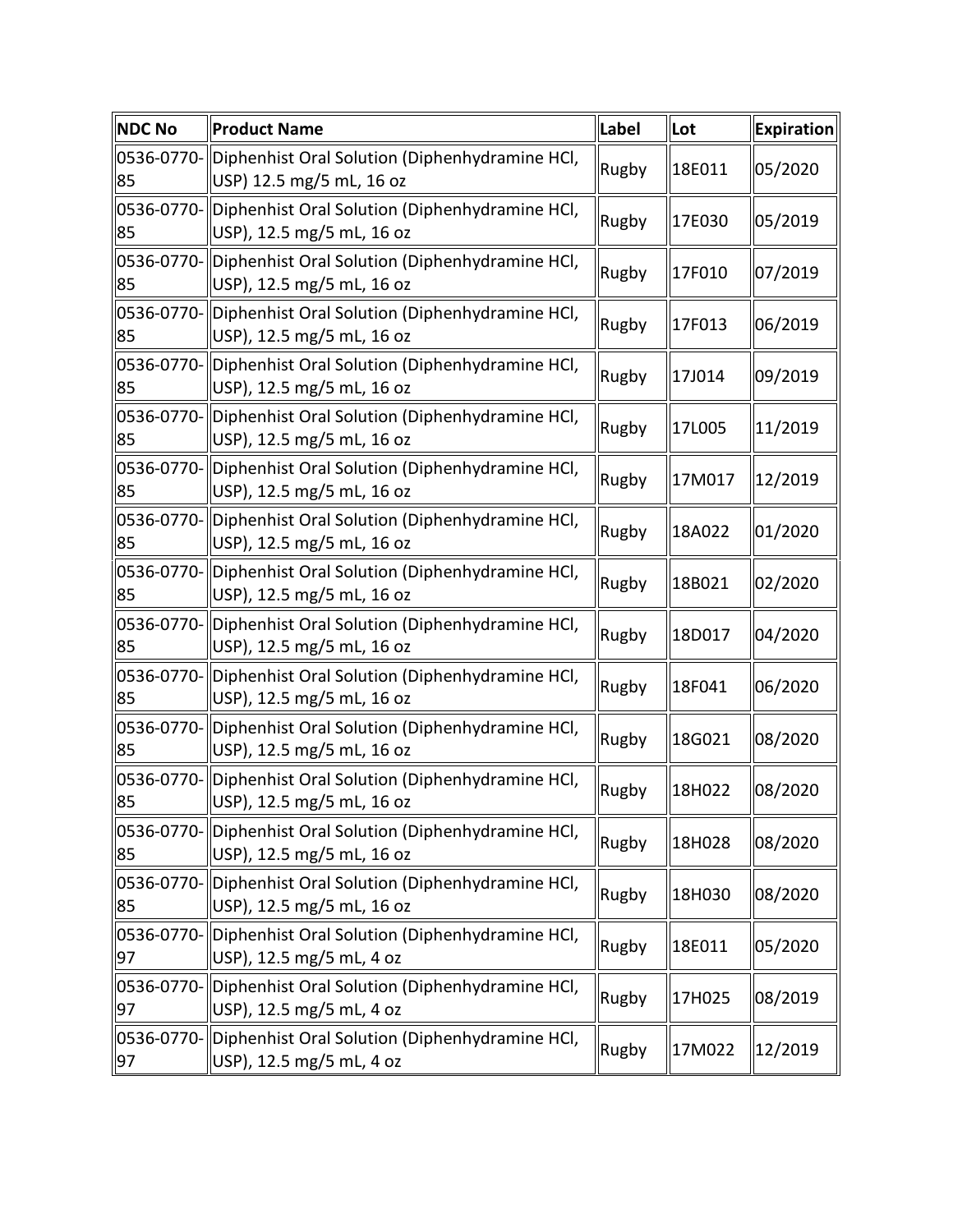| <b>NDC No</b>    | Product Name                                                                          | Label | Lot           | Expiration  |
|------------------|---------------------------------------------------------------------------------------|-------|---------------|-------------|
| 97               | 0536-0770- Diphenhist Oral Solution (Diphenhydramine HCl,<br>USP), 12.5 mg/5 mL, 4 oz | Rugby | 18G018        | 07/2020     |
| 97               | 0536-0770- Diphenhist Oral Solution (Diphenhydramine HCl,<br>USP), 12.5 mg/5 mL, 4 oz | Rugby | 18J014        | 09/2020     |
| 85               | 0536-0825- Cough Syrup (Guaifenesin Syrup, USP) 200 mg/10<br>mL, 16 oz                | Rugby | 17F022        | 06/2019     |
| 85               | 0536-0825- Cough Syrup (Guaifenesin Syrup, USP) 200 mg/10<br>$\vert$ mL, 16 oz        | Rugby | 17G027        | 07/2019     |
| 85               | 0536-0825- Cough Syrup (Guaifenesin Syrup, USP) 200 mg/10<br>$\parallel$ mL, 16 oz    | Rugby | 17H021        | 08/2019     |
| 85               | 0536-0825- Cough Syrup (Guaifenesin Syrup, USP) 200 mg/10<br>$\parallel$ mL, 16 oz    | Rugby | 17H021A       | 08/2019     |
| 85               | 0536-0825- Cough Syrup (Guaifenesin Syrup, USP) 200 mg/10<br>$\parallel$ mL, 16 oz    | Rugby | <b>17J008</b> | 09/2019     |
| 85               | 0536-0825- Cough Syrup (Guaifenesin Syrup, USP) 200 mg/10<br>  mL, 16 oz              | Rugby | 17L001        | 11/2019     |
| 85               | 0536-0825- Cough Syrup (Guaifenesin Syrup, USP) 200 mg/10<br>$mL$ , 16 oz             | Rugby | 17M015        | 12/2019     |
| 85               | 0536-0825- Cough Syrup (Guaifenesin Syrup, USP) 200 mg/10<br>$\parallel$ mL, 16 oz    | Rugby | 18A018        | 01/2020     |
| 85               | 0536-0825- Cough Syrup (Guaifenesin Syrup, USP) 200 mg/10<br>$\ $ mL, 16 oz           | Rugby | 18B003        | 02/2020     |
| 85               | 0536-0825- Cough Syrup (Guaifenesin Syrup, USP) 200 mg/10<br>$\parallel$ mL, 16 oz    | Rugby | 18B008        | 02/2020     |
| 0536-0825-<br>85 | Cough Syrup (Guaifenesin Syrup, USP) 200 mg/10<br>$\ $ mL, 16 oz                      | Rugby | 18C012        | $\ 03/2020$ |
| 85               | 0536-0825- Cough Syrup (Guaifenesin Syrup, USP) 200 mg/10<br>$\parallel$ mL, 16 oz    | Rugby | 18D005        | 04/2020     |
| 85               | 0536-0825- Cough Syrup (Guaifenesin Syrup, USP) 200 mg/10<br>  mL, 16 oz              | Rugby | 18F008        | 06/2020     |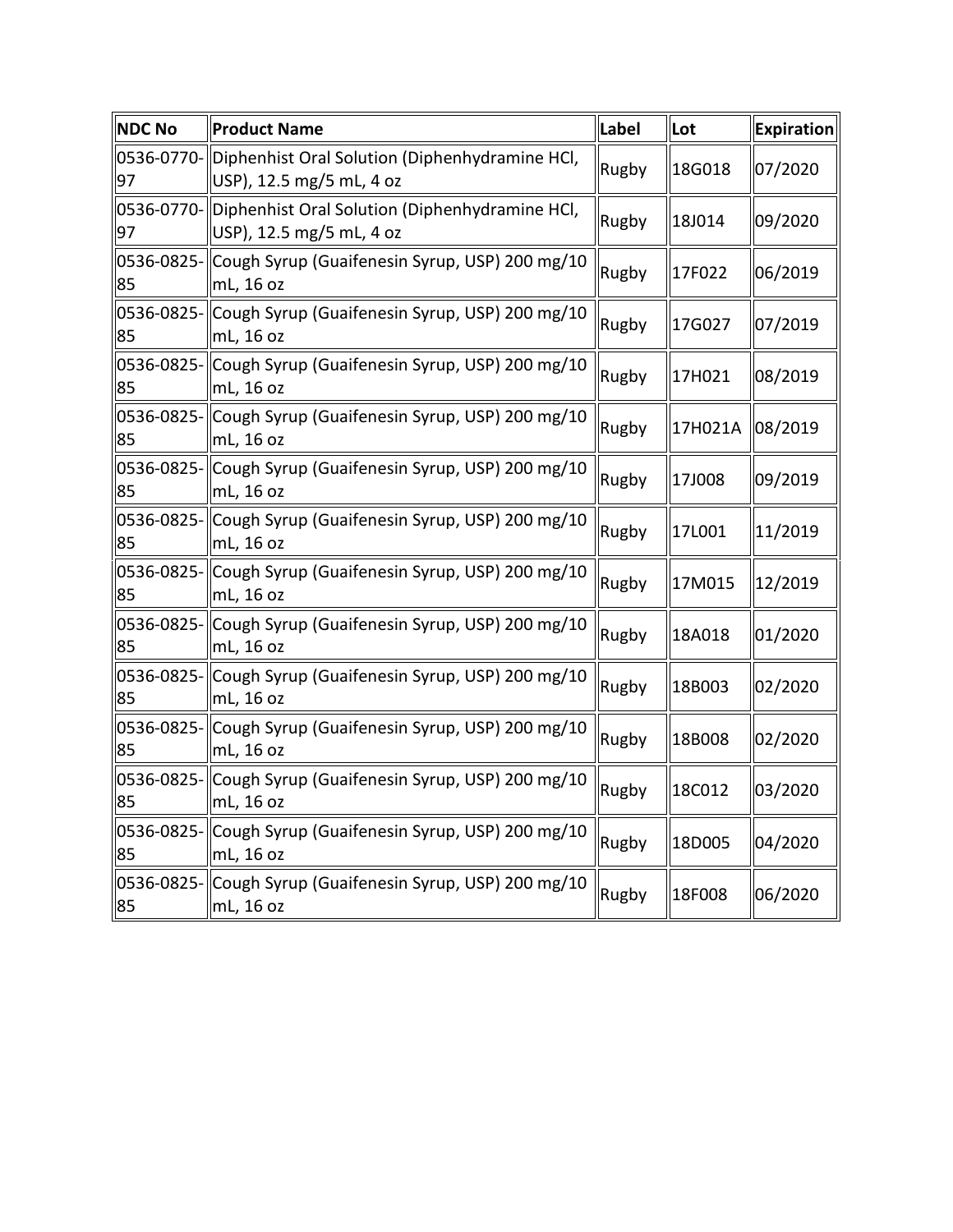| <b>NDC No</b>    | <b>Product Name</b>                                                                                                 | Label | Lot               | <b>Expiration</b> |
|------------------|---------------------------------------------------------------------------------------------------------------------|-------|-------------------|-------------------|
| 0536-0825-<br>85 | Cough Syrup (Guaifenesin Syrup, USP) 200 mg/10<br>mL, 16 oz                                                         | Rugby | 18F043            | 06/2020           |
| 85               | 0536-0825- Cough Syrup (Guaifenesin Syrup, USP) 200 mg/10<br>$mL$ , 16 oz                                           | Rugby | 18G025            | 07/2020           |
| 85               | 0536-0825- Cough Syrup (Guaifenesin Syrup, USP) 200 mg/10<br>$mL$ , 16 oz                                           | Rugby | 18H004            | 07/2020           |
| 85               | 0536-0825- Cough Syrup (Guaifenesin Syrup, USP) 200 mg/10<br>$mL$ , 16 oz                                           | Rugby | 18H007            | 08/2020           |
| 85               | 0536-0825- Cough Syrup (Guaifenesin Syrup, USP) 200 mg/10<br>$mL$ , 16 oz                                           | Rugby | 18H016            | 08/2020           |
| 85               | Extra Action Cough Syrup (Guaifenesin and<br>0536-0970- Dextromethorphan HBr Syrup)<br>100 mg/10 mg per 5 mL, 16 oz | Rugby | 18E008            | 05/2020           |
| 85               | Extra Action Cough Syrup (Guaifenesin and<br>0536-0970- Dextromethorphan HBr Syrup)<br>100 mg/10 mg per 5 mL, 16 oz | Rugby | 17L023            | 11/2019           |
| 85               | Extra Action Cough Syrup (Guaifenesin and<br>0536-0970- Dextromethorphan HBr Syrup)                                 | Rugby | 17M027            | 12/2019           |
|                  | 100 mg/10 mg per 5 mL, 16 oz                                                                                        |       |                   |                   |
| 0536-0970-<br>85 | Extra Action Cough Syrup (Guaifenesin and<br>Dextromethorphan HBr Syrup) 100 mg/10 mg per Rugby<br>5 mL, 16 oz      |       | ∥17M027A ∥12/2019 |                   |
| 85               | Extra Action Cough Syrup (Guaifenesin and<br>0536-0970- Dextromethorphan HBr Syrup)<br>100 mg/10 mg per 5 mL, 16 oz | Rugby | 18A024            | 01/2020           |
| 85               | Extra Action Cough Syrup (Guaifenesin and<br>0536-0970- Dextromethorphan HBr Syrup)                                 | Rugby | 18B029            | 02/2020           |
|                  | 100 mg/10 mg per 5 mL, 16 oz                                                                                        |       |                   |                   |
| 0536-0970-<br>85 | Extra Action Cough Syrup (Guaifenesin and<br>Dextromethorphan HBr Syrup)                                            | Rugby | 18C018            | 03/2020           |
|                  | 100 mg/10 mg per 5 mL, 16 oz                                                                                        |       |                   |                   |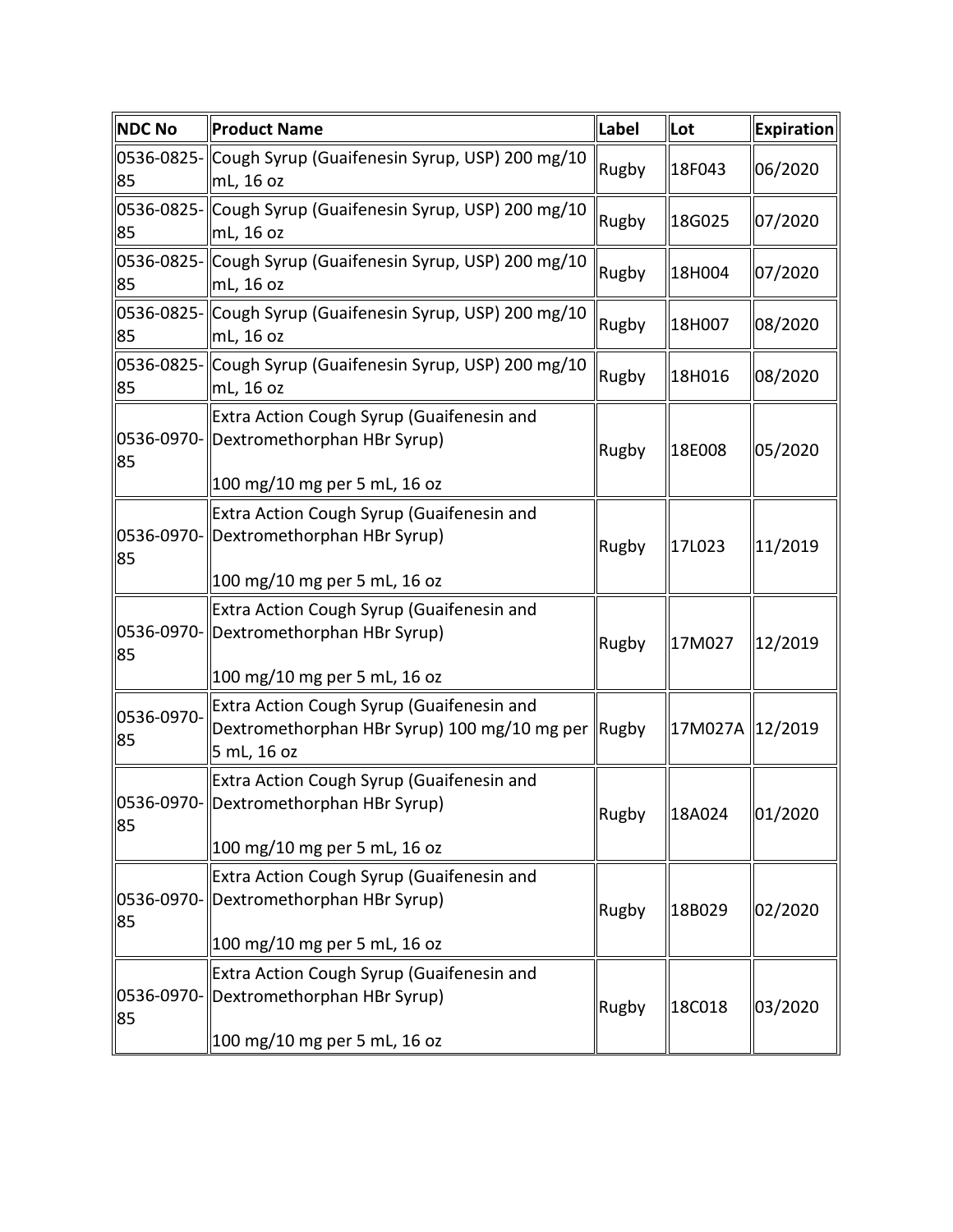| <b>NDC No</b>    | <b>Product Name</b>                                                                                           | Label | Lot    | Expiration |
|------------------|---------------------------------------------------------------------------------------------------------------|-------|--------|------------|
| 0536-0970-<br>97 | Extra Action Cough Syrup (Guaifenesin and<br>Dextromethorphan HBr Syrup)                                      | Rugby | 17E034 | 05/2019    |
|                  | 100 mg/10 mg per 5 mL, 4 oz                                                                                   |       |        |            |
| 0536-0970-<br>97 | Extra Action Cough Syrup (Guaifenesin and<br>Dextromethorphan HBr Syrup) 100 mg/10 mg per Rugby<br>5 mL, 4 oz |       | 18C021 | 03/2020    |
| 01               | 0536-1355- Laxative Suppositories (Bisacodyl USP, 10 mg),<br>100's                                            | Rugby | 18E005 | 05/2020    |
| 01               | 0536-1355-  Laxative Suppositories (Bisacodyl USP, 10 mg),<br>100's                                           | Rugby | 18E025 | 05/2020    |
| 01               | 0536-1355- Laxative Suppositories (Bisacodyl USP, 10 mg),<br>100's                                            | Rugby | 17G004 | 07/2019    |
| 01               | 0536-1355-  Laxative Suppositories (Bisacodyl USP, 10 mg),<br>100's                                           | Rugby | 17G028 | 07/2019    |
| 01               | 0536-1355- Laxative Suppositories (Bisacodyl USP, 10 mg),<br>100's                                            | Rugby | 18A034 | 01/2020    |
| 01               | 0536-1355- Laxative Suppositories (Bisacodyl USP, 10 mg),<br>100's                                            | Rugby | 18C016 | 03/2020    |
| 01               | 0536-1355-  Laxative Suppositories (Bisacodyl USP, 10 mg),<br>100's                                           | Rugby | 18D033 | 04/2020    |
| 01               | 0536-1355-  Laxative Suppositories (Bisacodyl USP, 10 mg),<br>100's                                           | Rugby | 18F038 | 06/2020    |
| 01               | 0536-1355- Laxative Suppositories (Bisacodyl USP, 10 mg),<br>100's                                            | Rugby | 18G015 | 07/2020    |
| 01               | 0536-1355- Laxative Suppositories (Bisacodyl USP, 10 mg),<br>100's                                            | Rugby | 18H024 | 08/2020    |
| 0536-1355-<br>01 | Laxative Suppositories (Bisacodyl USP, 10 mg),<br>100's                                                       | Rugby | 18K024 | 10/2020    |
| 01               | 0536-1355- Laxative Suppositories (Bisacodyl USP, 10 mg),<br>100's                                            | Rugby | 18L011 | 11/2020    |
| 01               | 0536-1355- Laxative Suppositories (Bisacodyl USP, 10 mg),<br>100's                                            | Rugby | 19A009 | 01/2021    |
| 12               | 0536-1355- Laxative Suppositories (Bisacodyl USP, 10 mg),<br>12's                                             | Rugby | 17K009 | 10/2019    |
| 12               | 0536-1355- Laxative Suppositories (Bisacodyl USP, 10 mg),<br>12's                                             | Rugby | 17M028 | 12/2019    |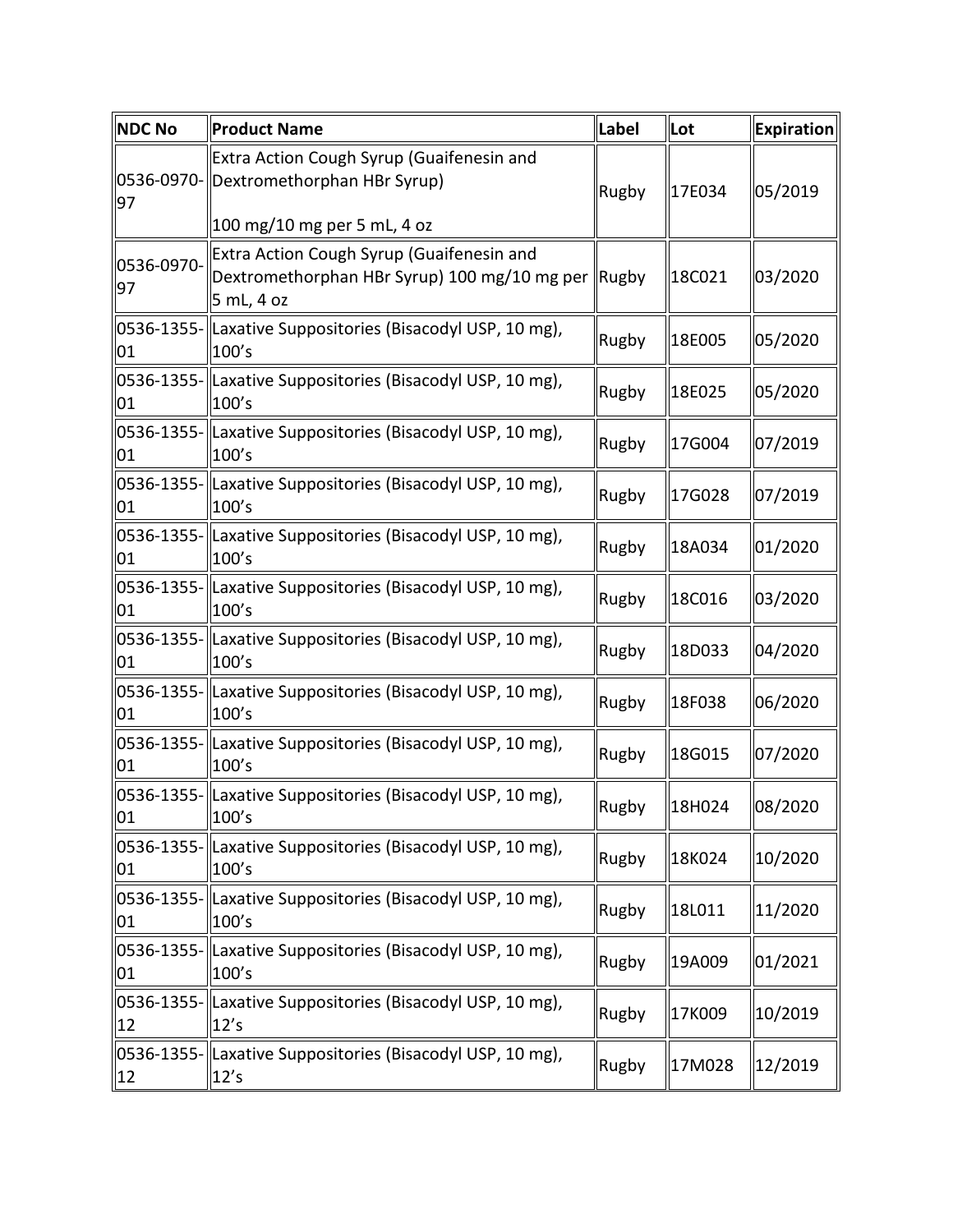| <b>NDC No</b> | <b>Product Name</b>                                                                          | Label | Lot    | <b>Expiration</b> |
|---------------|----------------------------------------------------------------------------------------------|-------|--------|-------------------|
| 12            | 0536-1355- Laxative Suppositories (Bisacodyl USP, 10 mg),<br>12's                            | Rugby | 18F003 | 06/2020           |
| 12            | 0536-1355- Laxative Suppositories (Bisacodyl USP, 10 mg),<br>12's                            | Rugby | 18J022 | 09/2020           |
| 12            | 0536-1355- Laxative Suppositories (Bisacodyl USP, 10 mg),<br>12's                            | Rugby | 18L012 | 11/2020           |
| 12            | 0536-1355- Laxative Suppositories (Bisacodyl USP, 10 mg),<br>12's                            | Rugby | 19A008 | 01/2021           |
| 12            | Hemorrhoidal Suppositories (Phenylephrine HCI<br>0536-1389- 0.25%; Hard Fat 88.7%),<br>12's  | Rugby | 17L008 | 05/2019           |
| 12            | Hemorrhoidal Suppositories (Phenylephrine HCI<br>0536-1389-  0.25%; Hard Fat 88.7%),<br>12's | Rugby | 17M019 | 06/2019           |
| 12            | Hemorrhoidal Suppositories (Phenylephrine HCl<br>0536-1389- 0.25%; Hard Fat 88.7%),<br>12's  | Rugby | 17M037 | 06/2019           |
| 12            | Hemorrhoidal Suppositories (Phenylephrine HCl<br>0536-1389-  0.25%; Hard Fat 88.7%),<br>12's | Rugby | 18B012 | 08/2019           |
| 12            | 0536-1389-Hemorrhoidal Suppositories (Phenylephrine HCl<br>0.25%; Hard Fat 88.7%), 12's      | Rugby | 18B023 | 08/2019           |
| 12            | Hemorrhoidal Suppositories (Phenylephrine HCl<br>0536-1389- 0.25%; Hard Fat 88.7%),<br>12's  | Rugby | 18K023 | 04/2020           |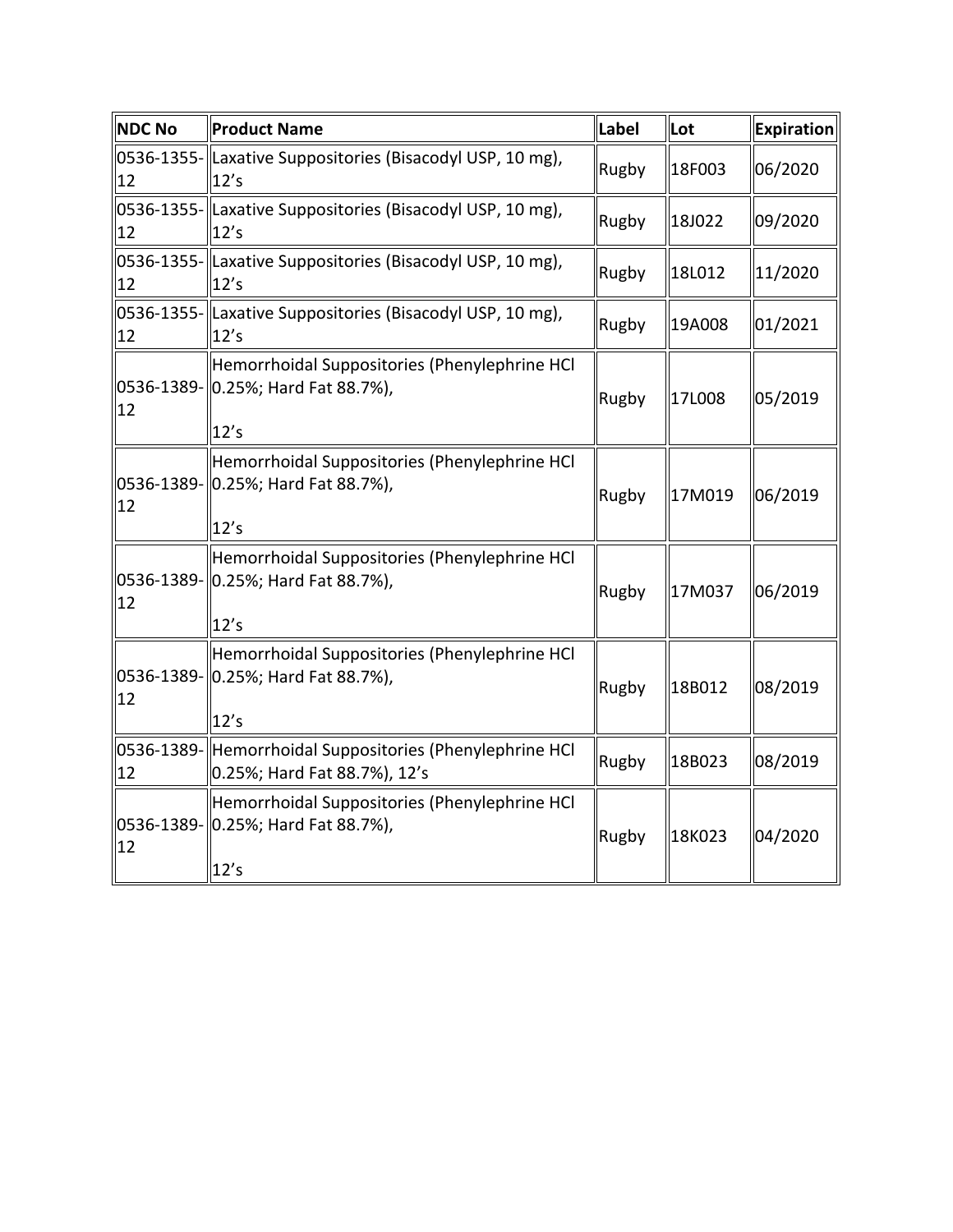| <b>NDC No</b>    | Product Name                                                                                                        | Label | Lot     | <b>Expiration</b>   |
|------------------|---------------------------------------------------------------------------------------------------------------------|-------|---------|---------------------|
| 85               | 0536-1850-  Pseudoephedrine HCL Oral solution, 30 mg/5 mL,<br>$16$ oz                                               | Rugby | 17H012  | 08/2019             |
| 85               | 0536-1850- Pseudoephedrine HCL Oral solution, 30 mg/5 mL,<br>16 <sub>oz</sub>                                       | Rugby | 17L011  | 11/2019             |
| 85               | 0536-1850- Pseudoephedrine HCL Oral solution, 30 mg/5 mL,<br>$16$ oz                                                | Rugby | 17M020  | 12/2019             |
| 85               | 0536-1850- Pseudoephedrine HCL Oral solution, 30 mg/5 mL,<br>16 <sub>oz</sub>                                       | Rugby | 18D007  | 04/2020             |
| 85               | 0536-1850-  Pseudoephedrine HCL Oral solution, 30 mg/5 mL,<br>16 oz                                                 | Rugby | 18J001  | 09/2020             |
| 97               | 0536-1850- Nasal Decongestant Liquid (Pseudoephedrine HCl, Rugby<br>30 mg/5 mL), 4 oz                               |       | 17G002  | 07/2019             |
| 97               | 0536-1850- Nasal Decongestant Liquid (Pseudoephedrine HCl,<br>30 mg/5 mL), 4 oz                                     | Rugby | 17H024  | 08/2019             |
| 97               | 0536-1850- Nasal Decongestant Liquid (Pseudoephedrine HCl,<br>30 mg/5 mL), 4 oz                                     | Rugby | 17M023  | 12/2019             |
| 97               | 0536-1850- Nasal Decongestant Liquid (Pseudoephedrine HCl,<br>30 mg/5 mL), 4 oz                                     | Rugby | 18F012  | 06/2020             |
|                  | Kid Kare Children's Cough/Cold Liquid<br>(Chlorpheniramine Maleate, USP                                             |       |         |                     |
| 0536-2310-<br>97 | 1 mg/5 mL; Dextromethorphan HBr, USP 5 mg/5<br>mL; Pseudoephedrine HCl, USP 15 mg/5 mL), 4 oz                       | Rugby | 17E009  | 05/2019             |
|                  | Kid Kare Children's Cough/Cold Liquid<br>(Chlorpheniramine Maleate, USP                                             |       |         |                     |
| 0536-2310-<br>97 | $\vert$ 1 mg/5 mL; Dextromethorphan HBr, USP 5 mg/5 $\vert$ Rugby<br>mL; Pseudoephedrine HCl, USP 15 mg/5 mL), 4 oz |       | 17L004  | 11/2019             |
|                  | Kid Kare Children's Cough/Cold Liquid<br>(Chlorpheniramine Maleate, USP                                             |       |         |                     |
| 0536-2310-<br>97 | $\parallel$ 1 mg/5 mL; Dextromethorphan HBr, USP 5 mg/5<br>mL; Pseudoephedrine HCl, USP 15 mg/5 mL), 4 oz           | Rugby | 17L004A | $\parallel$ 11/2019 |
|                  | Kid Kare Children's Cough/Cold Liquid<br>(Chlorpheniramine Maleate, USP                                             |       |         |                     |
| 0536-2310-<br>97 | 1 mg/5 mL; Dextromethorphan HBr, USP 5 mg/5<br>mL; Pseudoephedrine HCl, USP 15 mg/5 mL), 4 oz                       | Rugby | 17L020  | 11/2019             |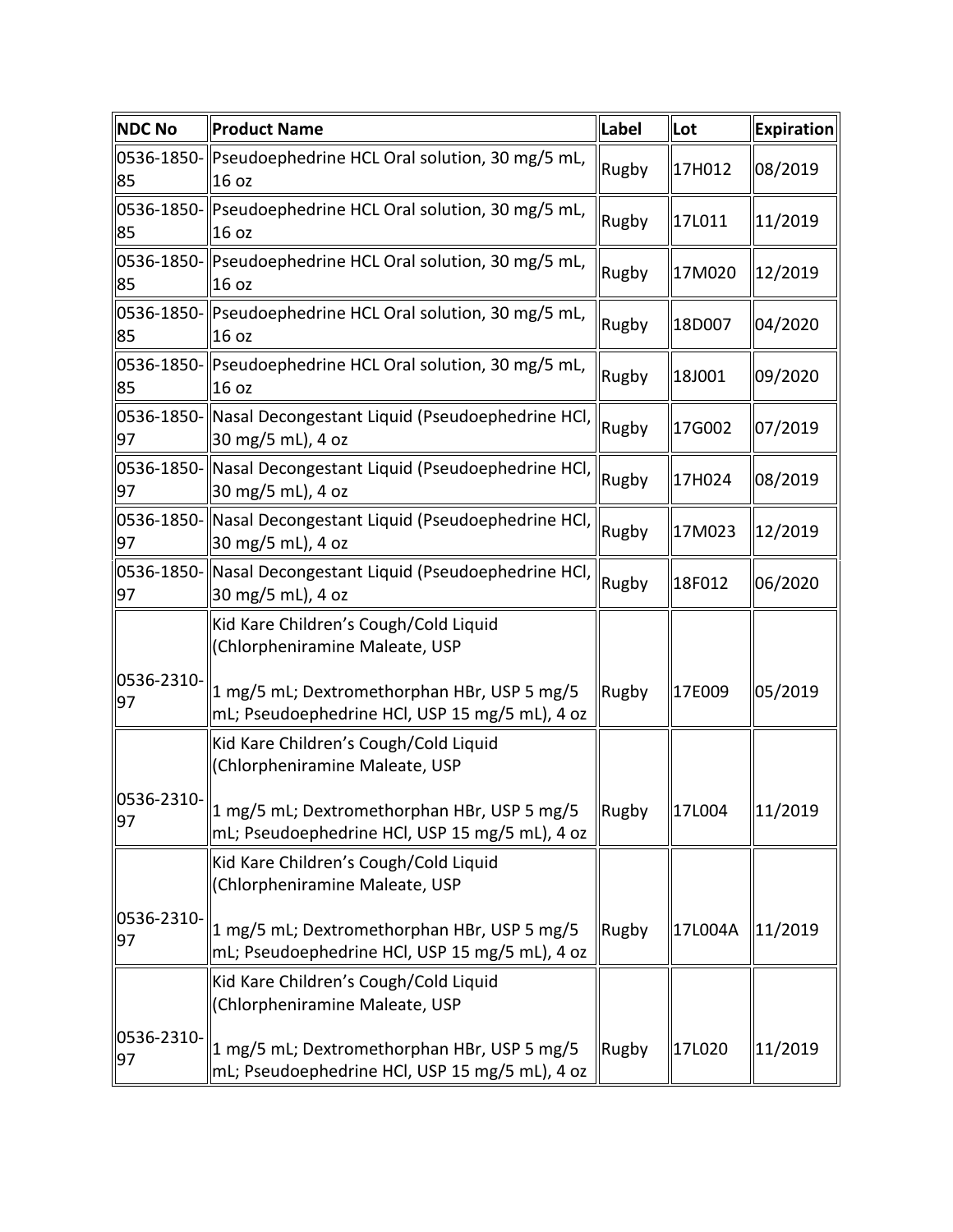| <b>NDC No</b>    | <b>Product Name</b>                                                                         | Label | Lot    | <b>Expiration</b> |
|------------------|---------------------------------------------------------------------------------------------|-------|--------|-------------------|
|                  | Kid Kare Children's Cough/Cold Liquid                                                       |       |        |                   |
|                  | (Chlorpheniramine Maleate, USP                                                              |       |        |                   |
| 0536-2310-       | 1 mg/5 mL; Dextromethorphan HBr, USP 5 mg/5                                                 |       | 17M029 | 12/2019           |
| 97               | mL; Pseudoephedrine HCl, USP 15 mg/5 mL), 4 oz                                              | Rugby |        |                   |
|                  | Kid Kare Children's Cough/Cold Liquid                                                       |       |        |                   |
|                  | (Chlorpheniramine Maleate, USP                                                              |       |        |                   |
|                  |                                                                                             |       |        |                   |
| 0536-2310-<br>97 | 1 mg/5 mL; Dextromethorphan HBr, USP 5 mg/5                                                 | Rugby | 18C010 | 03/2020           |
|                  | mL; Pseudoephedrine HCl, USP 15 mg/5 mL), 4 oz                                              |       |        |                   |
|                  | Kid Kare Children's Cough/Cold Liquid                                                       |       |        |                   |
|                  | (Chlorpheniramine Maleate, USP                                                              |       |        |                   |
| 0536-2310-       | 1 mg/5 mL; Dextromethorphan HBr, USP 5 mg/5                                                 | Rugby | 18C025 | 03/2020           |
| 97               | mL; Pseudoephedrine HCl, USP 15 mg/5 mL), 4 oz                                              |       |        |                   |
|                  | Kid Kare Children's Cough/Cold Liquid                                                       |       |        |                   |
|                  | (Chlorpheniramine Maleate, USP                                                              |       |        |                   |
| 0536-2310-       |                                                                                             |       |        |                   |
| 97               | 1 mg/5 mL; Dextromethorphan HBr, USP 5 mg/5                                                 | Rugby | 18J020 | 09/2020           |
|                  | mL; Pseudoephedrine HCl, USP 15 mg/5 mL), 4 oz                                              |       |        |                   |
|                  | Robafen DM Cough Formula (Dextromethorphan                                                  |       |        |                   |
| 00               | 0904-0053- HBr, USP 20 mg/10 mL and                                                         | Major | 18E020 | 05/2020           |
|                  | Guaifenesin, USP 200 mg/10 mL), 4 oz                                                        |       |        |                   |
|                  | Robafen DM Cough Formula (Dextromethorphan                                                  |       |        |                   |
|                  | 0904-0053- HBr, USP 20 mg/10 mL and                                                         |       |        |                   |
| 00               |                                                                                             | Major | 17F001 | 06/2019           |
|                  | Guaifenesin, USP 200 mg/10 mL), 4 oz                                                        |       |        |                   |
|                  | Robafen DM Cough Formula (Dextromethorphan                                                  |       |        |                   |
|                  | 0904-0053-HBr, USP 20 mg/10 mL and                                                          | Major | 17G016 | 07/2019           |
| 00               | Guaifenesin, USP 200 mg/10 mL), 4 oz                                                        |       |        |                   |
|                  |                                                                                             |       |        |                   |
| 0904-0053-       | Robafen DM Cough Formula (Dextromethorphan<br>HBr, USP 20 mg/10 mL and Guaifenesin, USP 200 | Major | 17H017 | 08/2019           |
| 00               | mg/10 mL), 4 oz                                                                             |       |        |                   |
|                  | Robafen DM Cough Formula (Dextromethorphan                                                  |       |        |                   |
|                  | 0904-0053- HBr, USP 20 mg/10 mL and                                                         |       |        |                   |
| 00               |                                                                                             | Major | 17L002 | 11/2019           |
|                  | Guaifenesin, USP 200 mg/10 mL), 4 oz                                                        |       |        |                   |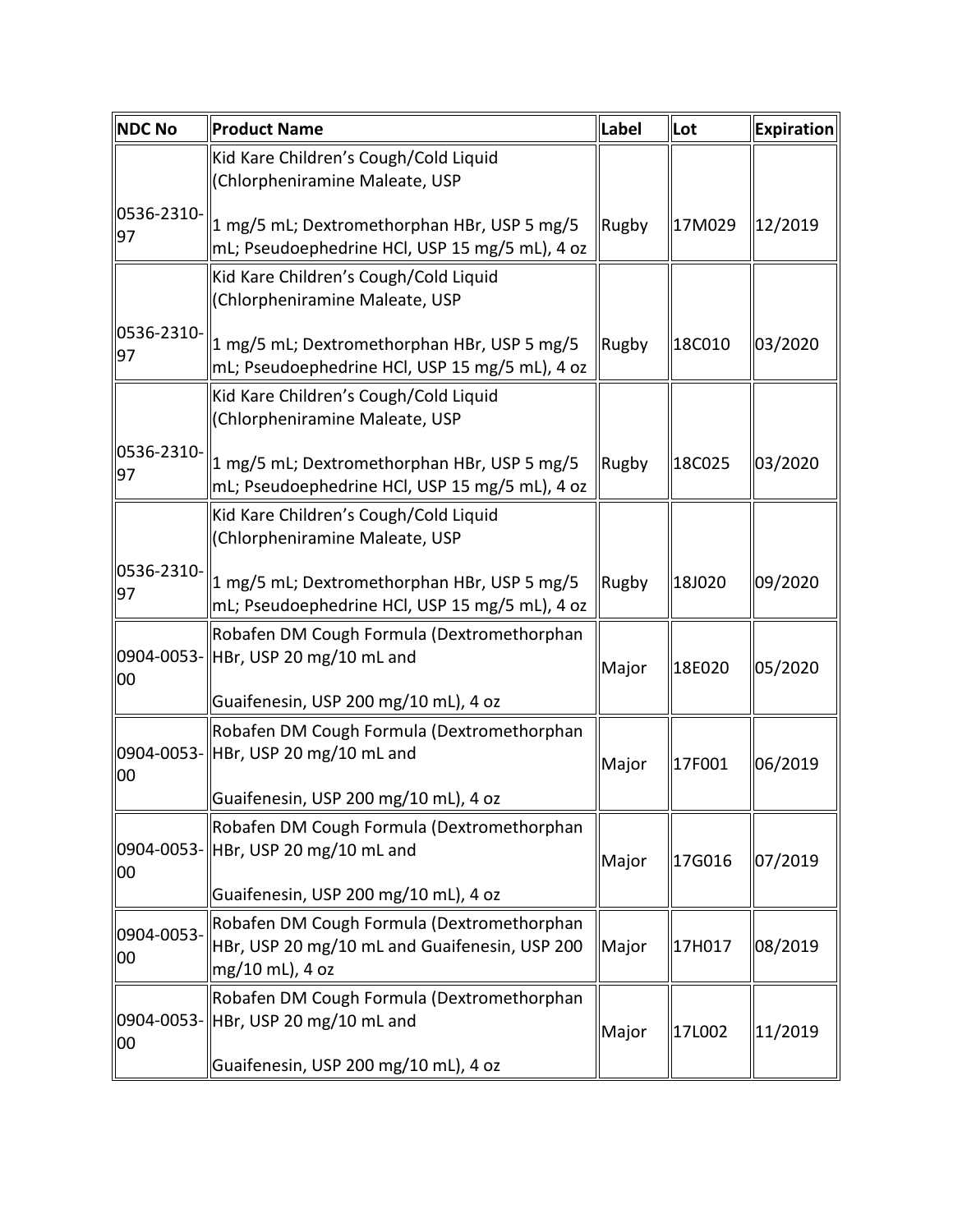| <b>NDC No</b>    | Product Name                                                                                                              | Label | lLot   | Expiration |
|------------------|---------------------------------------------------------------------------------------------------------------------------|-------|--------|------------|
| 00               | Robafen DM Cough Formula (Dextromethorphan<br>0904-0053- HBr, USP 20 mg/10 mL and                                         | Major | 17L024 | 11/2019    |
|                  | Guaifenesin, USP 200 mg/10 mL), 4 oz                                                                                      |       |        |            |
| 00               | Robafen DM Cough Formula (Dextromethorphan<br>0904-0053- HBr, USP 20 mg/10 mL and<br>Guaifenesin, USP 200 mg/10 mL), 4 oz | Major | 17M010 | 12/2019    |
|                  |                                                                                                                           |       |        |            |
| 00               | Robafen DM Cough Formula (Dextromethorphan<br>0904-0053- HBr, USP 20 mg/10 mL and                                         | Major | 17M013 | 12/2019    |
|                  | Guaifenesin, USP 200 mg/10 mL), 4 oz                                                                                      |       |        |            |
| 00               | Robafen DM Cough Formula (Dextromethorphan<br>0904-0053- HBr, USP 20 mg/10 mL and                                         | Major | 18B006 | 02/2020    |
|                  | Guaifenesin, USP 200 mg/10 mL), 4 oz                                                                                      |       |        |            |
| 0904-0053-<br>00 | Robafen DM Cough Formula (Dextromethorphan<br>HBr, USP 20 mg/10 mL and Guaifenesin, USP 200<br>mg/10 mL), 4 oz            | Major | 18B031 | 02/2020    |
| 00               | Robafen DM Cough Formula (Dextromethorphan<br>0904-0053- HBr, USP 20 mg/10 mL and                                         | Major | 18C033 | 03/2020    |
|                  | Guaifenesin, USP 200 mg/10 mL), 4 oz                                                                                      |       |        |            |

| <b>NDC No</b> | <b>Product Name</b>                                                                                                       | Label | <b>ILot</b> | Expiration |
|---------------|---------------------------------------------------------------------------------------------------------------------------|-------|-------------|------------|
| 100           | Robafen DM Cough Formula (Dextromethorphan<br>0904-0053- HBr, USP 20 mg/10 mL and<br>Guaifenesin, USP 200 mg/10 mL), 4 oz | Major | 18D015      | 04/2020    |
| 100           | Robafen DM Cough Formula (Dextromethorphan<br>0904-0053- HBr, USP 20 mg/10 mL and<br>Guaifenesin, USP 200 mg/10 mL), 4 oz | Major | 18D016      | 04/2020    |
| 100           | Robafen DM Cough Formula (Dextromethorphan<br>0904-0053- HBr, USP 20 mg/10 mL and<br>Guaifenesin, USP 200 mg/10 mL), 4 oz | Major | 18G013      | 07/2020    |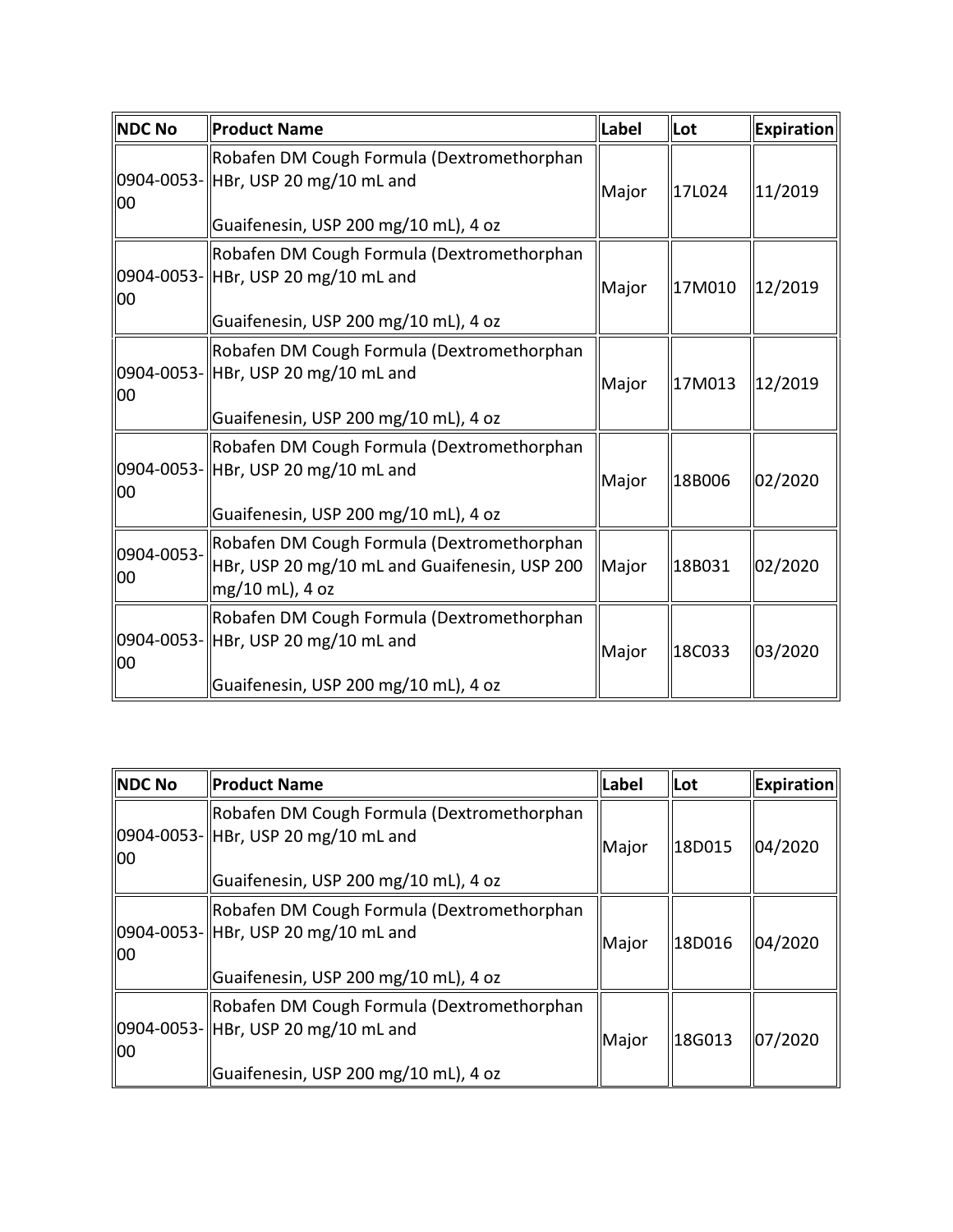| <b>NDC No</b>    | <b>Product Name</b>                                                                                                       | Label | Lot    | Expiration |
|------------------|---------------------------------------------------------------------------------------------------------------------------|-------|--------|------------|
| 0904-0053-<br>00 | Robafen DM Cough Formula (Dextromethorphan<br>HBr, USP 20 mg/10 mL and Guaifenesin, USP 200<br>mg/10 mL), 4 oz            | Major | 18L010 | 11/2020    |
| 00               | Robafen DM Cough Formula (Dextromethorphan<br>0904-0053- HBr, USP 20 mg/10 mL and<br>Guaifenesin, USP 200 mg/10 mL), 4 oz | Major | 19A010 | 01/2021    |
| 00               | Robafen DM Cough Formula (Dextromethorphan<br>0904-0053- HBr, USP 20 mg/10 mL and<br>Guaifenesin, USP 200 mg/10 mL), 4 oz | Major | 19A019 | 01/2021    |
| 09               | Robafen DM Cough (Dextromethorphan HBr, USP<br>0904-0053-20 mg/10 mL and<br>Guaifenesin, USP 200 mg/10 mL), 8 oz          | Major | 18E026 | 05/2020    |
| 09               | Robafen DM Cough (Dextromethorphan HBr, USP<br>0904-0053- 20 mg/10 mL and<br>Guaifenesin, USP 200 mg/10 mL), 8 oz         | Major | 17F015 | 06/2019    |
| 09               | Robafen DM Cough (Dextromethorphan HBr, USP<br>0904-0053-20 mg/10 mL and<br>Guaifenesin, USP 200 mg/10 mL), 8 oz          | Major | 17L009 | 11/2019    |
| 09               | Robafen DM Cough (Dextromethorphan HBr, USP<br>0904-0053-220 mg/10 mL and<br>Guaifenesin, USP 200 mg/10 mL), 8 oz         | Major | 17M012 | 12/2019    |
| 09               | Robafen DM Cough (Dextromethorphan HBr, USP<br>0904-0053-20 mg/10 mL and<br>Guaifenesin, USP 200 mg/10 mL), 8 oz          | Major | 18B015 | 02/2020    |
| 09               | Robafen DM Cough (Dextromethorphan HBr, USP<br>0904-0053-20 mg/10 mL and<br>Guaifenesin, USP 200 mg/10 mL), 8 oz          | Major | 18C021 | 03/2020    |
| 09               | Robafen DM Cough (Dextromethorphan HBr, USP<br>0904-0053-20 mg/10 mL and<br>Guaifenesin, USP 200 mg/10 mL), 8 oz          | Major | 18C034 | 03/2020    |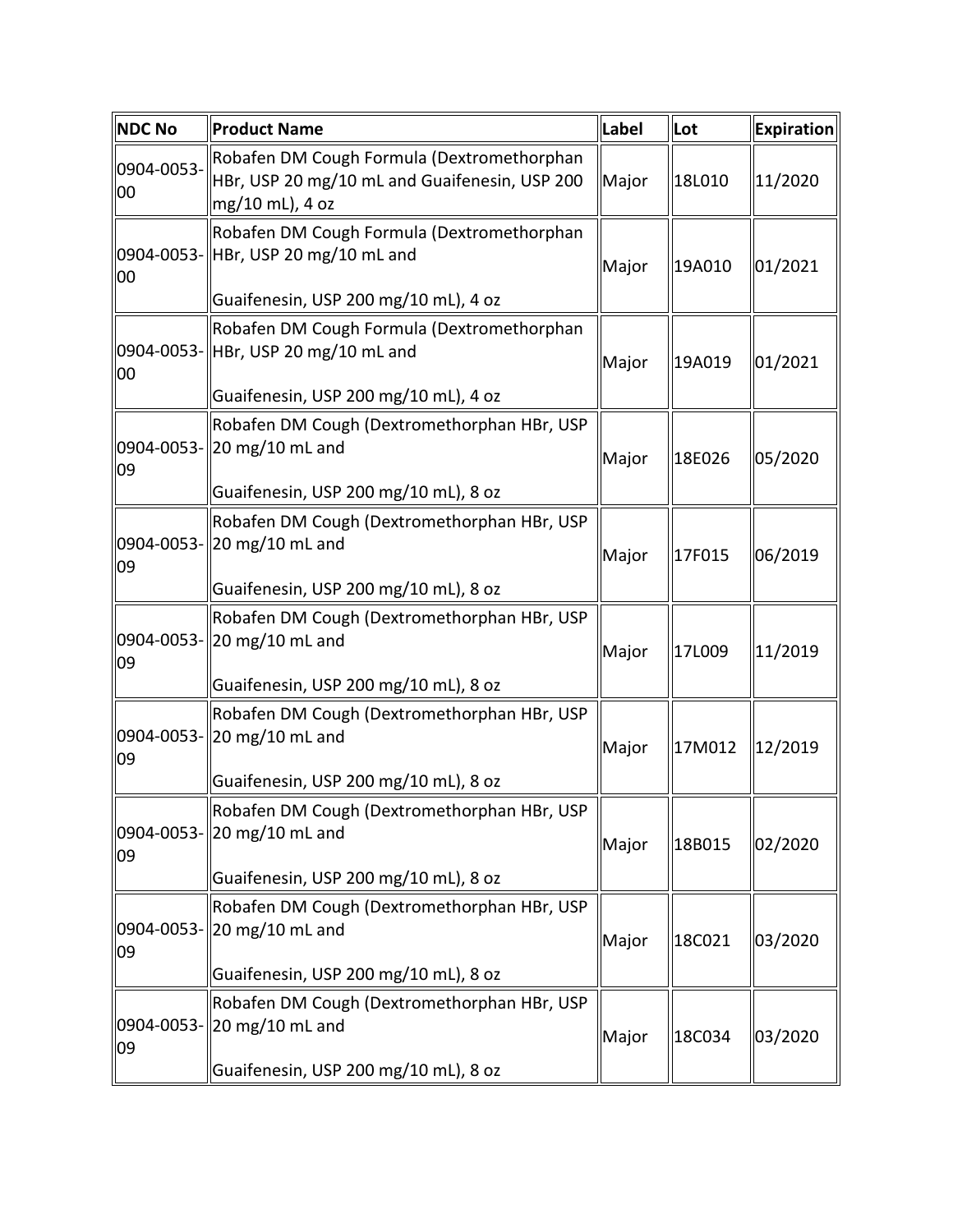| <b>NDC No</b>    | <b>Product Name</b>                                                                                     | Label | Lot    | Expiration |
|------------------|---------------------------------------------------------------------------------------------------------|-------|--------|------------|
| 09               | Robafen DM Cough (Dextromethorphan HBr, USP<br>0904-0053-220 mg/10 mL and                               | Major | 18G011 | 08/2020    |
|                  | Guaifenesin, USP 200 mg/10 mL), 8 oz                                                                    |       |        |            |
| 0904-0053-<br>16 | Robafen DM Syrup (Dextromethorphan HBr, USP<br>20 mg/10 mL and Guaifenesin, USP 200 mg/10<br>mL), 16 oz | Major | 17E014 | 05/2019    |
| 16               | Robafen DM Syrup (Dextromethorphan HBr, USP<br>0904-0053-220 mg/10 mL and                               | Major | 18E018 | 05/2020    |
|                  | Guaifenesin, USP 200 mg/10 mL), 16 oz                                                                   |       |        |            |
| 16               | Robafen DM Syrup (Dextromethorphan HBr, USP<br>0904-0053-20 mg/10 mL and                                | Major | 17G009 | 07/2019    |
|                  | Guaifenesin, USP 200 mg/10 mL), 16 oz                                                                   |       |        |            |
| 16               | Robafen DM Syrup (Dextromethorphan HBr, USP<br>0904-0053- 20 mg/10 mL and                               | Major | 17G020 | 07/2019    |
|                  | Guaifenesin, USP 200 mg/10 mL), 16 oz                                                                   |       |        |            |
| 16               | Robafen DM Syrup (Dextromethorphan HBr, USP<br>0904-0053-20 mg/10 mL and                                | Major | 17K019 | 10/2019    |
|                  | Guaifenesin, USP 200 mg/10 mL), 16 oz                                                                   |       |        |            |
| 16               | Robafen DM Syrup (Dextromethorphan HBr, USP<br>0904-0053-220 mg/10 mL and                               | Major | 17L012 | 11/2019    |
|                  | Guaifenesin, USP 200 mg/10 mL), 16 oz                                                                   |       |        |            |
| 16               | Robafen DM Syrup (Dextromethorphan HBr, USP<br>0904-0053-20 mg/10 mL and                                | Major | 17L013 | 11/2019    |
|                  | Guaifenesin, USP 200 mg/10 mL), 16 oz                                                                   |       |        |            |
| 16               | Robafen DM Syrup (Dextromethorphan HBr, USP<br>0904-0053- 20 mg/10 mL and                               | Major | 17M016 | 12/2019    |
|                  | Guaifenesin, USP 200 mg/10 mL), 16 oz                                                                   |       |        |            |
| 16               | Robafen DM Syrup (Dextromethorphan HBr, USP<br>0904-0053-20 mg/10 mL and                                | Major | 17M033 | 12/2019    |
|                  | Guaifenesin, USP 200 mg/10 mL), 16 oz                                                                   |       |        |            |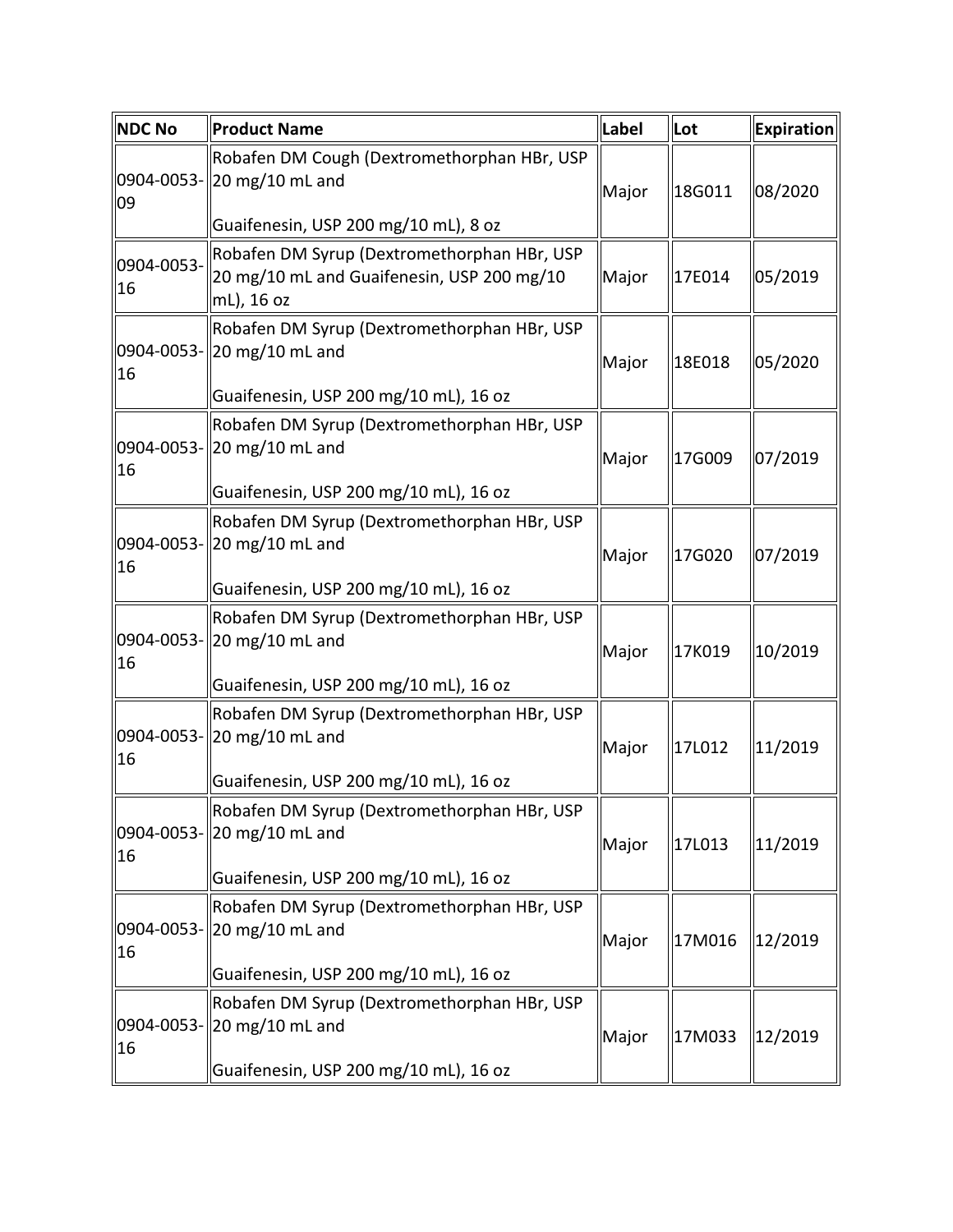| NDC No           | Product Name                                                                                                       | Label  | Lot     | <b>Expiration</b> |
|------------------|--------------------------------------------------------------------------------------------------------------------|--------|---------|-------------------|
| 16               | Robafen DM Syrup (Dextromethorphan HBr, USP<br>0904-0053-20 mg/10 mL and                                           | Major  | 18A002  | 01/2020           |
|                  | Guaifenesin, USP 200 mg/10 mL), 16 oz                                                                              |        |         |                   |
| 16               | Robafen DM Syrup (Dextromethorphan HBr, USP<br>0904-0053-20 mg/10 mL and<br>Major                                  | 18B009 | 02/2020 |                   |
|                  | Guaifenesin, USP 200 mg/10 mL), 16 oz                                                                              |        |         |                   |
| 0904-0053-<br>16 | Robafen DM Syrup (Dextromethorphan HBr, USP)<br>20 mg/10 mL and Guaifenesin, USP 200 mg/10<br>  mL), 16 oz         | Major  | 18B019  | 02/2020           |
| 16               | Robafen DM Syrup (Dextromethorphan HBr, USP)<br>0904-0053-20 mg/10 mL and<br>Guaifenesin, USP 200 mg/10 mL), 16 oz | Major  | 18C015  | 03/2020           |
| 0904-0053-<br>16 | Robafen DM Syrup (Dextromethorphan HBr, USP)<br>20 mg/10 mL and Guaifenesin, USP 200 mg/10<br>  mL), 16 oz         | Major  | 18C035  | 03/2020           |

| NDC No           | Product Name                                                                                              | <b>Label</b> | <b>Lot</b> | <b>Expiration</b> |
|------------------|-----------------------------------------------------------------------------------------------------------|--------------|------------|-------------------|
| 16               | Robafen DM Syrup (Dextromethorphan HBr, USP<br>$\parallel$ 0904-0053- $\parallel$ 20 mg/10 mL and         | Major        | 18D001     | 04/2020           |
|                  | Guaifenesin, USP 200 mg/10 mL), 16 oz                                                                     |              |            |                   |
| 16               | Robafen DM Syrup (Dextromethorphan HBr, USP<br>0904-0053-20 mg/10 mL and                                  | Major        | 18D002     | 04/2020           |
|                  | Guaifenesin, USP 200 mg/10 mL), 16 oz                                                                     |              |            |                   |
| 16               | Robafen DM Syrup (Dextromethorphan HBr, USP<br>0904-0053-20 mg/10 mL and                                  | Major        | 18F027     | 06/2020           |
|                  | Guaifenesin, USP 200 mg/10 mL), 16 oz                                                                     |              |            |                   |
| 0904-0053-<br>16 | Robafen DM Syrup (Dextromethorphan HBr, USP<br>20 mg/10 mL and Guaifenesin, USP 200 mg/10<br>  mL), 16 oz | Major        | 18H017     | 08/2020           |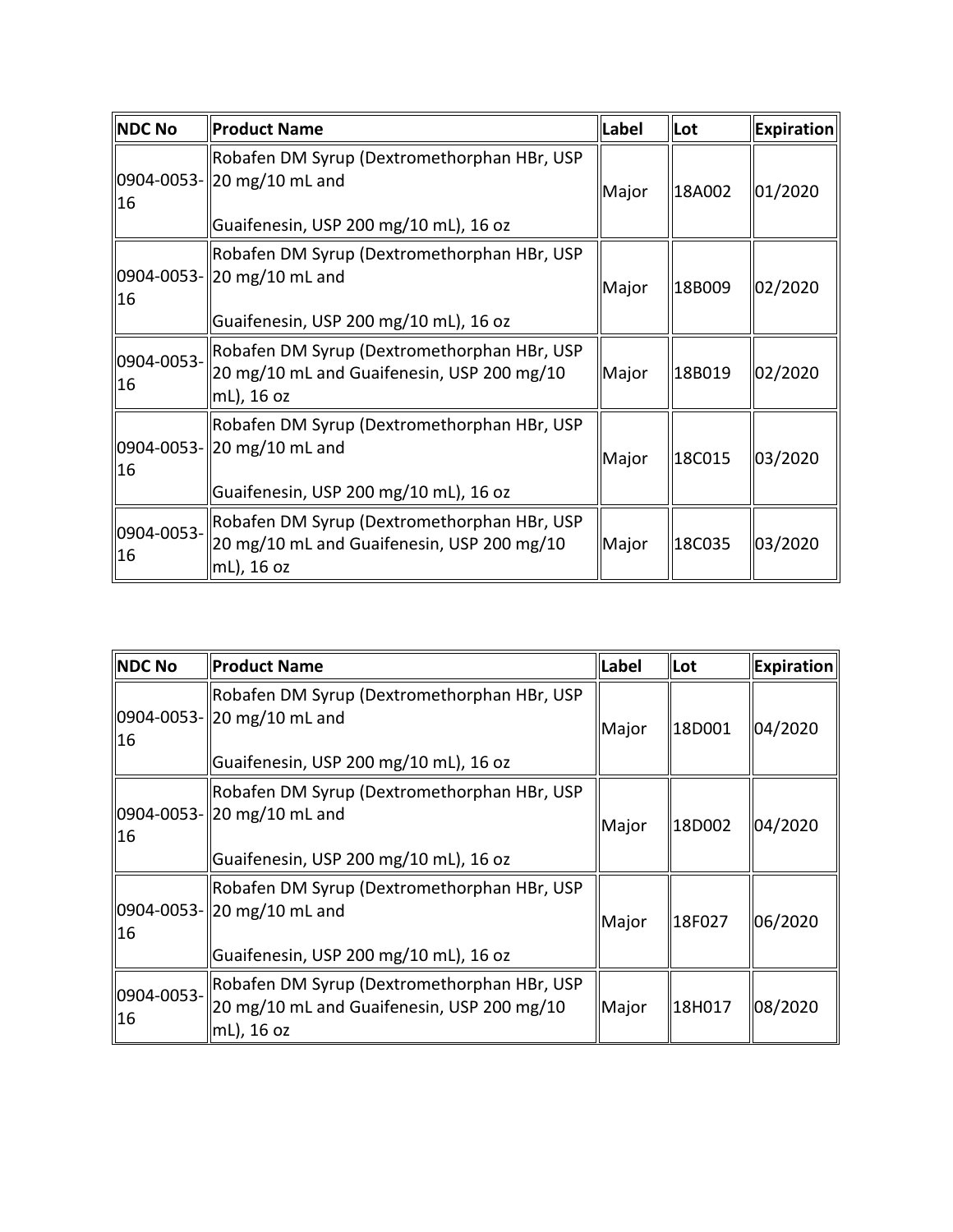| <b>NDC No</b> | Product Name                                                                                | Label | Lot    | Expiration |
|---------------|---------------------------------------------------------------------------------------------|-------|--------|------------|
| 16            | Robafen DM Syrup (Dextromethorphan HBr, USP<br>0904-0053-20 mg/10 mL and                    | Major | 18H018 | 08/2020    |
|               | Guaifenesin, USP 200 mg/10 mL), 16 oz                                                       |       |        |            |
| 16            | Robafen DM Syrup (Dextromethorphan HBr, USP<br>0904-0053-20 mg/10 mL and                    | Major | 18K016 | 10/2020    |
|               | Guaifenesin, USP 200 mg/10 mL), 16 oz                                                       |       |        |            |
| 16            | Robafen DM Syrup (Dextromethorphan HBr, USP<br>0904-0053-220 mg/10 mL and                   | Major | 18K035 | 10/2020    |
|               | Guaifenesin, USP 200 mg/10 mL), 16 oz                                                       |       |        |            |
| 00            | 0904-0061- Robafen Cough Formula Expectorant (Guaifenesin<br>USP 200 mg/10 mL), 4 oz        | Major | 17F003 | 06/2019    |
| 00            | 0904-0061- Robafen Cough Formula Expectorant (Guaifenesin<br> USP 200 mg/10 mL), 4 oz       | Major | 17J011 | 09/2019    |
| 00            | 0904-0061-Robafen Cough Formula Expectorant (Guaifenesin   Major<br>USP 200 mg/10 mL), 4 oz |       | 17K018 | 10/2019    |
| 00            | 0904-0061- Robafen Cough Formula Expectorant (Guaifenesin<br>USP 200 mg/10 mL), 4 oz        | Major | 17K020 | 10/2019    |
| 00            | 0904-0061- Robafen Cough Formula Expectorant (Guaifenesin<br>  USP 200 mg/10 mL), 4 oz      | Major | 17M014 | 12/2019    |
| 00            | 0904-0061- Robafen Cough Formula Expectorant (Guaifenesin<br>USP 200 mg/10 mL), 4 oz        | Major | 17M034 | 12/2019    |
| 00            | 0904-0061- Robafen Cough Formula Expectorant (Guaifenesin<br>  USP 200 mg/10 mL), 4 oz      | Major | 18A035 | 01/2020    |
| 00            | 0904-0061- Robafen Cough Formula Expectorant (Guaifenesin  <br>  USP 200 mg/10 mL), 4 oz    | Major | 18B022 | 02/2020    |
| 00            | 0904-0061-Robafen Cough Formula Expectorant (Guaifenesin   Major<br>USP 200 mg/10 mL), 4 oz |       | 18B027 | 02/2020    |
| 00            | 0904-0061- Robafen Cough Formula Expectorant (Guaifenesin)<br>USP 200 mg/10 mL), 4 oz       | Major | 18C036 | 03/2020    |
| 00            | 0904-0061- Robafen Cough Formula Expectorant (Guaifenesin)<br>USP 200 mg/10 mL), 4 oz       | Major | 18D009 | 04/2020    |
| 00            | 0904-0061- Robafen Cough Formula Expectorant (Guaifenesin)<br>USP 200 mg/10 mL), 4 oz       | Major | 18D024 | 04/2020    |
| 16            | 0904-0061- Robafen Syrup (Guaifenesin Syrup USP 200 mg/10<br>$\parallel$ mL), 16 oz         | Major | 18E017 | 05/2020    |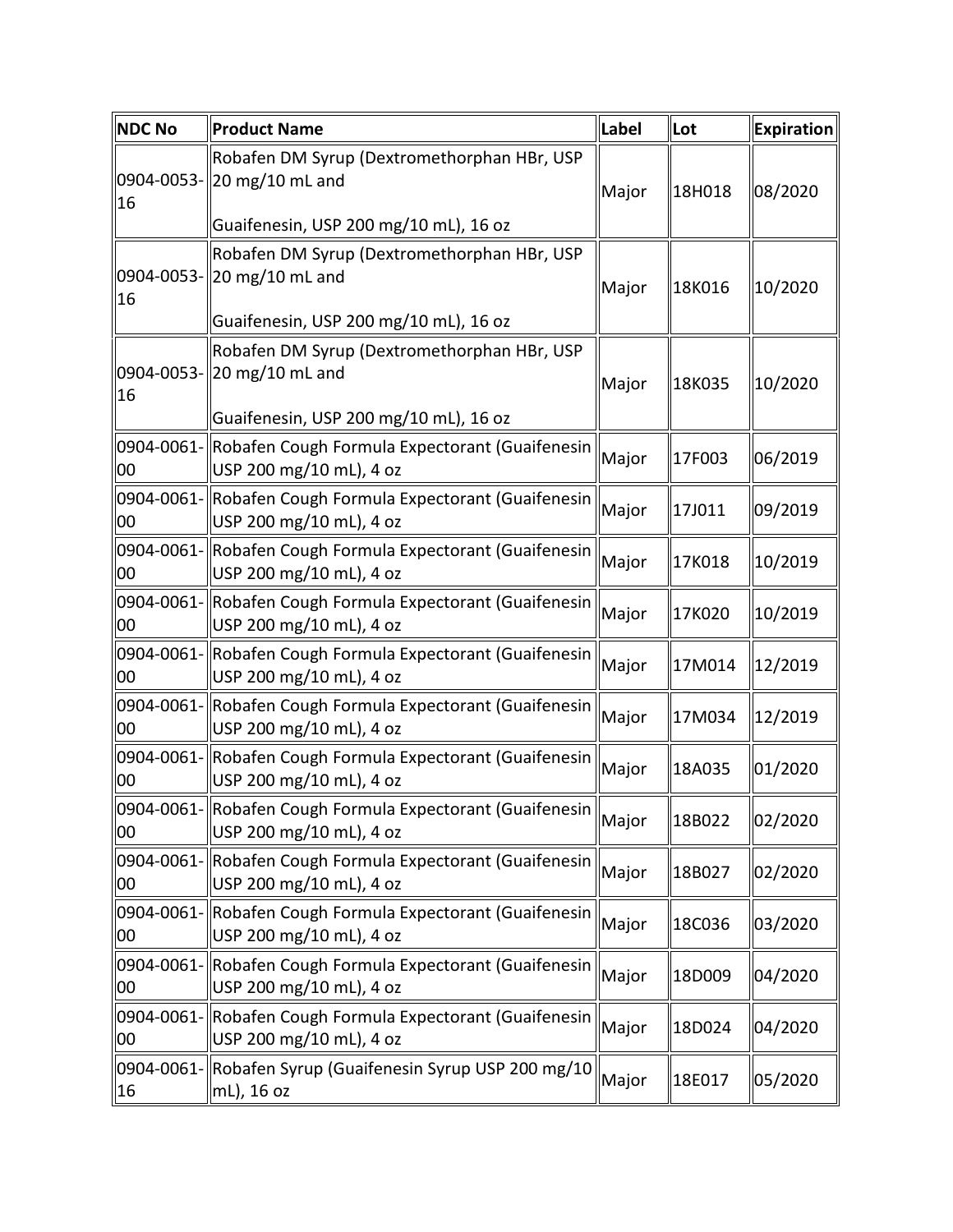| <b>NDC No</b> | <b>Product Name</b>                                                             | Label | Lot    | <b>Expiration</b> |
|---------------|---------------------------------------------------------------------------------|-------|--------|-------------------|
| 16            | 0904-0061- Robafen Syrup (Guaifenesin Syrup USP 200 mg/10<br>$ mL$ ), 16 oz     | Major | 17G018 | 07/2019           |
| 16            | 0904-0061- Robafen Syrup (Guaifenesin Syrup USP 200 mg/10<br>mL), 16 oz         | Major | 17H001 | 08/2019           |
| 16            | 0904-0061- Robafen Syrup (Guaifenesin Syrup USP 200 mg/10<br>$ mL$ ), 16 oz     | Major | 17H010 | 08/2019           |
| 16            | 0904-0061- Robafen Syrup (Guaifenesin Syrup USP 200 mg/10<br>mL), 16 oz         | Major | 17H014 | 08/2019           |
| 16            | 0904-0061- Robafen Syrup (Guaifenesin Syrup USP 200 mg/10<br>$ mL$ ), 16 oz     | Major | 17J009 | 09/2019           |
| 16            | 0904-0061- Robafen Syrup (Guaifenesin Syrup USP 200 mg/10<br>mL), 16 oz         | Major | 17K023 | 10/2019           |
| 16            | 0904-0061- Robafen Syrup (Guaifenesin Syrup USP 200 mg/10<br>mL), 16 oz         | Major | 17L006 | 11/2019           |
| 16            | 0904-0061- Robafen Syrup (Guaifenesin Syrup USP 200 mg/10<br>mL), 16 oz         | Major | 17L025 | 11/2019           |
| 16            | 0904-0061- Robafen Syrup (Guaifenesin Syrup USP 200 mg/10<br>mL), 16 oz         | Major | 17M025 | 12/2019           |
| 16            | 0904-0061- Robafen Syrup (Guaifenesin Syrup USP 200 mg/10<br>mL), 16 oz         | Major | 17M034 | 12/2019           |
| 16            | 0904-0061- Robafen Syrup (Guaifenesin Syrup USP 200 mg/10<br>mL), 16 oz         | Major | 18A005 | 01/2020           |
| 16            | 0904-0061- Robafen Syrup (Guaifenesin Syrup USP 200 mg/10<br>$ mL$ ), 16 oz     | Major | 18A012 | 01/2020           |
| 16            | 0904-0061- Robafen Syrup (Guaifenesin Syrup USP 200 mg/10<br>mL), 16 oz         | Major | 18A016 | 01/2020           |
| 16            | 0904-0061- Robafen Syrup (Guaifenesin Syrup USP 200 mg/10<br>$ mL$ ), 16 oz     | Major | 18B020 | 02/2020           |
| 16            | 0904-0061- Robafen Syrup (Guaifenesin Syrup USP 200 mg/10<br>$ mL$ , 16 oz      | Major | 18C023 | 03/2020           |
| 16            | 0904-0061- Robafen Syrup (Guaifenesin Syrup USP 200 mg/10<br>$\vert$ mL), 16 oz | Major | 18C031 | 03/2020           |
| 16            | 0904-0061- Robafen Syrup (Guaifenesin Syrup USP 200 mg/10<br>mL), 16 oz         | Major | 18G005 | 07/2020           |
| 16            | 0904-0061- Robafen Syrup (Guaifenesin Syrup USP 200 mg/10<br>mL), 16 oz         | Major | 18G022 | 07/2020           |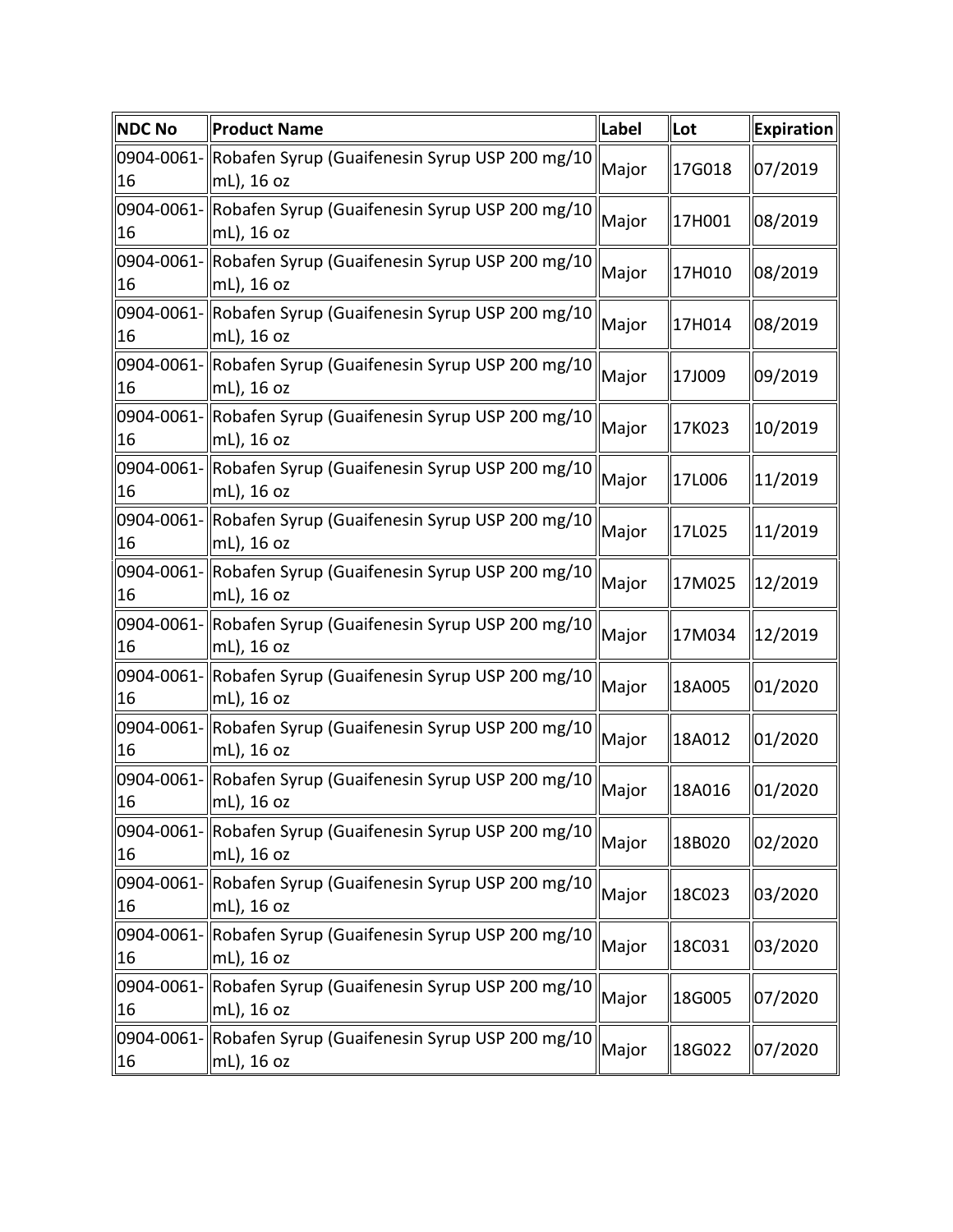| <b>NDC No</b> | Product Name                                                                                               | Label | Lot    | Expiration |
|---------------|------------------------------------------------------------------------------------------------------------|-------|--------|------------|
| 16            | 0904-0061-Robafen Syrup (Guaifenesin Syrup USP 200 mg/10 Major<br>∥mL), 16 oz                              |       | 18H021 | 08/2020    |
| 16            | 0904-0061-  Robafen Syrup (Guaifenesin Syrup USP 200 mg/10  <br>∥mL), 16 oz                                | Major | 18H026 | 08/2020    |
| 16            | 0904-0061-  Robafen Syrup (Guaifenesin Syrup USP 200 mg/10   <br>∥mL), 16 oz                               | Major | 18J003 | 09/2020    |
| 00            | 0904-1228- Banophen Allergy (Diphenhydramine HCl) Oral<br>Solution, USP, 12.5 mg/5 mL, 4 oz                | Major | 18E014 | 05/2020    |
| 00            | Banophen Allergy (Diphenhydramine HCl Oral<br>0904-1228- Solution, USP), 12.5 mg/5<br>$\parallel$ mL, 4 oz | Major | 17E018 | 05/2019    |
| 00            | 0904-1228- Banophen Allergy (Diphenhydramine HCl Oral<br>Solution, USP), 12.5 mg/5 mL, 4 oz                | Major | 17E020 | 05/2019    |

| NDC No | Product Name                                                                                               | Label | Lot    | <b>Expiration</b> |
|--------|------------------------------------------------------------------------------------------------------------|-------|--------|-------------------|
| 00     | Banophen Allergy (Diphenhydramine HCl Oral<br>0904-1228- Solution, USP), 12.5 mg/5<br>$mL, 4$ oz           | Major | 17E026 | 05/2019           |
| 00     | Banophen Allergy (Diphenhydramine HCl Oral<br>0904-1228- Solution, USP), 12.5 mg/5<br>$ mL, 4$ oz          | Major | 17H008 | 08/2019           |
| 00     | Banophen Allergy (Diphenhydramine HCl Oral<br>0904-1228- Solution, USP), 12.5 mg/5<br>$mL, 4$ oz           | Major | 17H018 | 08/2019           |
| 00     | 0904-1228- Banophen Allergy (Diphenhydramine HCl Oral<br>Solution, USP), 12.5 mg/5 mL, 4 oz                | Major | 17H028 | 08/2019           |
| 00     | Banophen Allergy (Diphenhydramine HCl Oral<br>0904-1228- Solution, USP), 12.5 mg/5<br>$\parallel$ mL, 4 oz | Major | 17J002 | 09/2019           |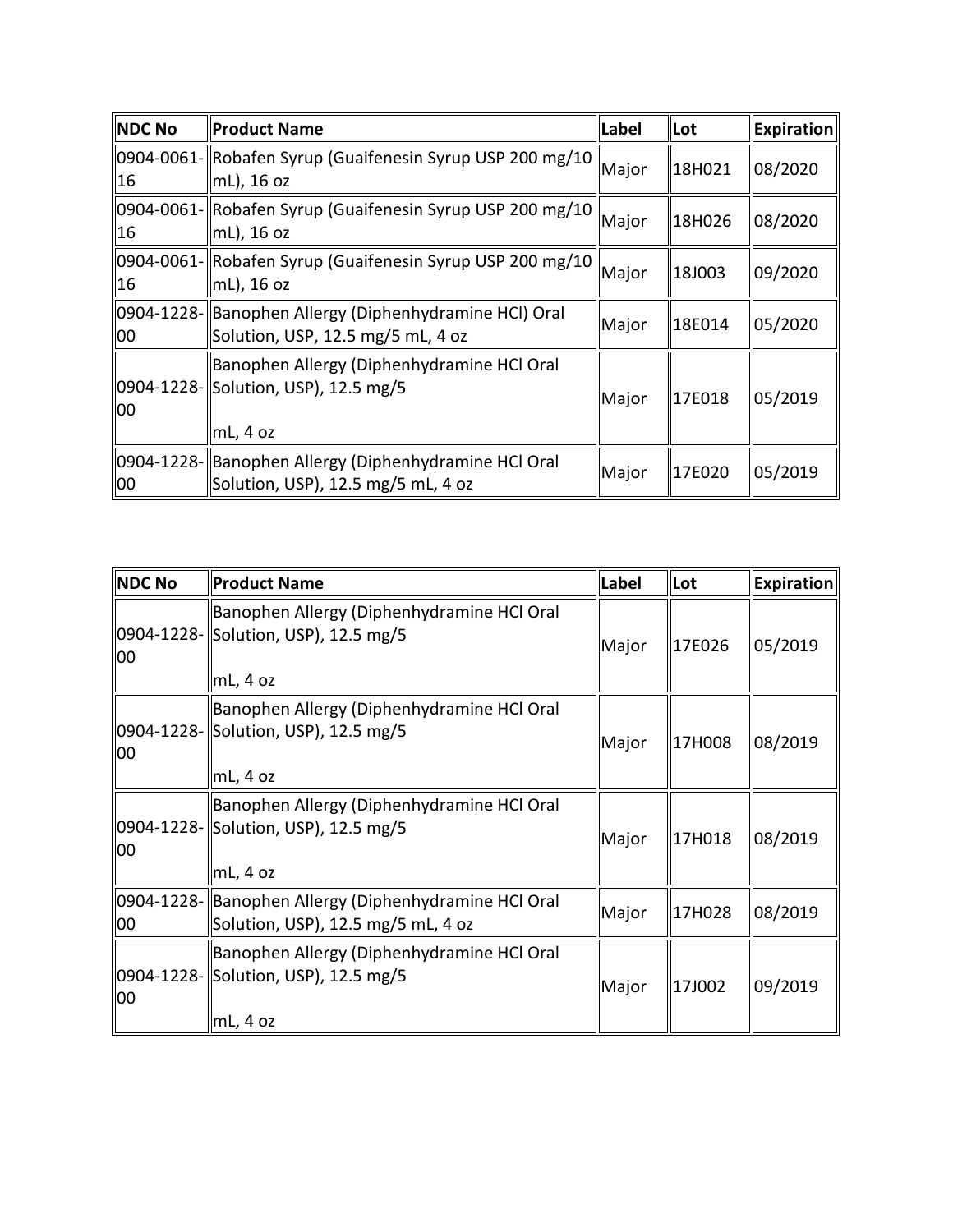| <b>NDC No</b> | <b>Product Name</b>                                                                                            | Label | Lot    | <b>Expiration</b> |
|---------------|----------------------------------------------------------------------------------------------------------------|-------|--------|-------------------|
| 00            | Banophen Allergy (Diphenhydramine HCl Oral<br>0904-1228- Solution, USP), 12.5 mg/5                             | Major | 17J025 | 09/2019           |
|               | mL, 4 oz                                                                                                       |       |        |                   |
| 00            | Banophen Allergy (Diphenhydramine HCl Oral<br>0904-1228- Solution, USP), 12.5 mg/5<br>$mL, 4$ oz               | Major | 17J028 | 09/2019           |
| 00            | Banophen Allergy (Diphenhydramine HCl Oral<br>0904-1228- Solution, USP), 12.5 mg/5<br>$mL, 4$ oz               | Major | 17L035 | 11/2019           |
| 00            | Banophen Allergy (Diphenhydramine HCl Oral<br>0904-1228- Solution, USP), 12.5 mg/5<br>mL, 4 oz                 | Major | 17M024 | 12/2019           |
| 00            | Banophen Allergy (Diphenhydramine HCl Oral<br>0904-1228- Solution, USP), 12.5 mg/5                             | Major | 18A017 | 01/2020           |
| 00            | $mL, 4$ oz<br>Banophen Allergy (Diphenhydramine HCl Oral<br>0904-1228- Solution, USP), 12.5 mg/5<br>$mL, 4$ oz | Major | 18B016 | 02/2020           |
| 00            | Banophen Allergy (Diphenhydramine HCl Oral<br>0904-1228- Solution, USP), 12.5 mg/5<br>$\parallel$ mL, 4 oz     | Major | 18C011 | 03/2020           |
| 00            | Banophen Allergy (Diphenhydramine HCl) Oral<br>0904-1228- Solution, USP, 12.5 mg/5<br>$mL, 4$ oz               | Major | 18D014 | 04/2020           |
| 00            | Banophen Allergy (Diphenhydramine HCl) Oral<br>0904-1228- Solution, USP, 12.5 mg/5<br>mL, 4 oz                 | Major | 18D021 | 04/2020           |
| 00            | 0904-1228- Banophen Allergy (Diphenhydramine HCl) Oral<br>Solution, USP, 12.5 mg/5 mL, 4 oz                    | Major | 18D026 | 04/2020           |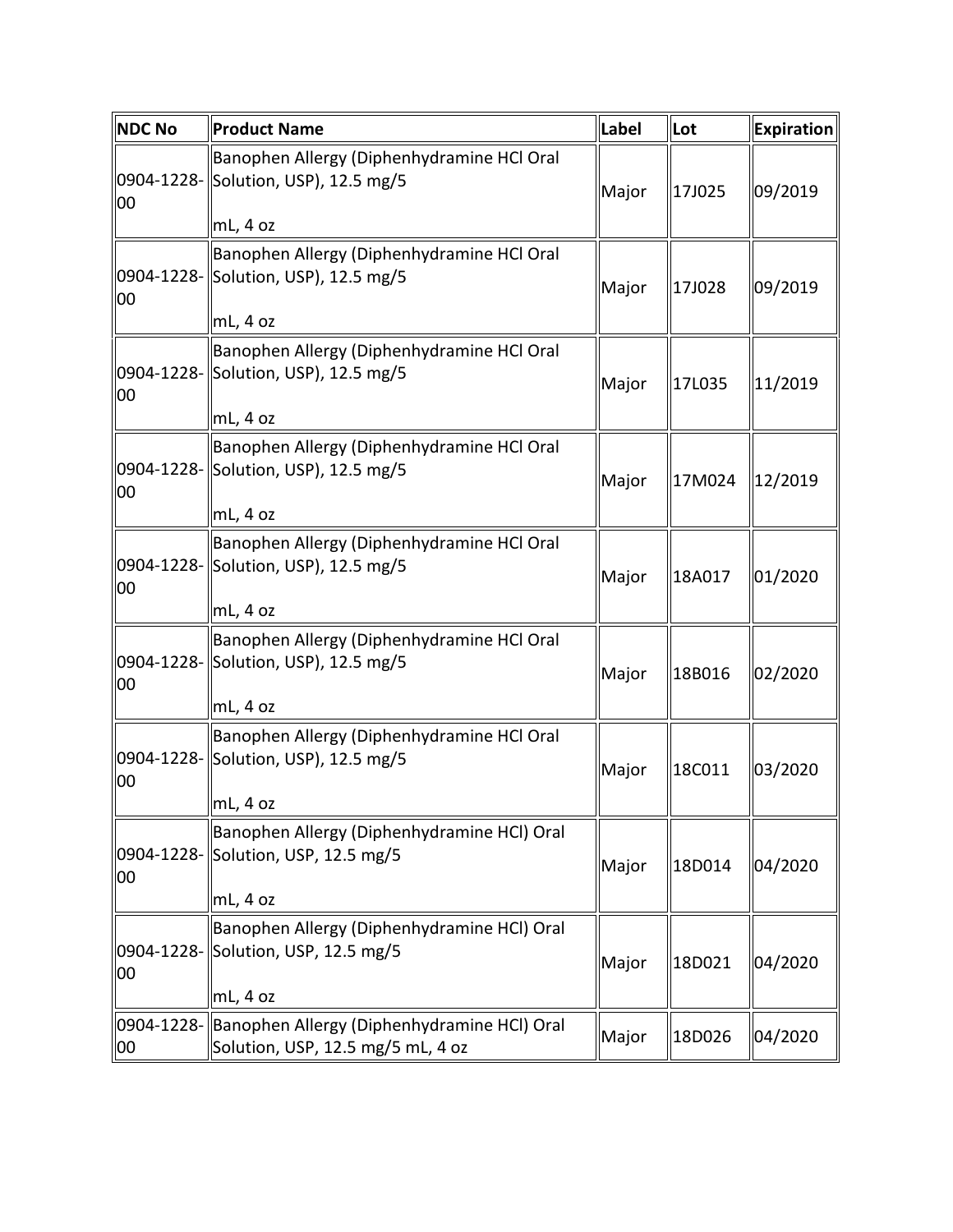| NDC No           | <b>Product Name</b>                                                                              | Label | Lot    | <b>Expiration</b> |
|------------------|--------------------------------------------------------------------------------------------------|-------|--------|-------------------|
| 00               | Banophen Allergy (Diphenhydramine HCl Oral<br>0904-1228- Solution, USP), 12.5 mg/5               | Major | 18F035 | 07/2020           |
|                  | $mL, 4$ oz                                                                                       |       |        |                   |
| 00               | Banophen Allergy (Diphenhydramine HCl Oral<br>0904-1228- Solution, USP), 12.5 mg/5               | Major | 18F036 | 06/2020           |
|                  | mL, 4 oz                                                                                         |       |        |                   |
| 00               | Banophen Allergy (Diphenhydramine HCl Oral<br>0904-1228- Solution, USP), 12.5 mg/5               | Major | 18G018 | 07/2020           |
|                  | mL, 4 oz                                                                                         |       |        |                   |
| 00               | Banophen Allergy (Diphenhydramine HCl Oral<br>0904-1228- Solution, USP), 12.5 mg/5               | Major | 18H005 | 08/2020           |
|                  | mL, 4 oz                                                                                         |       |        |                   |
| 00               | 0904-1228- Banophen Allergy (Diphenhydramine HCl Oral<br>Solution, USP), 12.5 mg/5 mL, 4 oz      | Major | 18H015 | 08/2020           |
| 00               | Banophen Allergy (Diphenhydramine HCl Oral<br>0904-1228- Solution, USP), 12.5 mg/5               | Major | 19A011 | 01/2021           |
|                  | mL, 4 oz                                                                                         |       |        |                   |
| 00               | Banophen Allergy (Diphenhydramine HCl Oral<br>0904-1228- Solution, USP), 12.5 mg/5<br>mL, 4 oz   | Major | 19A013 | 01/2021           |
| 00               | 0904-1985- Children's Mapap Acetaminophen Liquid, 160<br>$\left \right $ mg/5 mL, 4 oz (Unboxed) | Major | 17E003 | 05/2019           |
| 00               | 0904-1985- Children's Mapap Acetaminophen Liquid, 160<br>$mg/5$ mL, 4 oz (Unboxed)               | Major | 18E027 | 05/2020           |
| 00               | 0904-1985- Children's Mapap Acetaminophen Liquid, 160<br>mg/5 mL, 4 oz (Unboxed)                 | Major | 18E033 | 05/2020           |
| 00               | 0904-1985- Children's Mapap Acetaminophen Liquid, 160<br>$mg/5$ mL, 4 oz (Unboxed)               | Major | 17E038 | 05/2019           |
| 0904-1985-<br>00 | Children's Mapap Acetaminophen Liquid, 160<br>mg/5 mL, 4 oz (Unboxed)                            | Major | 17F002 | 06/2019           |
| 00               | 0904-1985- Children's Mapap Acetaminophen Liquid, 160<br>$mg/5$ mL, 4 oz (Unboxed)               | Major | 17F005 | 06/2019           |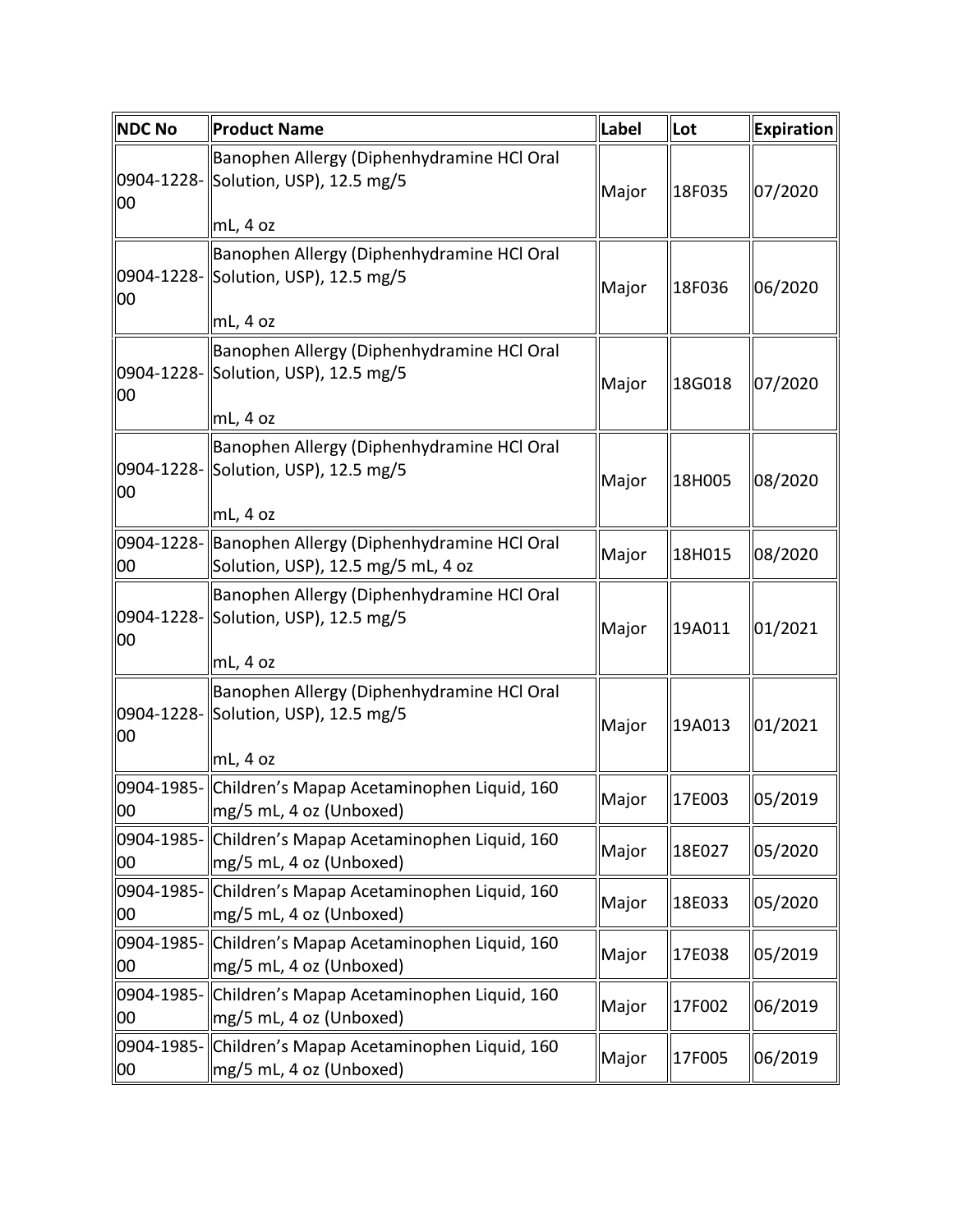| <b>NDC No</b>    | <b>Product Name</b>                                                                          | <b>Label</b> | <b>Lot</b>    | $\ $ Expiration $\ $ |
|------------------|----------------------------------------------------------------------------------------------|--------------|---------------|----------------------|
| 00               | 0904-1985- Children's Mapap Acetaminophen Liquid, 160<br>$\parallel$ mg/5 mL, 4 oz (Unboxed) | Major        | 17F007        | 06/2019              |
| 100              | 0904-1985- Children's Mapap Acetaminophen Liquid, 160<br>$\vert$ mg/5 mL, 4 oz (Unboxed)     | Major        | 17F025        | 06/2019              |
| 00               | 0904-1985- Children's Mapap Acetaminophen Liquid, 160<br>$\parallel$ mg/5 mL, 4 oz (Unboxed) | Major        | <b>17G014</b> | 07/2019              |
| $\overline{100}$ | 0904-1985- Children's Mapap Acetaminophen Liquid, 160<br>$\vert$ mg/5 mL, 4 oz (Unboxed)     | Major        | 17H015        | 08/2019              |

| <b>NDC No</b> | <b>Product Name</b>                                                                      | Label | Lot    | Expiration |
|---------------|------------------------------------------------------------------------------------------|-------|--------|------------|
| $00\,$        | 0904-1985- Children's Mapap Acetaminophen Liquid, 160<br>$mg/5$ mL, 4 oz (Unboxed)       | Major | 17J004 | 09/2019    |
| $00\,$        | 0904-1985- Children's Mapap Acetaminophen Liquid, 160<br>mg/5 mL, 4 oz (Unboxed)         | Major | 17J006 | 09/2019    |
| 00            | 0904-1985- Children's Mapap Acetaminophen Liquid, 160<br>$\log$ /5 mL, 4 oz (Unboxed)    | Major | 17J016 | 09/2019    |
| 00            | 0904-1985- Children's Mapap Acetaminophen Liquid, 160<br>mg/5 mL, 4 oz (Unboxed)         | Major | 17K008 | 10/2019    |
| 00            | 0904-1985- Children's Mapap Acetaminophen Liquid, 160<br>mg/5 mL, 4 oz (Unboxed)         | Major | 17K013 | 10/2019    |
| 00            | 0904-1985- Children's Mapap Acetaminophen Liquid, 160<br>$\log$ /5 mL, 4 oz (Unboxed)    | Major | 17K021 | 10/2019    |
| 00            | 0904-1985- Children's Mapap Acetaminophen Liquid, 160<br>$\vert$ mg/5 mL, 4 oz (Unboxed) | Major | 17K027 | 10/2019    |
| 00            | 0904-1985- Children's Mapap Acetaminophen Liquid, 160<br>$\log$ /5 mL, 4 oz (Unboxed)    | Major | 17L021 | 11/2019    |
| 00            | 0904-1985- Children's Mapap Acetaminophen Liquid, 160<br>mg/5 mL, 4 oz (Unboxed)         | Major | 17M032 | 12/2019    |
| 00            | 0904-1985- Children's Mapap Acetaminophen Liquid, 160<br>mg/5 mL, 4 oz (Unboxed)         | Major | 18A023 | 01/2020    |
| 00            | 0904-1985- Children's Mapap Acetaminophen Liquid, 160<br>$\vert$ mg/5 mL, 4 oz (Unboxed) | Major | 18A039 | 01/2020    |
| 00            | 0904-1985- Children's Mapap Acetaminophen Liquid, 160<br>$\log$ /5 mL, 4 oz (Unboxed)    | Major | 18B007 | 02/2020    |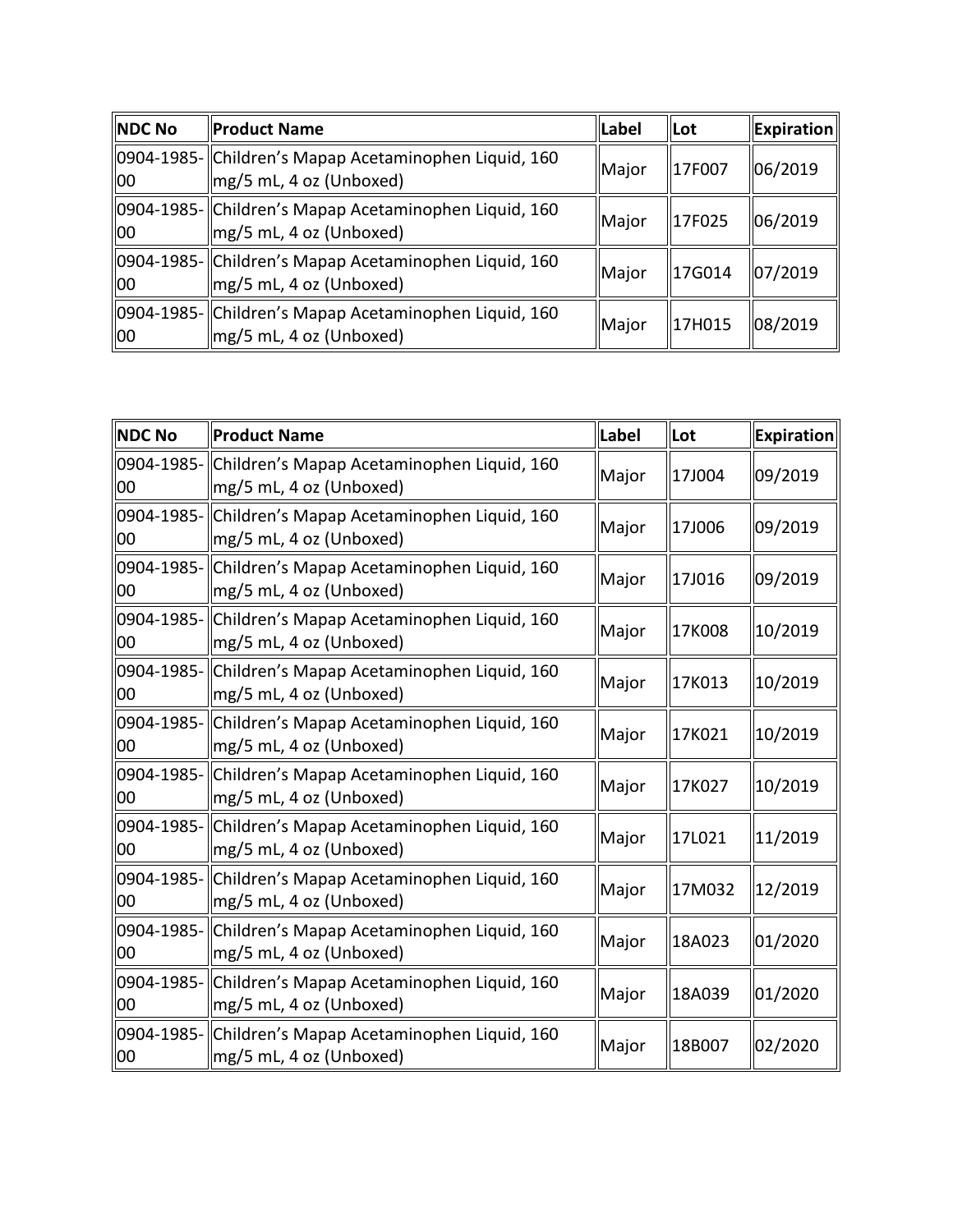| <b>NDC No</b> | Product Name                                                                                 | Label | Lot    | Expiration |
|---------------|----------------------------------------------------------------------------------------------|-------|--------|------------|
| 00            | 0904-1985- Children's Mapap Acetaminophen Liquid, 160<br>$\parallel$ mg/5 mL, 4 oz (Unboxed) | Major | 18B030 | 02/2020    |
| 00            | 0904-1985- Children's Mapap Acetaminophen Liquid, 160<br>mg/5 mL, 4 oz (Unboxed)             | Major | 18B037 | 02/2020    |
| 00            | 0904-1985- Children's Mapap Acetaminophen Liquid, 160<br>mg/5 mL, 4 oz (Unboxed)             | Major | 18C017 | 03/2020    |
| 00            | 0904-1985- Children's Mapap Acetaminophen Liquid, 160<br>mg/5 mL, 4 oz (Unboxed)             | Major | 18C026 | 03/2020    |
| 00            | 0904-1985- Children's Mapap Acetaminophen Liquid, 160<br>$\parallel$ mg/5 mL, 4 oz (Unboxed) | Major | 18D003 | 04/2020    |
| 00            | 0904-1985- Children's Mapap Acetaminophen Liquid, 160<br>mg/5 mL, 4 oz (Unboxed)             | Major | 18D034 | 04/2020    |
| 00            | 0904-1985- Children's Mapap Acetaminophen Liquid, 160<br>mg/5 mL, 4 oz (Unboxed)             | Major | 18F024 | 06/2020    |
| 00            | 0904-1985- Children's Mapap Acetaminophen Liquid, 160<br>mg/5 mL, 4 oz (Unboxed)             | Major | 18G001 | 07/2020    |
| 00            | 0904-1985- Children's Mapap Acetaminophen Liquid, 160<br>mg/5 mL, 4 oz (Unboxed)             | Major | 18G023 | 07/2020    |
| 00            | 0904-1985- Children's Mapap Acetaminophen Liquid, 160<br>$\parallel$ mg/5 mL, 4 oz (Unboxed) | Major | 18J008 | 09/2020    |
| 00            | 0904-1985- Children's Mapap Acetaminophen Liquid, 160<br>$\parallel$ mg/5 mL, 4 oz (Unboxed) | Major | 18J009 | 09/2020    |
| 00            | 0904-1985- Children's Mapap Acetaminophen Liquid, 160<br>$\parallel$ mg/5 mL, 4 oz (Unboxed) | Major | 18J017 | 09/2020    |
| 00            | 0904-1985- Children's Mapap Acetaminophen Liquid, 160<br>$\parallel$ mg/5 mL, 4 oz (Unboxed) | Major | 18J027 | 09/2020    |
| 00            | 0904-1985- Children's Mapap Acetaminophen Liquid, 160<br>$\parallel$ mg/5 mL, 4 oz (Unboxed) | Major | 18K013 | 10/2020    |
| 00            | 0904-1985- Children's Mapap Acetaminophen Liquid, 160<br>$\parallel$ mg/5 mL, 4 oz (Unboxed) | Major | 18K014 | 10/2020    |
| 00            | 0904-1985- Children's Mapap Acetaminophen Liquid, 160<br>mg/5 mL, 4 oz (Unboxed)             | Major | 18K028 | 10/2020    |
| 16            | 0904-1985- Mapap Liquid (Acetaminophen USP, 160 mg/5<br>mL), 16 oz                           | Major | 17E006 | 05/2019    |
| 16            | 0904-1985- Mapap Liquid (Acetaminophen USP, 160 mg/5<br>mL), 16 oz                           | Major | 18E006 | 05/2020    |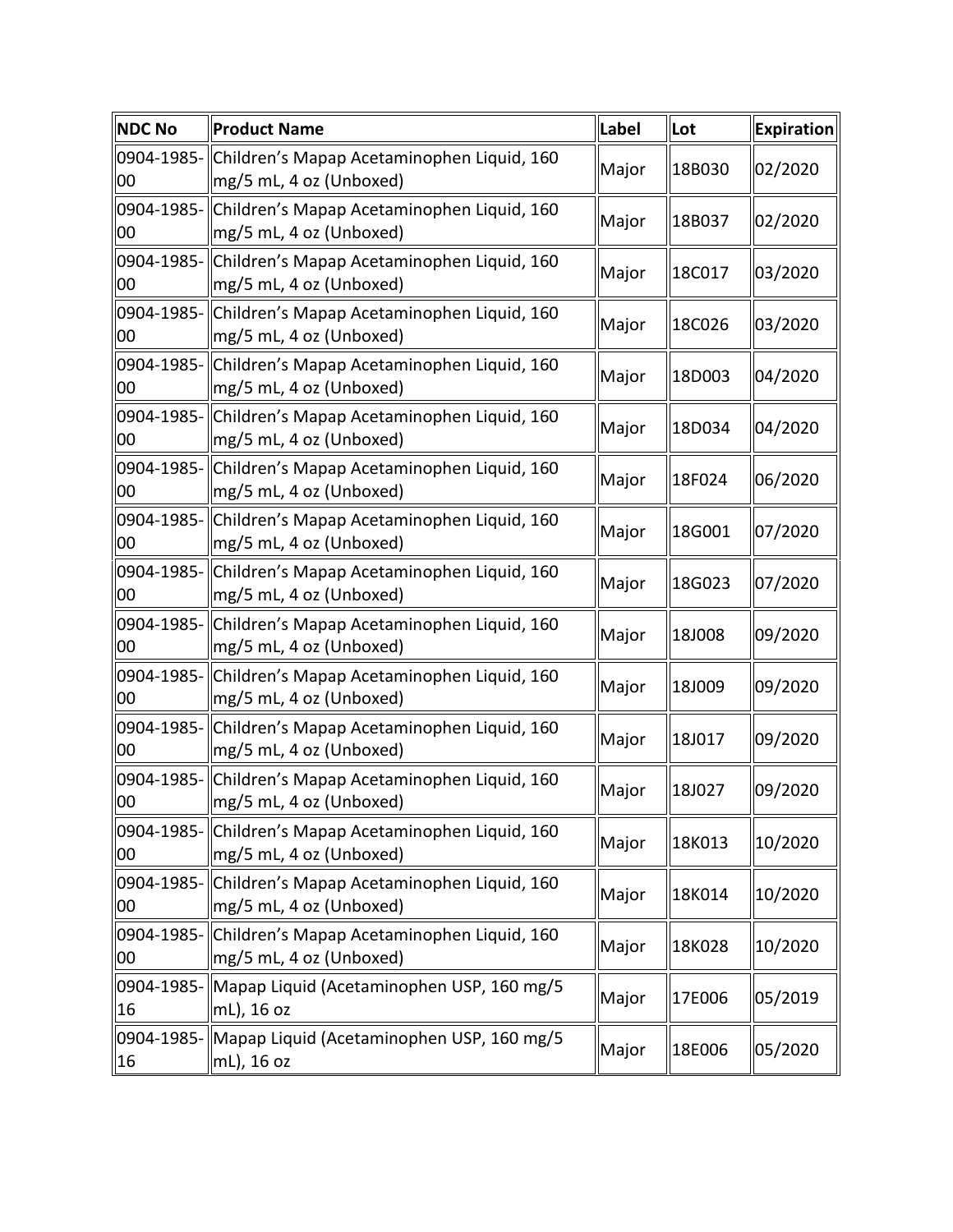| NDC No | Product Name                                                                   | Label | Lot     | <b>Expiration</b> |
|--------|--------------------------------------------------------------------------------|-------|---------|-------------------|
| 16     | 0904-1985- Mapap Liquid (Acetaminophen USP, 160 mg/5<br>$\parallel$ mL), 16 oz | Major | 17E008  | 05/2019           |
| 16     | 0904-1985- Mapap Liquid (Acetaminophen USP, 160 mg/5<br>mL), 16 oz             | Major | 18E035  | 05/2020           |
| 16     | 0904-1985- Mapap Liquid (Acetaminophen USP, 160 mg/5<br>mL), 16 oz             | Major | 18E036  | 05/2020           |
| 16     | 0904-1985- Mapap Liquid (Acetaminophen USP, 160 mg/5<br>$\vert$ mL), 16 oz     | Major | 17G001  | 07/2019           |
| 16     | 0904-1985- Mapap Liquid (Acetaminophen USP, 160 mg/5<br>$\parallel$ mL), 16 oz | Major | 17G008  | 07/2019           |
| 16     | 0904-1985- Mapap Liquid (Acetaminophen USP, 160 mg/5<br>$\parallel$ mL), 16 oz | Major | 17G025  | 07/2019           |
| 16     | 0904-1985- Mapap Liquid (Acetaminophen USP, 160 mg/5<br>mL), 16 oz             | Major | 17J022  | 09/2019           |
| 16     | 0904-1985- Mapap Liquid (Acetaminophen USP, 160 mg/5<br>mL), 16 oz             | Major | 17K001  | 10/2019           |
| 16     | 0904-1985- Mapap Liquid (Acetaminophen USP, 160 mg/5<br>mL), 16 oz             | Major | 17K007  | 10/2019           |
| 16     | 0904-1985- Mapap Liquid (Acetaminophen USP, 160 mg/5<br>$\parallel$ mL), 16 oz | Major | 17K007A | 10/2019           |
| 16     | 0904-1985- Mapap Liquid (Acetaminophen USP, 160 mg/5<br>$\parallel$ mL), 16 oz | Major | 17L014  | 11/2019           |
| 16     | 0904-1985- Mapap Liquid (Acetaminophen USP, 160 mg/5<br>mL), 16 oz             | Major | 17L034  | 11/2019           |
| 16     | 0904-1985- Mapap Liquid (Acetaminophen USP, 160 mg/5<br>  mL), 16 oz           | Major | 18A007  | 01/2020           |
| 16     | 0904-1985- Mapap Liquid (Acetaminophen USP, 160 mg/5<br>mL), 16 oz             | Major | 18A007A | 01/2020           |
| 16     | 0904-1985- Mapap Liquid (Acetaminophen USP, 160 mg/5<br>$mL$ , 16 oz           | Major | 18A025  | 01/2020           |
| 16     | 0904-1985- Mapap Liquid (Acetaminophen USP, 160 mg/5<br>$\parallel$ mL), 16 oz | Major | 18A036  | 01/2020           |
| 16     | 0904-1985- Mapap Liquid (Acetaminophen USP, 160 mg/5<br>$\parallel$ mL), 16 oz | Major | 18B018  | 02/2020           |
| 16     | 0904-1985- Mapap Liquid (Acetaminophen USP, 160 mg/5<br>$\parallel$ mL), 16 oz | Major | 18B033  | 02/2020           |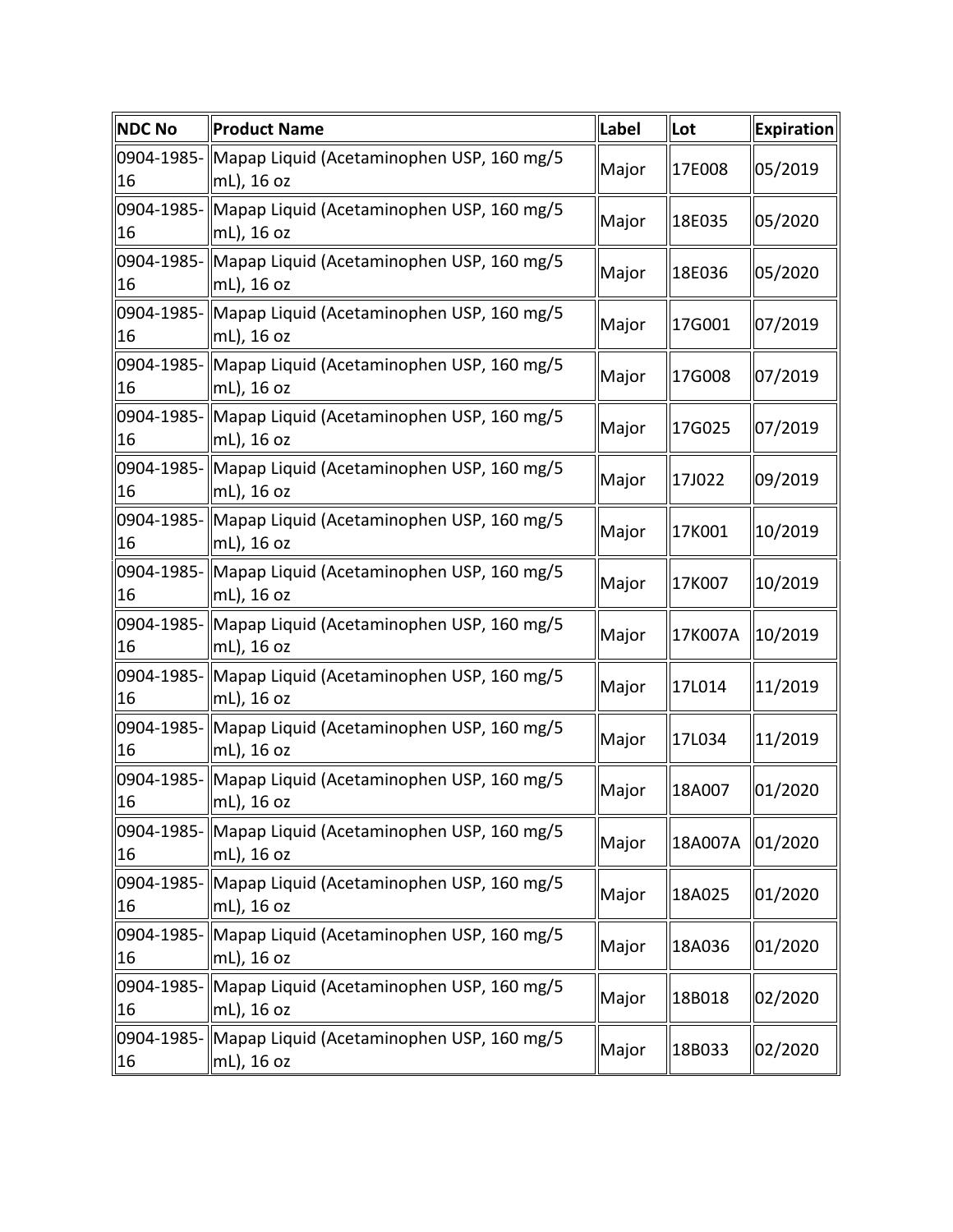| <b>NDC No</b> | <b>Product Name</b>                                                        | Label | Lot    | <b>Expiration</b> |
|---------------|----------------------------------------------------------------------------|-------|--------|-------------------|
| 16            | 0904-1985- Mapap Liquid (Acetaminophen USP, 160 mg/5<br>$\vert$ mL), 16 oz | Major | 18B034 | 02/2020           |
| 16            | 0904-1985- Mapap Liquid (Acetaminophen USP, 160 mg/5<br>$\vert$ mL), 16 oz | Major | 18D032 | 04/2020           |
| 16            | 0904-1985- Mapap Liquid (Acetaminophen USP, 160 mg/5<br>$\vert$ mL), 16 oz | Major | 18D035 | 04/2020           |
| 16            | 0904-1985- Mapap Liquid (Acetaminophen USP, 160 mg/5<br>$\vert$ mL), 16 oz | Major | 18F033 | 06/2020           |
| 16            | 0904-1985- Mapap Liquid (Acetaminophen USP, 160 mg/5<br>$\vert$ mL), 16 oz | Major | 18F034 | 06/2020           |
| 16            | 0904-1985- Mapap Liquid (Acetaminophen USP, 160 mg/5<br>$\vert$ mL), 16 oz | Major | 18G007 | 07/2020           |

| <b>NDC No</b> | <b>Product Name</b>                                                                    | Label | Lot    | <b>Expiration</b> |
|---------------|----------------------------------------------------------------------------------------|-------|--------|-------------------|
| 16            | 0904-1985- Mapap Liquid (Acetaminophen USP, 160 mg/5<br>$ mL$ ), 16 oz                 | Major | 18G019 | 07/2020           |
| 16            | 0904-1985- Mapap Liquid (Acetaminophen USP, 160 mg/5<br>$mL$ , 16 oz                   | Major | 18H006 | 08/2020           |
| 16            | 0904-1985- Mapap Liquid (Acetaminophen USP, 160 mg/5<br>$mL$ , 16 oz                   | Major | 18H008 | 06/2020           |
| 16            | 0904-1985- Mapap Liquid (Acetaminophen USP, 160 mg/5<br>$ mL$ , 16 oz                  | Major | 18H009 | 08/2020           |
| 16            | 0904-1985- Mapap Liquid (Acetaminophen USP, 160 mg/5<br>$\vert$ mL), 16 oz             | Major | 18H025 | 08/2020           |
| 16            | 0904-1985- Mapap Liquid (Acetaminophen USP, 160 mg/5<br>$ mL$ , 16 oz                  | Major | 19A002 | 01/2021           |
| 20            | 0904-1985- Children's Mapap Acetaminophen Liquid, 160<br>$\vert mg/5$ mL, 4 oz (Boxed) | Major | 17E003 | 05/2019           |
| 20            | 0904-1985- Children's Mapap Acetaminophen Liquid, 160<br>$mg/5$ mL, 4 oz (Boxed)       | Major | 17F025 | 06/2019           |
| 20            | 0904-1985- Children's Mapap Acetaminophen Liquid, 160<br>$\vert mg/5$ mL, 4 oz (Boxed) | Major | 17J006 | 09/2019           |
| 20            | 0904-1985- Children's Mapap Acetaminophen Liquid, 160<br>$\vert mg/5$ mL, 4 oz (Boxed) | Major | 17K021 | 10/2019           |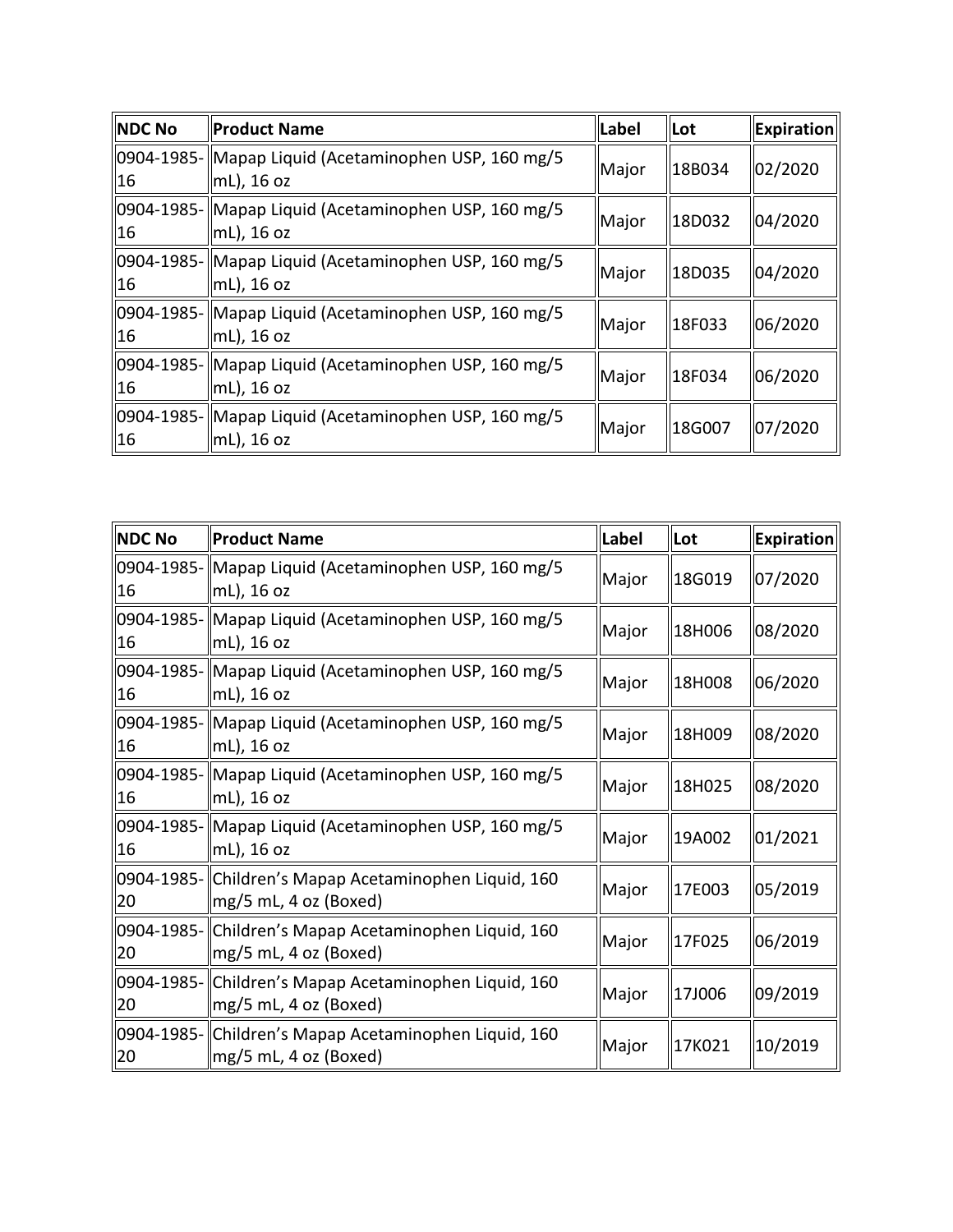| NDC No            | <b>Product Name</b>                                                                           | Label | Lot    | <b>Expiration</b> |
|-------------------|-----------------------------------------------------------------------------------------------|-------|--------|-------------------|
| 20                | 0904-1985- Children's Mapap Acetaminophen Liquid, 160<br>$mg/5$ mL, 4 oz (Boxed)              | Major | 18A039 | 01/2020           |
| 20                | 0904-1985- Children's Mapap Acetaminophen Liquid, 160<br>mg/5 mL, 4 oz (Boxed)                | Major | 18C026 | 03/2020           |
| 20                | 0904-1985- Children's Mapap Acetaminophen Liquid, 160<br>mg/5 mL, 4 oz (Boxed)                | Major | 18F033 | 06/2020           |
| 20                | 0904-1985- Children's Mapap Acetaminophen Liquid, 160<br>$mg/5$ mL, 4 oz (Boxed)              | Major | 18J008 | 09/2020           |
|                   | Pedia-Relief Cough-Cold Oral Solution<br>(Chlorpheniramine Maleate, USP                       |       |        |                   |
| 0904-5050-<br>20  | 1 mg/5 mL; Dextromethorphan HBr, USP 5 mg/5<br>mL; Pseudoephedrine HCl, USP 15 mg/5 mL), 4 oz | Major | 17L020 | 11/2019           |
|                   | Pedia-Relief Cough-Cold Oral Solution<br>(Chlorpheniramine Maleate, USP                       |       |        |                   |
| 0904-5050-<br>20  | 1 mg/5 mL; Dextromethorphan HBr, USP 5 mg/5<br>mL; Pseudoephedrine HCl, USP 15 mg/5 mL), 4 oz | Major | 18C025 | 03/2020           |
|                   | Pedia-Relief Cough-Cold Oral Solution<br>(Chlorpheniramine Maleate, USP                       |       |        |                   |
| 0904-5050-<br>20  | 1 mg/5 mL; Dextromethorphan HBr, USP 5 mg/5<br>mL; Pseudoephedrine HCl, USP 15 mg/5 mL), 4 oz | Major | 18J020 | 09/2020           |
| 0904-5058-<br> 12 | Biscolax Laxative (Bisacodyl, USP 10 mg), 12's                                                | Major | 18E002 | 05/2020           |
| 0904-5058-<br>12  | Biscolax Laxative (Bisacodyl, USP 10 mg), 12's                                                | Major | 17E004 | 05/2019           |
| 0904-5058-<br>12  | Biscolax Laxative (Bisacodyl, USP 10 mg), 12's                                                | Major | 17E033 | 05/2019           |
| 0904-5058-<br>12  | Biscolax Laxative (Bisacodyl, USP 10 mg), 12's                                                | Major | 17F019 | 06/2019           |
| 0904-5058-<br>12  | Biscolax Laxative (Bisacodyl, USP 10 mg), 12's                                                | Major | 17G017 | 07/2019           |
| 0904-5058-<br>12  | Biscolax Laxative (Bisacodyl, USP 10 mg), 12's                                                | Major | 17K009 | 10/2019           |
| 0904-5058-<br> 12 | Biscolax Laxative (Bisacodyl, USP 10 mg), 12's                                                | Major | 17K030 | 10/2019           |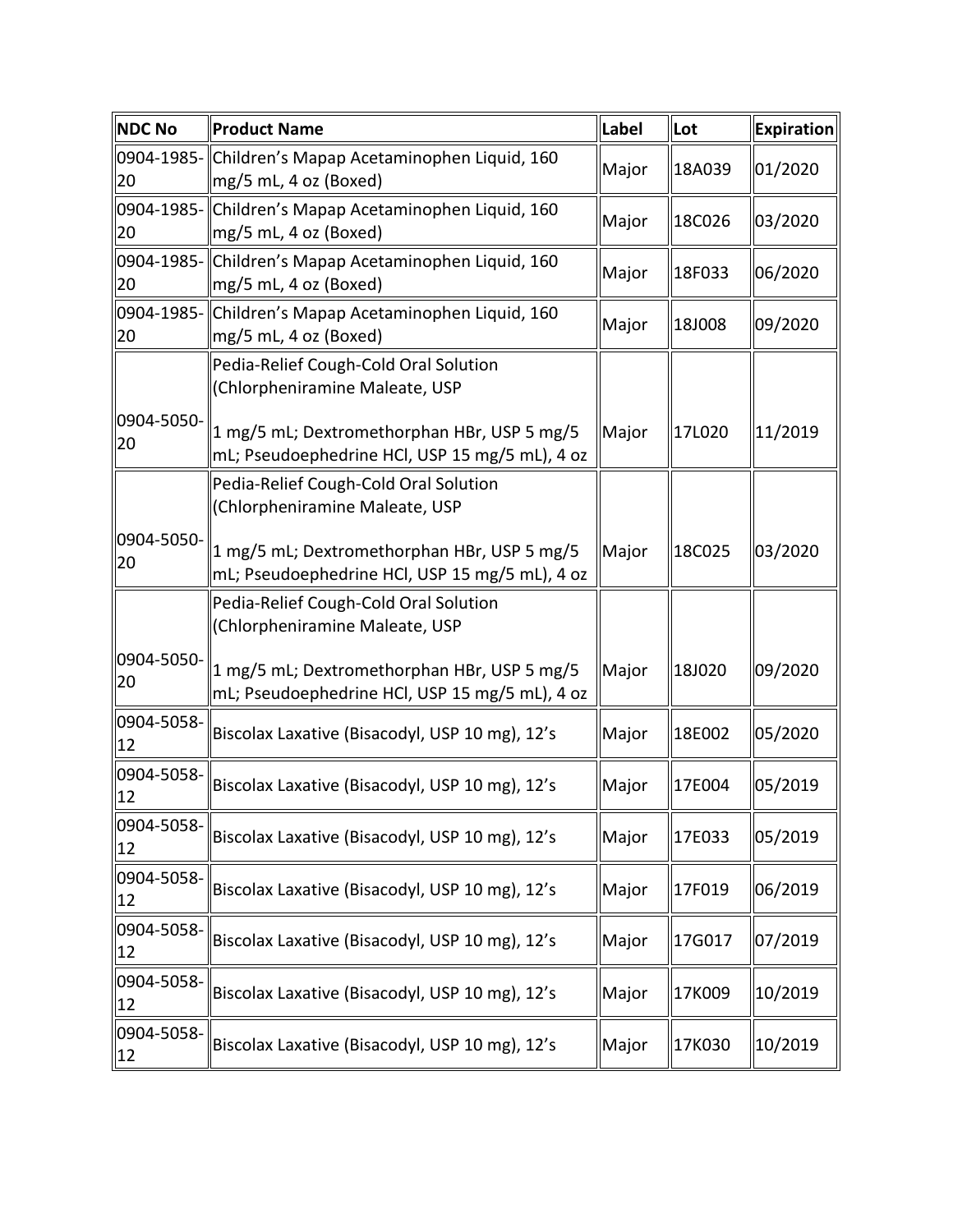| NDC No                     | <b>Product Name</b>                             | Label | Lot    | <b>Expiration</b> |
|----------------------------|-------------------------------------------------|-------|--------|-------------------|
| 0904-5058-<br>12           | Biscolax Laxative (Bisacodyl, USP 10 mg), 12's  | Major | 17M006 | 12/2019           |
| 0904-5058-<br>12           | Biscolax Laxative (Bisacodyl, USP 10 mg), 12's  | Major | 17M028 | 12/2019           |
| 0904-5058-<br>12           | Biscolax Laxative (Bisacodyl, USP 10 mg), 12's  | Major | 18A029 | 01/2020           |
| 0904-5058-<br>12           | Biscolax Laxative (Bisacodyl, USP 10 mg), 12's  | Major | 18C037 | 03/2020           |
| 0904-5058-<br>12           | Biscolax Laxative (Bisacodyl, USP 10 mg), 12's  | Major | 18F003 | 06/2020           |
| 0904-5058-<br>12           | Biscolax Laxative (Bisacodyl, USP 10 mg), 12's  | Major | 18F013 | 06/2020           |
| 0904-5058-<br>12           | Biscolax Laxative (Bisacodyl, USP 10 mg), 12's  | Major | 18G002 | 07/2020           |
| 0904-5058-<br> 12          | Biscolax Laxative (Bisacodyl, USP 10 mg), 12's  | Major | 18G016 | 07/2020           |
| 0904-5058-<br>12           | Biscolax Laxative (Bisacodyl, USP 10 mg), 12's  | Major | 18H031 | 08/2020           |
| 0904-5058-<br>$ 12\rangle$ | Biscolax Laxative (Bisacodyl, USP 10 mg), 12's  | Major | 18J004 | 09/2020           |
| 0904-5058-<br>12           | Biscolax Laxative (Bisacodyl, USP 10 mg), 12's  | Major | 18L008 | 11/2020           |
| 0904-5058-<br>12           | Biscolax Laxative (Bisacodyl, USP 10 mg), 12's  | Major | 18L012 | 11/2020           |
| 0904-5058-<br> 12          | Biscolax Laxative (Bisacodyl, USP 10 mg), 12's  | Major | 19A008 | 01/2021           |
| 0904-5058-<br>60           | Biscolax Laxative (Bisacodyl, USP 10 mg), 100's | Major | 17E005 | 05/2019           |
| 0904-5058<br>60            | Biscolax Laxative (Bisacodyl, USP 10 mg), 100's | Major | 18E025 | 05/2020           |
| 0904-5058-<br>60           | Biscolax Laxative (Bisacodyl, USP 10 mg), 100's | Major | 17E027 | 05/2019           |
| 0904-5058-<br>60           | Biscolax Laxative (Bisacodyl, USP 10 mg), 100's | Major | 17K025 | 10/2019           |
| 0904-5058-<br>60           | Biscolax Laxative (Bisacodyl, USP 10 mg), 100's | Major | 17M006 | 12/2019           |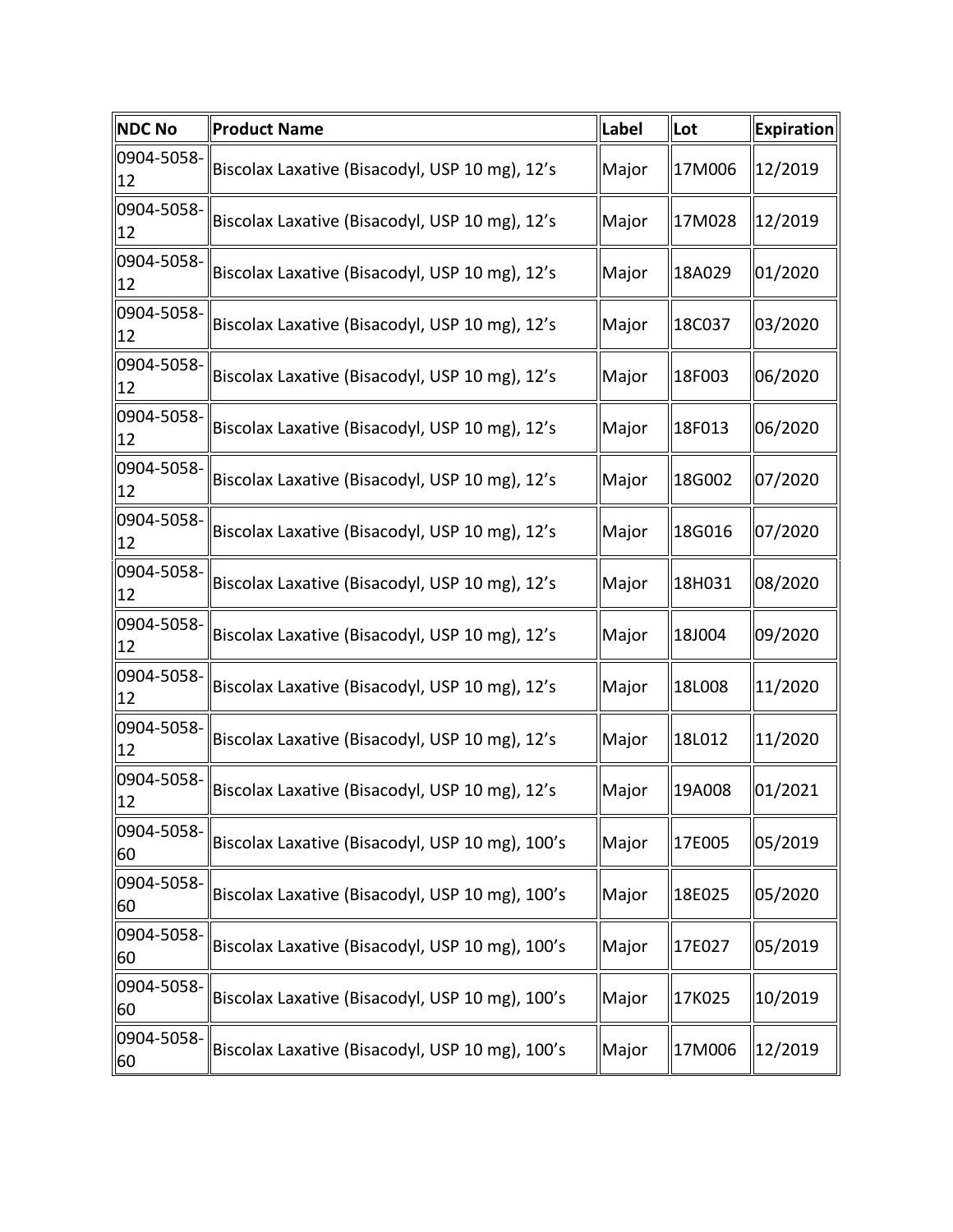| <b>NDC No</b>               | <b>Product Name</b>                                                              | Label | lLot   | <b>Expiration</b> |
|-----------------------------|----------------------------------------------------------------------------------|-------|--------|-------------------|
| 60                          | $\left\  0904 - 5058 - \right\ $ Biscolax Laxative (Bisacodyl, USP 10 mg), 100's | Major | 18A014 | 01/2020           |
| 160                         | $\left\  0904 - 5058 - \right\ $ Biscolax Laxative (Bisacodyl, USP 10 mg), 100's | Major | 18B039 | 02/2020           |
| 0904-5058-<br>60            | Biscolax Laxative (Bisacodyl, USP 10 mg), 100's                                  | Major | 18C037 | 03/2020           |
| $ 0904 - 5058 -  $<br>160   | Biscolax Laxative (Bisacodyl, USP 10 mg), 100's                                  | Major | 18D033 | 04/2020           |
| $\ 0904 - 5058 - \ $<br>160 | Biscolax Laxative (Bisacodyl, USP 10 mg), 100's                                  | Major | 18F013 | 06/2020           |
| $ 0904 - 5058 -  $<br>60    | Biscolax Laxative (Bisacodyl, USP 10 mg), 100's                                  | Major | 18F018 | 06/2020           |

| <b>NDC No</b>    | <b>Product Name</b>                                                                  | Label | Lot    | <b>Expiration</b> |
|------------------|--------------------------------------------------------------------------------------|-------|--------|-------------------|
| 0904-5058-<br>60 | Biscolax Laxative (Bisacodyl, USP 10 mg), 100's                                      | Major | 18G003 | 07/2020           |
| 0904-5058-<br>60 | Biscolax Laxative (Bisacodyl, USP 10 mg), 100's                                      | Major | 18H012 | 08/2020           |
| 0904-5058-<br>60 | Biscolax Laxative (Bisacodyl, USP 10 mg), 100's                                      | Major | 18H014 | 08/2020           |
| 0904-5058-<br>60 | Biscolax Laxative (Bisacodyl, USP 10 mg), 100's                                      | Major | 18J026 | 09/2020           |
| 0904-5058-<br>60 | Biscolax Laxative (Bisacodyl, USP 10 mg), 100's                                      | Major | 18L009 | 11/2020           |
| 0904-5058-<br>60 | Biscolax Laxative (Bisacodyl, USP 10 mg), 100's                                      | Major | 18M014 | 12/2020           |
| 0904-5058-<br>60 | Biscolax Laxative (Bisacodyl, USP 10 mg), 100's                                      | Major | 19A021 | 01/2021           |
| 0904-5058-<br>60 | Biscolax Laxative (Bisacodyl, USP 10 mg), 100's                                      | Major | 19B001 | 02/2021           |
| 0904-5058-<br>60 | Biscolax Laxative (Bisacodyl, USP 10 mg), 100's                                      | Major | 19B002 | 02/2021           |
| 16               | 0904-5174- Banophen Oral Solution (Diphenhydramine HCl,<br>USP, 12.5 mg/5 mL), 16 oz | Major | 17E013 | 05/2019           |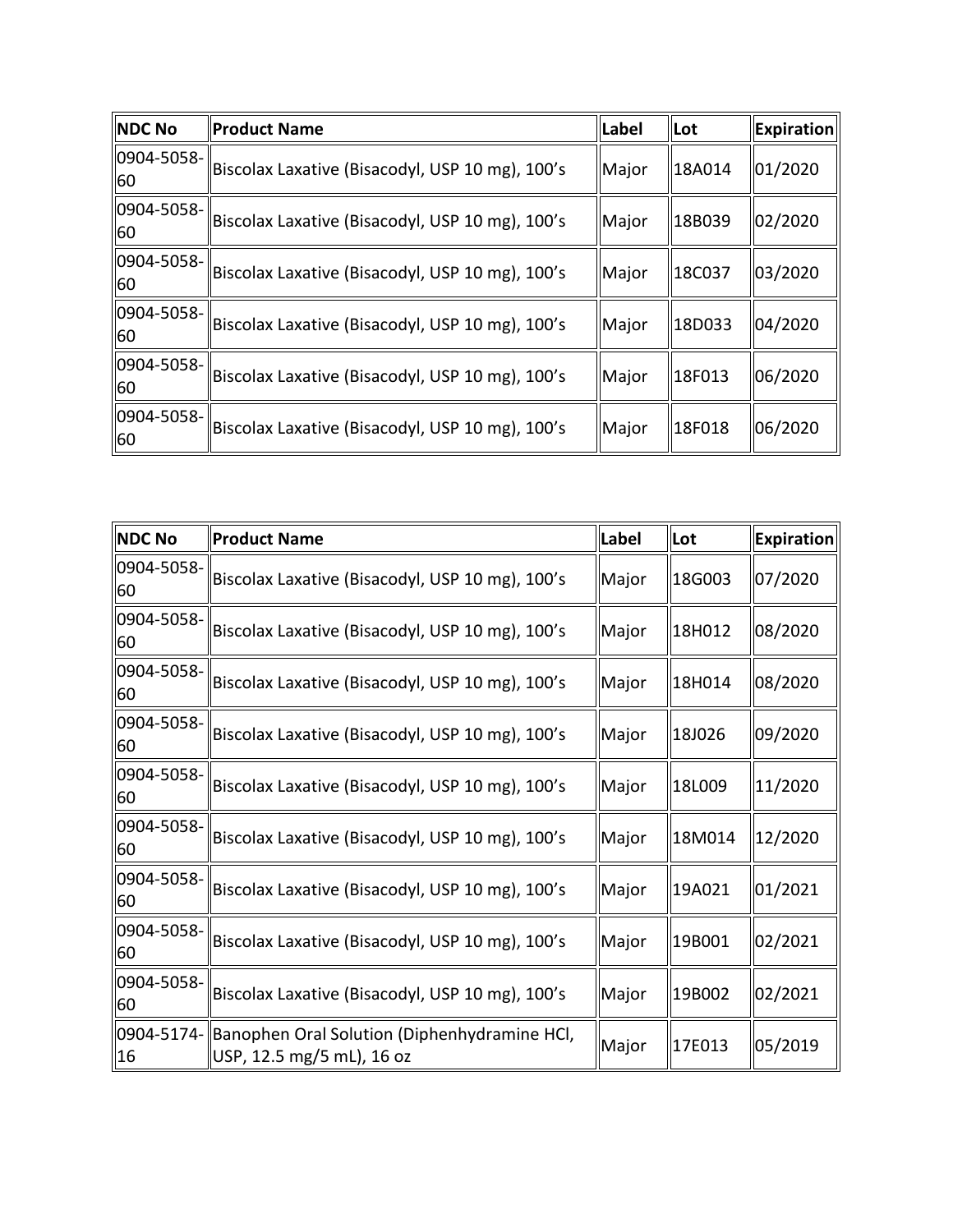| <b>NDC No</b> | <b>Product Name</b>                                                                     | Label | <b>Lot</b> | <b>Expiration</b> |
|---------------|-----------------------------------------------------------------------------------------|-------|------------|-------------------|
| 16            | 0904-5174-  Banophen Oral Solution (Diphenhydramine HCl,<br>USP, 12.5 mg/5 mL), 16 oz   | Major | 17E025     | 05/2019           |
| 16            | 0904-5174-  Banophen Oral Solution (Diphenhydramine HCl,<br>USP, 12.5 mg/5 mL), 16 oz   | Major | 17E028     | 05/2019           |
| 16            | 0904-5174-  Banophen Oral Solution (Diphenhydramine HCl,<br>USP, 12.5 mg/5 mL), 16 oz   | Major | 17E041     | 05/2019           |
| 16            | 0904-5174-  Banophen Oral Solution (Diphenhydramine HCl,<br>USP, 12.5 mg/5 mL), 16 oz   | Major | 17F009     | 06/2019           |
| 16            | 0904-5174-  Banophen Oral Solution (Diphenhydramine HCl,<br>USP, 12.5 mg/5 mL), 16 oz   | Major | 17F016     | 06/2019           |
| 16            | 0904-5174-  Banophen Oral Solution (Diphenhydramine HCl,<br>USP, 12.5 mg/5 mL), 16 oz   | Major | 17G007     | 07/2019           |
| 16            | 0904-5174- Banophen Oral Solution (Diphenhydramine HCl,<br>USP, 12.5 mg/5 mL), 16 oz    | Major | 17G021     | 07/2019           |
| 16            | 0904-5174- Banophen Oral Solution (Diphenhydramine HCl,<br>USP, 12.5 mg/5 mL), 16 oz    | Major | 17G032     | 07/2019           |
| 16            | 0904-5174-  Banophen Oral Solution (Diphenhydramine HCl,<br>USP, 12.5 mg/5 mL), 16 oz   | Major | 17H023     | 08/2019           |
| 16            | 0904-5174-  Banophen Oral Solution (Diphenhydramine HCl,<br>USP, 12.5 mg/5 mL), 16 oz   | Major | 17J001     | 09/2019           |
| 16            | 0904-5174-  Banophen Oral Solution (Diphenhydramine HCl,<br>USP, 12.5 mg/5 mL), 16 oz   | Major | 17J012     | 09/2019           |
| 16            | 0904-5174- Banophen Oral Solution (Diphenhydramine HCl,<br>USP, 12.5 mg/5 mL), 16 oz    | Major | 17J023     | 09/2019           |
| 16            | 0904-5174-  Banophen Oral Solution (Diphenhydramine HCl,<br>  USP, 12.5 mg/5 mL), 16 oz | Major | 17J027     | 09/2019           |
| 16            | 0904-5174-  Banophen Oral Solution (Diphenhydramine HCl,<br>USP, 12.5 mg/5 mL), 16 oz   | Major | 17K004     | 10/2019           |
| 16            | 0904-5174-  Banophen Oral Solution (Diphenhydramine HCl,<br>USP, 12.5 mg/5 mL), 16 oz   | Major | 17K022     | 10/2019           |
| 16            | 0904-5174-  Banophen Oral Solution (Diphenhydramine HCl,<br>USP, 12.5 mg/5 mL), 16 oz   | Major | 17K028     | 10/2019           |
| 16            | 0904-5174-  Banophen Oral Solution (Diphenhydramine HCl,<br>USP, 12.5 mg/5 mL), 16 oz   | Major | 17K028A    | 10/2019           |
| $\vert$ 16    | 0904-5174-  Banophen Oral Solution (Diphenhydramine HCl,<br>USP, 12.5 mg/5 mL), 16 oz   | Major | 17L032     | 11/2019           |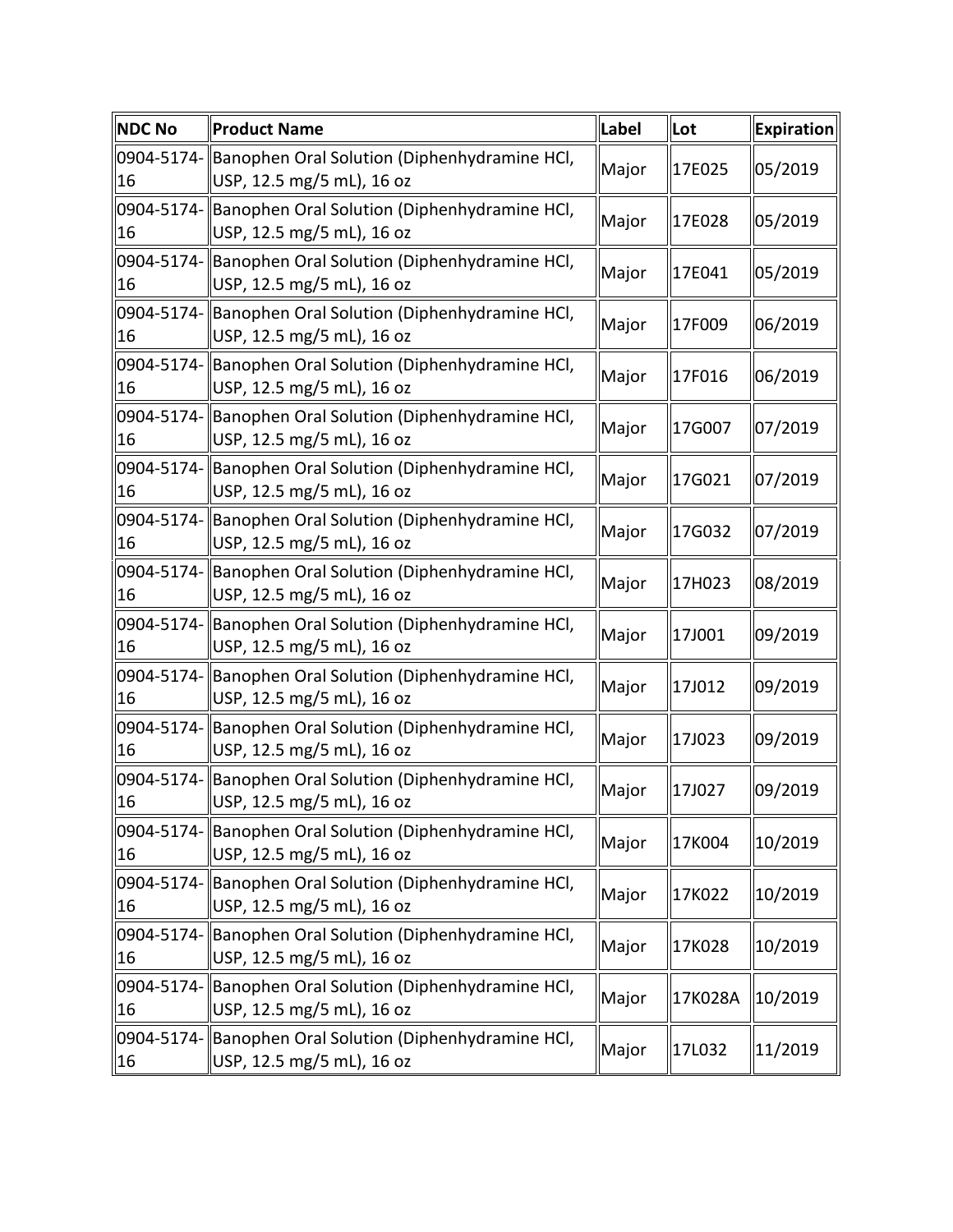| <b>NDC No</b> | <b>Product Name</b>                                                                    | Label | <b>Lot</b>    | <b>Expiration</b> |
|---------------|----------------------------------------------------------------------------------------|-------|---------------|-------------------|
| 16            | 0904-5174-  Banophen Oral Solution (Diphenhydramine HCl,<br>USP, 12.5 mg/5 mL), 16 oz  | Major | 17M036        | 12/2019           |
| 16            | 0904-5174-  Banophen Oral Solution (Diphenhydramine HCl,<br>USP, 12.5 mg/5 mL), 16 oz  | Major | 18A011        | 01/2020           |
| 16            | 0904-5174-  Banophen Oral Solution (Diphenhydramine HCl,<br>USP, 12.5 mg/5 mL), 16 oz  | Major | 18A019        | 01/2020           |
| 16            | 0904-5174-  Banophen Oral Solution (Diphenhydramine HCl,<br>USP, 12.5 mg/5 mL), 16 oz  | Major | 18A030        | 01/2020           |
| 16            | 0904-5174-  Banophen Oral Solution (Diphenhydramine HCl,<br>USP, 12.5 mg/5 mL), 16 oz  | Major | 18A032        | 01/2020           |
| 16            | 0904-5174-  Banophen Oral Solution (Diphenhydramine HCl,<br>USP, 12.5 mg/5 mL), 16 oz  | Major | 18A041        | 01/2020           |
| 16            | 0904-5174- Banophen Oral Solution (Diphenhydramine HCl,<br>USP, 12.5 mg/5 mL), 16 oz   | Major | 18B010        | 02/2020           |
| 16            | 0904-5174- Banophen Oral Solution (Diphenhydramine HCl,<br>USP, 12.5 mg/5 mL), 16 oz   | Major | 18B038        | 02/2020           |
| 16            | 0904-5174-  Banophen Oral Solution (Diphenhydramine HCl,<br>USP, 12.5 mg/5 mL), 16 oz  | Major | <b>18C008</b> | 03/2020           |
| 16            | 0904-5174-  Banophen Oral Solution (Diphenhydramine HCl,<br>USP, 12.5 mg/5 mL), 16 oz  | Major | 18C022        | 03/2020           |
| 16            | 0904-5174-  Banophen Oral Solution (Diphenhydramine HCl,<br>USP, 12.5 mg/5 mL), 16 oz  | Major | 18C030        | 03/2020           |
| 16            | 0904-5174- Banophen Oral Solution (Diphenhydramine HCl,<br>USP, 12.5 mg/5 mL), 16 oz   | Major | 18D004        | 04/2020           |
| 16            | 0904-5174-  Banophen Oral Solution (Diphenhydramine HCl,<br> USP, 12.5 mg/5 mL), 16 oz | Major | 18D008        | 04/2020           |
| 16            | 0904-5174-  Banophen Oral Solution (Diphenhydramine HCl,<br>USP, 12.5 mg/5 mL), 16 oz  | Major | 18D010        | 04/2020           |
| 16            | 0904-5174-  Banophen Oral Solution (Diphenhydramine HCl,<br>USP, 12.5 mg/5 mL), 16 oz  | Major | 18D011        | 04/2020           |
| 16            | 0904-5174-  Banophen Oral Solution (Diphenhydramine HCl,<br>USP, 12.5 mg/5 mL), 16 oz  | Major | 18F028        | 06/2020           |
| 16            | 0904-5174-  Banophen Oral Solution (Diphenhydramine HCl,<br>USP, 12.5 mg/5 mL), 16 oz  | Major | 18G004        | 07/2020           |
| $\vert$ 16    | 0904-5174-  Banophen Oral Solution (Diphenhydramine HCl,<br>USP, 12.5 mg/5 mL), 16 oz  | Major | 18G012        | 07/2020           |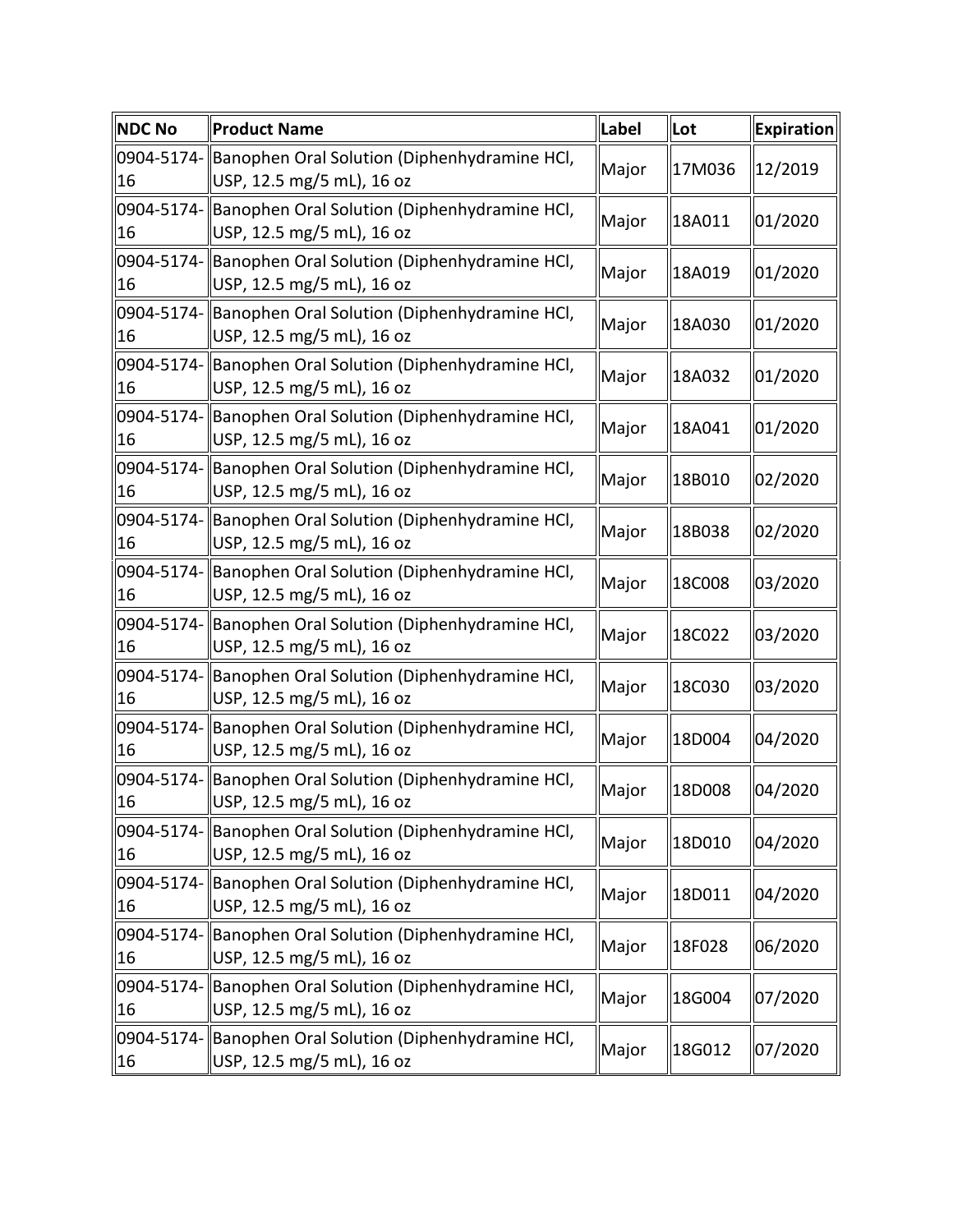| <b>NDC No</b> | Product Name                                                                            | Label | Lot    | <b>Expiration</b> |
|---------------|-----------------------------------------------------------------------------------------|-------|--------|-------------------|
| 16            | 0904-5174-  Banophen Oral Solution (Diphenhydramine HCl,<br>USP, 12.5 mg/5 mL), 16 oz   | Major | 18H002 | 08/2020           |
| 16            | 0904-5174-  Banophen Oral Solution (Diphenhydramine HCl,<br>  USP, 12.5 mg/5 mL), 16 oz | Major | 18H010 | 06/2020           |
| 16            | 0904-5174-  Banophen Oral Solution (Diphenhydramine HCl,<br>  USP, 12.5 mg/5 mL), 16 oz | Major | 18H011 | 08/2020           |
| 16            | 0904-5174-  Banophen Oral Solution (Diphenhydramine HCl,<br>  USP, 12.5 mg/5 mL), 16 oz | Major | 18H027 | 08/2020           |
| 16            | 0904-5174-  Banophen Oral Solution (Diphenhydramine HCl,<br>USP, 12.5 mg/5 mL), 16 oz   | Major | 18H032 | 08/2020           |
| 16            | 0904-5174-  Banophen Oral Solution (Diphenhydramine HCl,<br>  USP, 12.5 mg/5 mL), 16 oz | Major | 18H033 | 08/2020           |
| 16            | 0904-5174-  Banophen Oral Solution (Diphenhydramine HCl,<br>  USP, 12.5 mg/5 mL), 16 oz | Major | 18K008 | 10/2020           |
| 16            | 0904-5174-  Banophen Oral Solution (Diphenhydramine HCl,<br>USP, 12.5 mg/5 mL), 16 oz   | Major | 18K009 | 10/2020           |

| <b>NDC No</b> | Product Name                                                                | Label | Lot    | <b>Expiration</b> |
|---------------|-----------------------------------------------------------------------------|-------|--------|-------------------|
| 30            | 0904-5711- Nasal Decongestant Spray (Oxymetazoline HCl<br>  0.05%), 1 oz    | Major | 17E011 | 05/2019           |
| 30            | 0904-5711- Nasal Decongestant Spray (Oxymetazoline HCl<br>  0.05%), 1 oz    | Major | 17E012 | 06/2019           |
| 30            | 0904-5711- Nasal Decongestant Spray (Oxymetazoline HCl<br>$(0.05%)$ , 1 oz  | Major | 17G019 | 07/2019           |
| 30            | 0904-5711- Nasal Decongestant Spray (Oxymetazoline HCl<br>$(0.05\%)$ , 1 oz | Major | 17G023 | 07/2019           |
| 30            | 0904-5711- Nasal Decongestant Spray (Oxymetazoline HCl<br>  0.05%), 1 oz    | Major | 17H011 | 08/2019           |
| 30            | 0904-5711- Nasal Decongestant Spray (Oxymetazoline HCl<br>$(0.05%)$ , 1 oz  | Major | 17J029 | 09/2019           |
| 30            | 0904-5711- Nasal Decongestant Spray (Oxymetazoline HCl<br>$(0.05%)$ , 1 oz  | Major | 17K005 | 10/2019           |
| 30            | 0904-5711- Nasal Decongestant Spray (Oxymetazoline HCl<br>$(0.05\%)$ , 1 oz | Major | 17M005 | 12/2019           |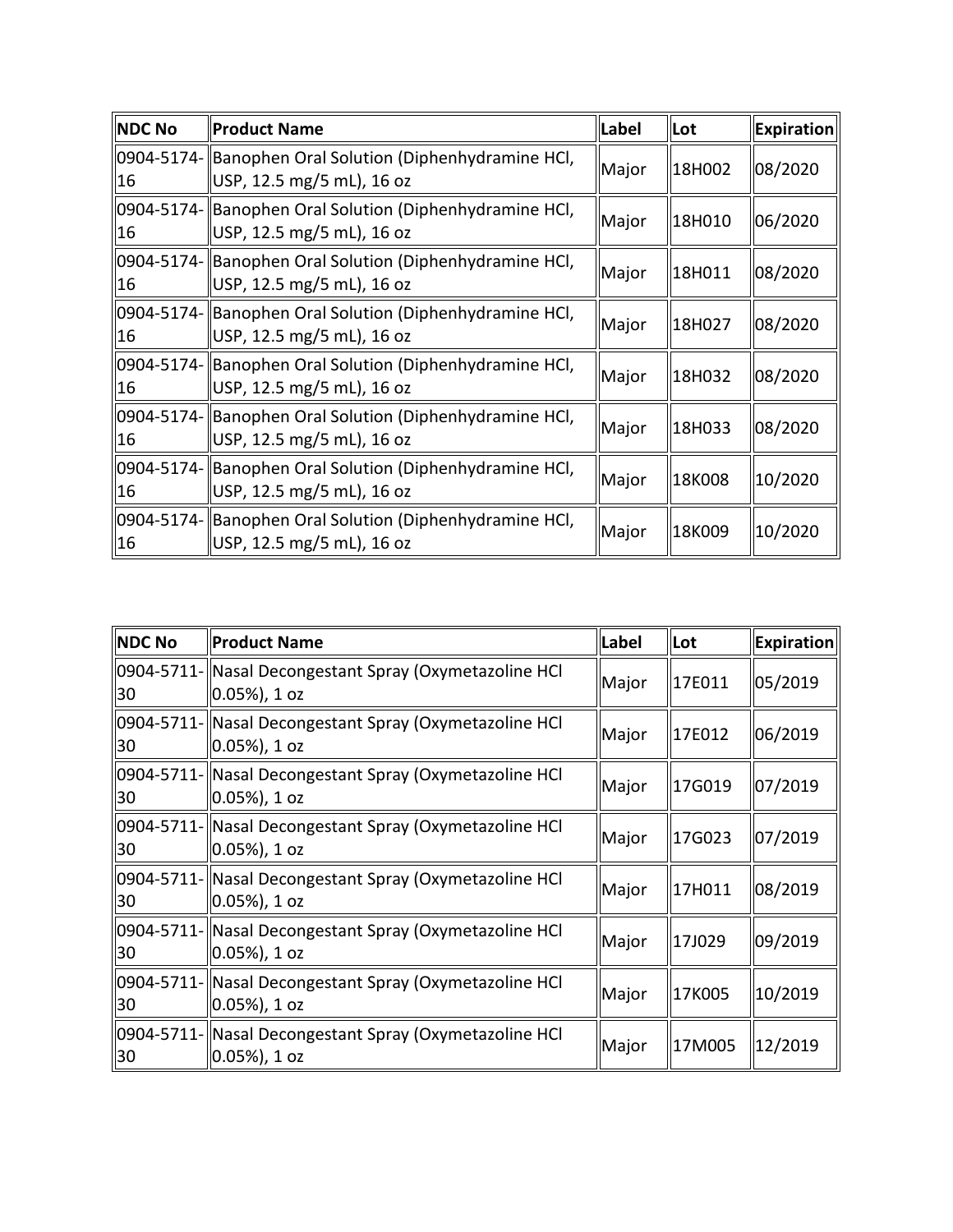| <b>NDC No</b> | <b>Product Name</b>                                                                    | Label | Lot    | <b>Expiration</b> |
|---------------|----------------------------------------------------------------------------------------|-------|--------|-------------------|
| 30            | 0904-5711- Nasal Decongestant Spray (Oxymetazoline HCl<br>$ 0.05\% , 1$ oz             | Major | 17M018 | 12/2019           |
| 30            | 0904-5711- Nasal Decongestant Spray (Oxymetazoline HCl<br>$(0.05\%)$ , 1 oz            | Major | 18C001 | 03/2020           |
| 30            | 0904-5711- Nasal Decongestant Spray (Oxymetazoline HCl<br>$(0.05\%)$ , 1 oz            | Major | 18C004 | 03/2020           |
| 30            | 0904-5711- Nasal Decongestant Spray (Oxymetazoline HCl<br>$(0.05\%)$ , 1 oz            | Major | 18F019 | 06/2020           |
| 30            | 0904-5711- Nasal Decongestant Spray (Oxymetazoline HCl<br>$(0.05\%)$ , 1 oz            | Major | 18F032 | 06/2020           |
| 35            | 0904-5711- Nasal Decongestant Spray (Oxymetazoline HCl<br>$(0.05\%)$ , ½ oz            | Major | 17E032 | 05/2019           |
| 35            | 0904-5711- Nasal Decongestant Spray (Oxymetazoline HCl<br>$(0.05\%)$ , ½ oz            | Major | 17F011 | 06/2019           |
| 35            | 0904-5711- Nasal Decongestant Spray (Oxymetazoline HCl<br>$(0.05\%)$ , ½ oz            | Major | 17F020 | 06/2019           |
| 35            | 0904-5711- Nasal Decongestant Spray (Oxymetazoline HCl<br>$(0.05\%)$ , ½ oz            | Major | 17G003 | 07/2019           |
| 35            | 0904-5711- Nasal Decongestant Spray (Oxymetazoline HCl<br>$(0.05\%)$ , ½ oz            | Major | 17G011 | 07/2019           |
| 35            | 0904-5711- Nasal Decongestant Spray (Oxymetazoline HCl<br>$0.05\%$ ), $\frac{1}{2}$ oz | Major | 17H016 | 08/2019           |
| 35            | 0904-5711- Nasal Decongestant Spray (Oxymetazoline HCl<br>$(0.05\%)$ , ½ oz            | Major | 17J005 | 09/2019           |
| 35            | 0904-5711- Nasal Decongestant Spray (Oxymetazoline HCl<br>$(0.05\%)$ , ½ oz            | Major | 17J017 | 09/2019           |
| 35            | 0904-5711- Nasal Decongestant Spray (Oxymetazoline HCl<br>$(0.05\%)$ , ½ oz            | Major | 17J026 | 09/2019           |
| 35            | 0904-5711- Nasal Decongestant Spray (Oxymetazoline HCl<br>$(0.05\%)$ , ½ oz            | Major | 17K029 | 10/2019           |
| 35            | 0904-5711- Nasal Decongestant Spray (Oxymetazoline HCl<br>$0.05\%$ ), $\frac{1}{2}$ oz | Major | 17L027 | 11/2019           |
| 35            | 0904-5711- Nasal Decongestant Spray (Oxymetazoline HCl<br>$(0.05\%)$ , ½ oz            | Major | 18A003 | 01/2020           |
| 35            | 0904-5711- Nasal Decongestant Spray (Oxymetazoline HCl<br>$(0.05\%)$ , ½ oz            | Major | 18A004 | 01/2020           |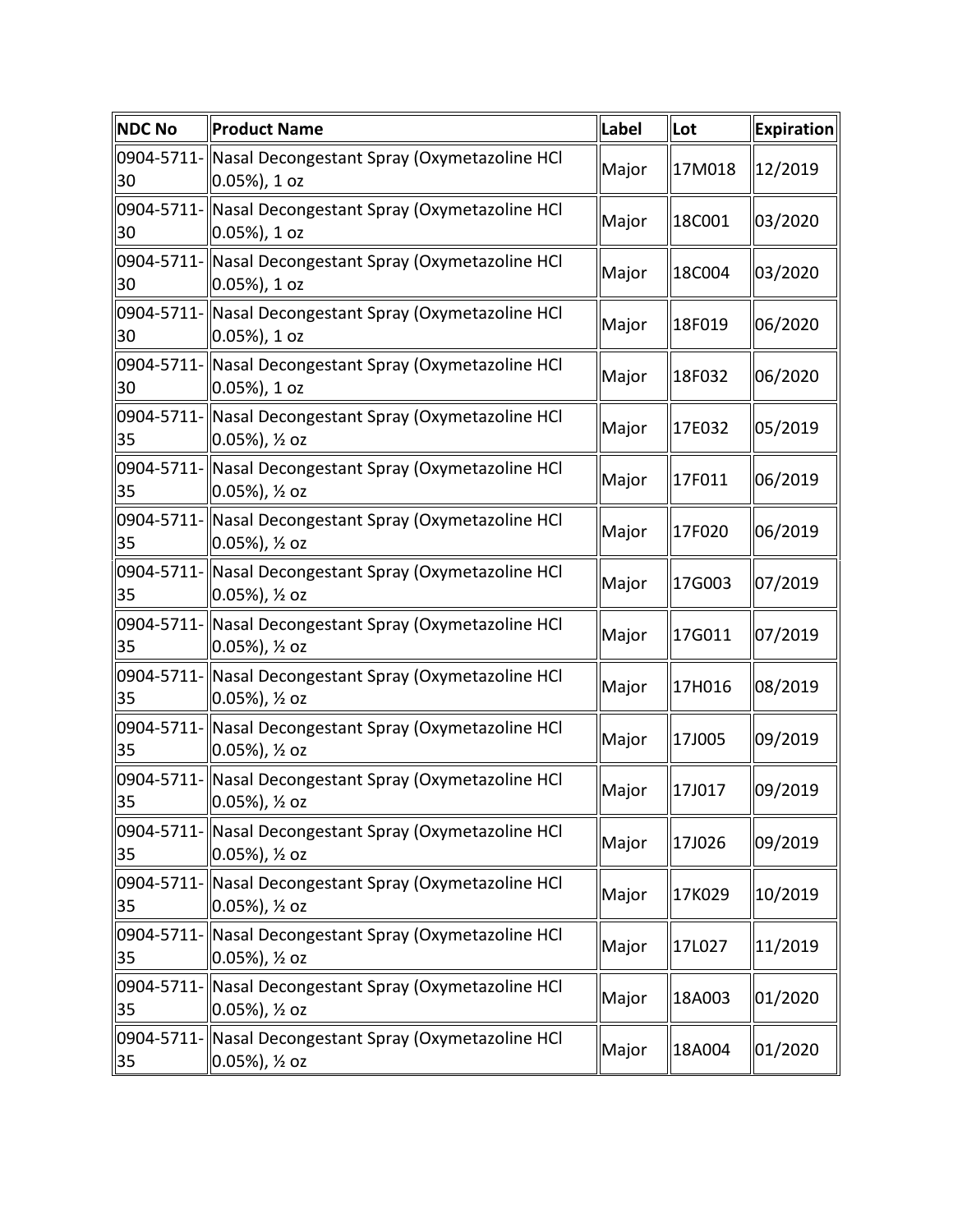| <b>NDC No</b>    | Product Name                                                                                                        | Label        | Lot    | <b>Expiration</b> |
|------------------|---------------------------------------------------------------------------------------------------------------------|--------------|--------|-------------------|
| 35               | 0904-5711- Nasal Decongestant Spray (Oxymetazoline HCl<br>$(0.05\%)$ , ½ oz                                         | Major        | 18A033 | 01/2020           |
| 35               | 0904-5711- Nasal Decongestant Spray (Oxymetazoline HCl<br>0.05%), ½ oz                                              | Major        | 18B011 | 02/2020           |
| 35               | 0904-5711- Nasal Decongestant Spray (Oxymetazoline HCl<br>0.05%), ½ oz                                              | Major        | 18C029 | 03/2020           |
| 35               | 0904-5711- Nasal Decongestant Spray (Oxymetazoline HCl<br>0.05%), ½ oz                                              | Major        | 18D019 | 04/2020           |
| 35               | 0904-5711- Nasal Decongestant Spray (Oxymetazoline HCl<br>$\vert$ 0.05%), ½ oz                                      | Major        | 18D025 | 04/2020           |
| 35               | 0904-5711- Nasal Decongestant Spray (Oxymetazoline HCl<br>0.05%), ½ oz                                              | Major        | 18F014 | 06/2020           |
| 35               | 0904-5711- Nasal Decongestant Spray (Oxymetazoline HCl<br>0.05%), ½ oz                                              | Major        | 18H029 | 08/2020           |
| 35               | 0904-5711- Nasal Decongestant Spray (Oxymetazoline HCl<br>0.05%), ½ oz                                              | Major        | 18J007 | 09/2020           |
| 35               | 0904-5711- Nasal Decongestant Spray (Oxymetazoline HCl<br>$(0.05\%)$ , ½ oz                                         | Major        | 18J018 | 09/2020           |
| 35               | 0904-5711- Nasal Decongestant Spray (Oxymetazoline HCl<br>$(0.05\%)$ , ½ oz                                         | Major        | 18K007 | 10/2020           |
| 35               | 0904-5711- Nasal Decongestant Spray (Oxymetazoline HCl<br>0.05%), ½ oz                                              | Major        | 18K026 | 10/2020           |
| 35               | 0904-5711- Nasal Decongestant Spray (Oxymetazoline HCl<br>0.05%), ½ oz                                              | Major        | 19A012 | 01/2021           |
| 20               | Robafen DM Cough Sugar-Free Clear<br>  0904-6306-  (Dextromethrophan HBr, USP 10 mg/                                | <b>Major</b> | 17E016 | 05/2019           |
|                  | 5 mL; Guaifenesin, USP 100 mg/5 mL), 4 oz                                                                           |              |        |                   |
| 0904-6306-<br>20 | Robafen DM Cough Sugar-Free Clear<br>(Dextromethrophan HBr, USP 10 mg/ 5 mL;<br>Guaifenesin, USP 100 mg/5 mL), 4 oz | Major        | 17E017 | 05/2019           |
| 20               | Robafen DM Cough Sugar-Free Clear<br>0904-6306- (Dextromethrophan HBr, USP 10 mg/                                   | Major        | 17F023 | 06/2019           |
|                  | 5 mL; Guaifenesin, USP 100 mg/5 mL), 4 oz                                                                           |              |        |                   |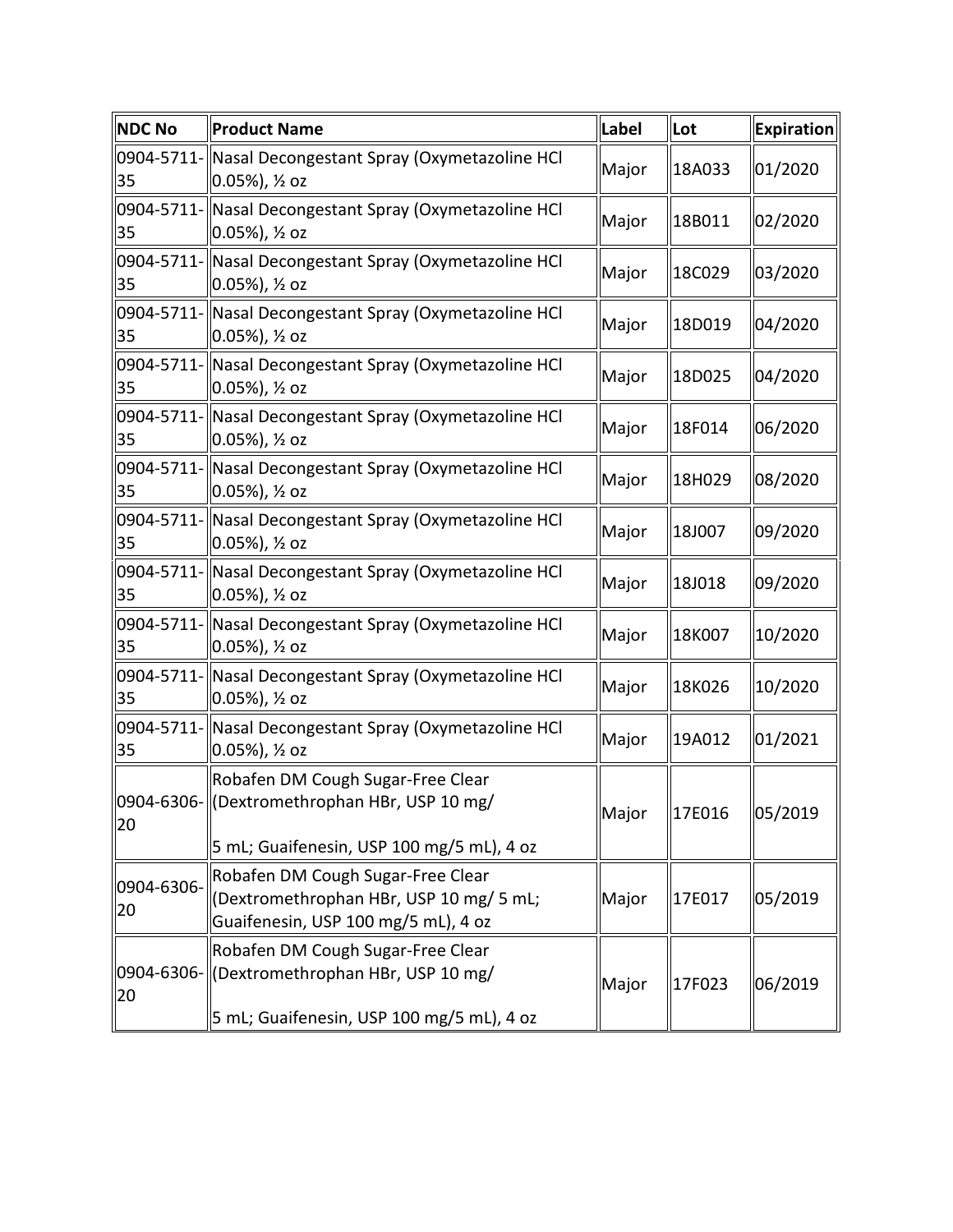| NDC No           | Product Name                                                                                                                      | Label | lLot    | Expiration            |
|------------------|-----------------------------------------------------------------------------------------------------------------------------------|-------|---------|-----------------------|
| 20               | Robafen DM Cough Sugar-Free Clear<br>0904-6306- (Dextromethrophan HBr, USP 10 mg/<br>5 mL; Guaifenesin, USP 100 mg/5 mL), 4 oz    | Major | 17F023A | 06/2019               |
| 20               | Robafen DM Cough Sugar-Free Clear<br>0904-6306- (Dextromethrophan HBr, USP 10 mg/<br>5 mL; Guaifenesin, USP 100 mg/5 mL), 4 oz    | Major | 17L018  | 11/2019               |
| 20               | Robafen DM Cough Sugar-Free Clear<br>  0904-6306-  (Dextromethrophan HBr, USP 10 mg/<br>5 mL; Guaifenesin, USP 100 mg/5 mL), 4 oz | Major | 17L029  | $\parallel$ 11/2019   |
| 20               | Robafen DM Cough Sugar-Free Clear<br>0904-6306- ((Dextromethrophan HBr, USP 10 mg/<br>5 mL; Guaifenesin, USP 100 mg/5 mL), 4 oz   | Major | 17L030  | $\vert 11/2019 \vert$ |
| 0904-6306-<br>20 | Robafen DM Cough Sugar-Free Clear<br>(Dextromethrophan HBr, USP 10 mg/ 5 mL;<br>Guaifenesin, USP 100 mg/5 mL), 4 oz               | Major | 17L031  | $\parallel$ 11/2019   |

| <b>NDC No</b>    | Product Name                                                                                                        | Label | lLot   | <b>Expiration</b> |
|------------------|---------------------------------------------------------------------------------------------------------------------|-------|--------|-------------------|
| 20               | Robafen DM Cough Sugar-Free Clear<br>0904-6306- (Dextromethrophan HBr, USP 10 mg/                                   | Major | 17M035 | 12/2019           |
|                  | 5 mL; Guaifenesin, USP 100 mg/5 mL), 4 oz                                                                           |       |        |                   |
| 20               | Robafen DM Cough Sugar-Free Clear<br>0904-6306- (Dextromethrophan HBr, USP 10 mg/                                   | Major | 18B002 | 02/2020           |
|                  | 5 mL; Guaifenesin, USP 100 mg/5 mL), 4 oz                                                                           |       |        |                   |
| 20               | Robafen DM Cough Sugar-Free Clear<br>0904-6306- (Dextromethrophan HBr, USP 10 mg/                                   | Major | 18B014 | 02/2020           |
|                  | 5 mL; Guaifenesin, USP 100 mg/5 mL), 4 oz                                                                           |       |        |                   |
| 0904-6306-<br>20 | Robafen DM Cough Sugar-Free Clear<br>CDextromethrophan HBr, USP 10 mg/ 5 mL;<br>Guaifenesin, USP 100 mg/5 mL), 4 oz | Major | 18B035 | 02/2020           |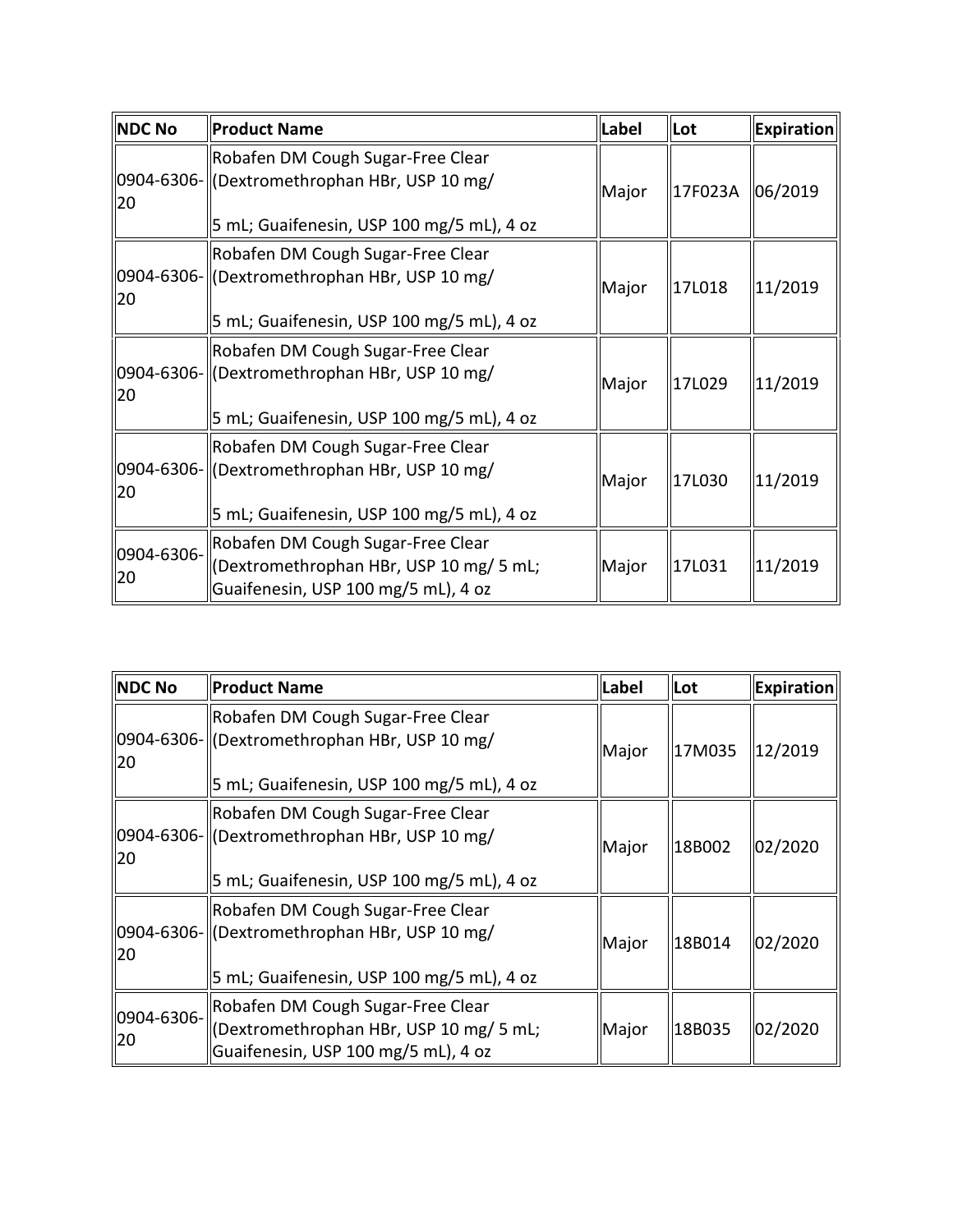| <b>NDC No</b>    | <b>Product Name</b>                                                                                                            | Label | lLot   | Expiration |
|------------------|--------------------------------------------------------------------------------------------------------------------------------|-------|--------|------------|
|                  | Robafen DM Cough Sugar-Free Clear                                                                                              |       |        |            |
| 20               | 0904-6306- (Dextromethrophan HBr, USP 10 mg/                                                                                   | Major | 18C002 | 03/2020    |
|                  | 5 mL; Guaifenesin, USP 100 mg/5 mL), 4 oz                                                                                      |       |        |            |
| 20               | Robafen DM Cough Sugar-Free Clear<br>0904-6306- (Dextromethrophan HBr, USP 10 mg/                                              | Major | 18C019 | 03/2020    |
|                  | 5 mL; Guaifenesin, USP 100 mg/5 mL), 4 oz                                                                                      |       |        |            |
| 20               | Robafen DM Cough Sugar-Free Clear<br>0904-6306- (Dextromethrophan HBr, USP 10 mg/<br>5 mL; Guaifenesin, USP 100 mg/5 mL), 4 oz | Major | 18D013 | 04/2020    |
| 0904-6372-<br>20 | Cetirizine HCL Oral Solution, USP 1mg/mL, 4 oz                                                                                 | Major | 17G012 | 07/2019    |
| 16               | Robafen AC Oral Solution CV (Guaifenesin and<br>0904-6479- Codeine Phosphate Oral                                              | Major | 17M003 | 12/2019    |
|                  | Solution, USP) 100 mg/10 mg per 5 mL, 16 oz                                                                                    |       |        |            |
| 16               | Robafen AC Oral Solution CV (Guaifenesin and<br>0904-6479- Codeine Phosphate Oral                                              | Major | 18A009 | 01/2020    |
|                  | Solution, USP) 100 mg/10 mg per 5 mL, 16 oz                                                                                    |       |        |            |
| 16               | Robafen AC Oral Solution CV (Guaifenesin and<br>0904-6479- Codeine Phosphate Oral                                              | Major | 18A010 | 01/2020    |
|                  | Solution, USP) 100 mg/10 mg per 5 mL, 16 oz                                                                                    |       |        |            |
| 16               | Robafen AC Oral Solution CV (Guaifenesin and<br>0904-6479- Codeine Phosphate Oral                                              | Major | 18B024 | 02/2020    |
|                  | Solution, USP) 100 mg/10 mg per 5 mL, 16 oz                                                                                    |       |        |            |
| 16               | Robafen AC Oral Solution CV (Guaifenesin and<br>0904-6479- Codeine Phosphate Oral                                              | Major | 18F021 | 06/2020    |
|                  | Solution, USP) 100 mg/10 mg per 5 mL, 16 oz                                                                                    |       |        |            |
| 16               | Robafen AC Oral Solution CV (Guaifenesin and<br>0904-6479- Codeine Phosphate Oral                                              | Major | 18G009 | 07/2020    |
|                  | Solution, USP) 100 mg/10 mg per 5 mL, 16 oz                                                                                    |       |        |            |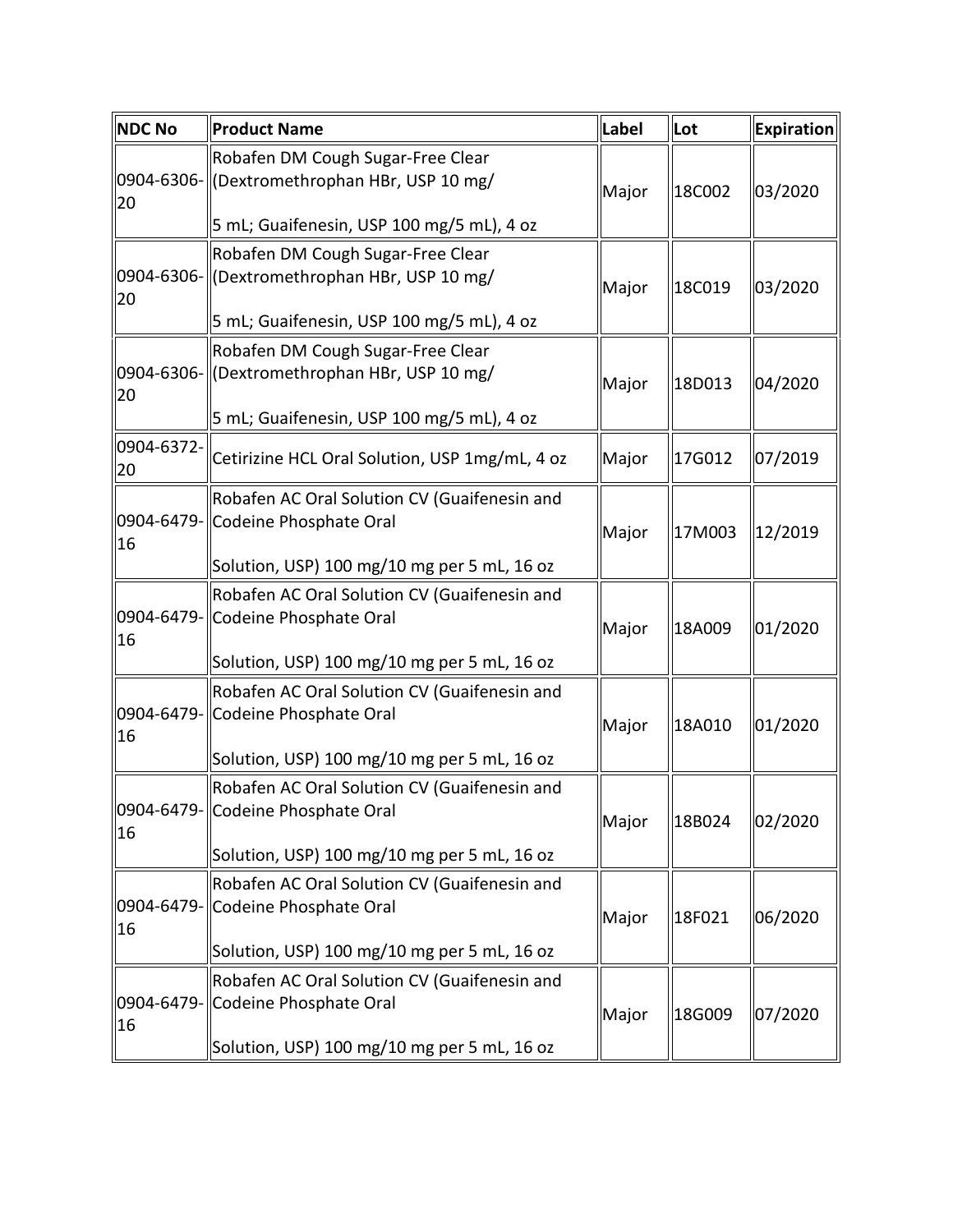| <b>NDC No</b>    | <b>Product Name</b>                                                                                                              | Label | Lot    | Expiration |
|------------------|----------------------------------------------------------------------------------------------------------------------------------|-------|--------|------------|
| 16               | Robafen AC Oral Solution CV (Guaifenesin and<br>0904-6479- Codeine Phosphate Oral<br>Solution, USP) 100 mg/10 mg per 5 mL, 16 oz | Major | 18G020 | 07/2020    |
| 0904-6479-<br>16 | Robafen AC Oral Solution CV (Guaifenesin and<br>Codeine Phosphate Oral Solution, USP) 100 mg/10 Major<br>mg per 5 mL, 16 oz      |       | 18K005 | 10/2020    |
| 16               | Robafen AC Oral Solution CV (Guaifenesin and<br>0904-6479- Codeine Phosphate Oral<br>Solution, USP) 100 mg/10 mg per 5 mL, 16 oz | Major | 18K011 | 10/2020    |
| 22               | Anu-Med brand of Hemorrhoidal Suppositories<br>0904-7688- (Phenylephrine HCl 0.25%;<br>Hard Fat 88.7%), 12's                     | Major | 17L008 | 05/2019    |
| 22               | Anu-Med brand of Hemorrhoidal Suppositories<br>0904-7688- (Phenylephrine HCl 0.25%;<br>Hard Fat 88.7%), 12's                     | Major | 17M011 | 06/2019    |
| 22               | Anu-Med brand of Hemorrhoidal Suppositories<br>  0904-7688-  (Phenylephrine HCl 0.25%;<br>Hard Fat 88.7%), 12's                  | Major | 17M037 | 06/2019    |
| 22               | 0904-7688- Anu-Med brand of Hemorrhoidal Suppositories<br>(Phenylephrine HCl 0.25%; Hard Fat 88.7%), 12's                        | Major | 18A015 | 07/2019    |
| 22               | Anu-Med brand of Hemorrhoidal Suppositories<br>0904-7688- (Phenylephrine HCl 0.25%;<br>Hard Fat 88.7%), 12's                     | Major | 18B012 | 08/2019    |
| 22               | Anu-Med brand of Hemorrhoidal Suppositories<br>0904-7688- (Phenylephrine HCl 0.25%;<br>Hard Fat 88.7%), 12's                     | Major | 18B023 | 08/2019    |
| 22               | Anu-Med brand of Hemorrhoidal Suppositories<br>0904-7688- (Phenylephrine HCl 0.25%;<br>Hard Fat 88.7%), 12's                     | Major | 18K023 | 04/2020    |